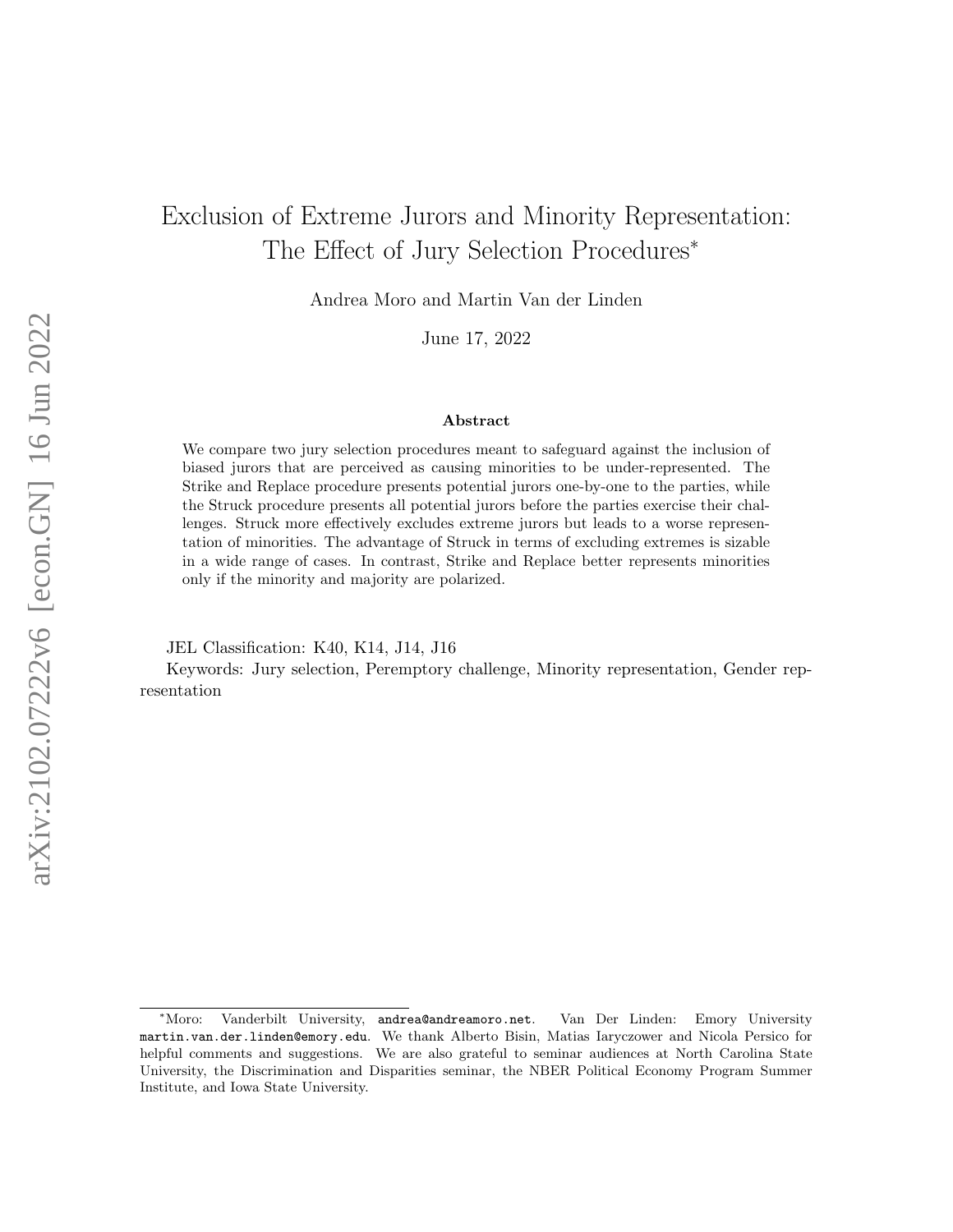## 1 Introduction

In the United States legal system, it is customary to let the parties involved in a jury trial dismiss some of the potential jurors without justification. These dismissals, known as peremptory challenges, are meant to enable "each side to exclude those jurors it believes will be most partial toward the other side" thereby "eliminat[ing] extremes of partiality on both sides".<sup>1</sup> In the last decades, however, peremptory challenges have often been criticized, mainly because they are perceived as causing some groups — in particular minorities — to be under-represented in juries. $<sup>2</sup>$ </sup>

The procedure used to let the parties exercise their challenges varies greatly across jurisdictions and is sometimes left to the discretion of the judge. $3$  Two classes of procedures are most frequently used. In Struck procedures (henceforth: STR), the parties can observe and extensively question all the jurors who could potentially serve on their trial before exercising their challenges (this questioning process is known as *voir dire*). In contrast, in Strike and Replace procedures (henceforth: REP), smaller groups of jurors are sequentially presented to the parties. The parties observe and question the group they are presented with (sometimes a single juror) but must exercise their challenges on that group without knowing the identity of the next potential jurors.

The goal of this paper is to shed light on the debate that emerged in the legal doctrine over the relative effectiveness of STR and REP at satisfying the two objectives of excluding extreme jurors and ensuring adequate group representation. Bermant and Shapard (1981, pp. 93-94), for example, argues that, by avoiding uncertainty,  $STR$  "always gives advocates more information on which to base their challenges, and, therefore, [...] is always to be preferred". Bermant further notes that "a primary purpose of peremptory challenges is to eliminate extremes of partiality on both sides" and that "the superiority of the struck jury method in accomplishing this purpose is manifest."

 $1$ <sup>1</sup>Holland v. Illinois, 493 U.S. 474, 484 (1990).

 ${}^{2}$ For examples of this line of argument against peremptory challenges, see Sacks (1989), Broderick (1992), Hochman (1993), Marder (1994), and Smith (2014). Despite these attacks, the U.S. has so far resisted abandoning peremptory challenges altogether (unlike other countries; like the U.K., where they were abolished in 1988). Peremptory challenges remain pervasive in the U.S. and have been affirmed by the U.S. Supreme Court as "one of the most important rights secured to the accused" (Swain v. Alabama 380 U.S. 202 (1965), see LaFave et al., 2009).

<sup>3</sup>For example, in criminal cases in Illinois, "[State Supreme Court] Rule 434(a) expressly grants a trial court the discretion to alter the traditional procedure for impaneling juries so long as the parties have adequate notice of the system to be used and the method does not unduly restrict the use of peremptory challenges" (People v. McCormick, 328 Ill.App.3d 378, 766 N.E.2d 671, (2d Dist., 2002)).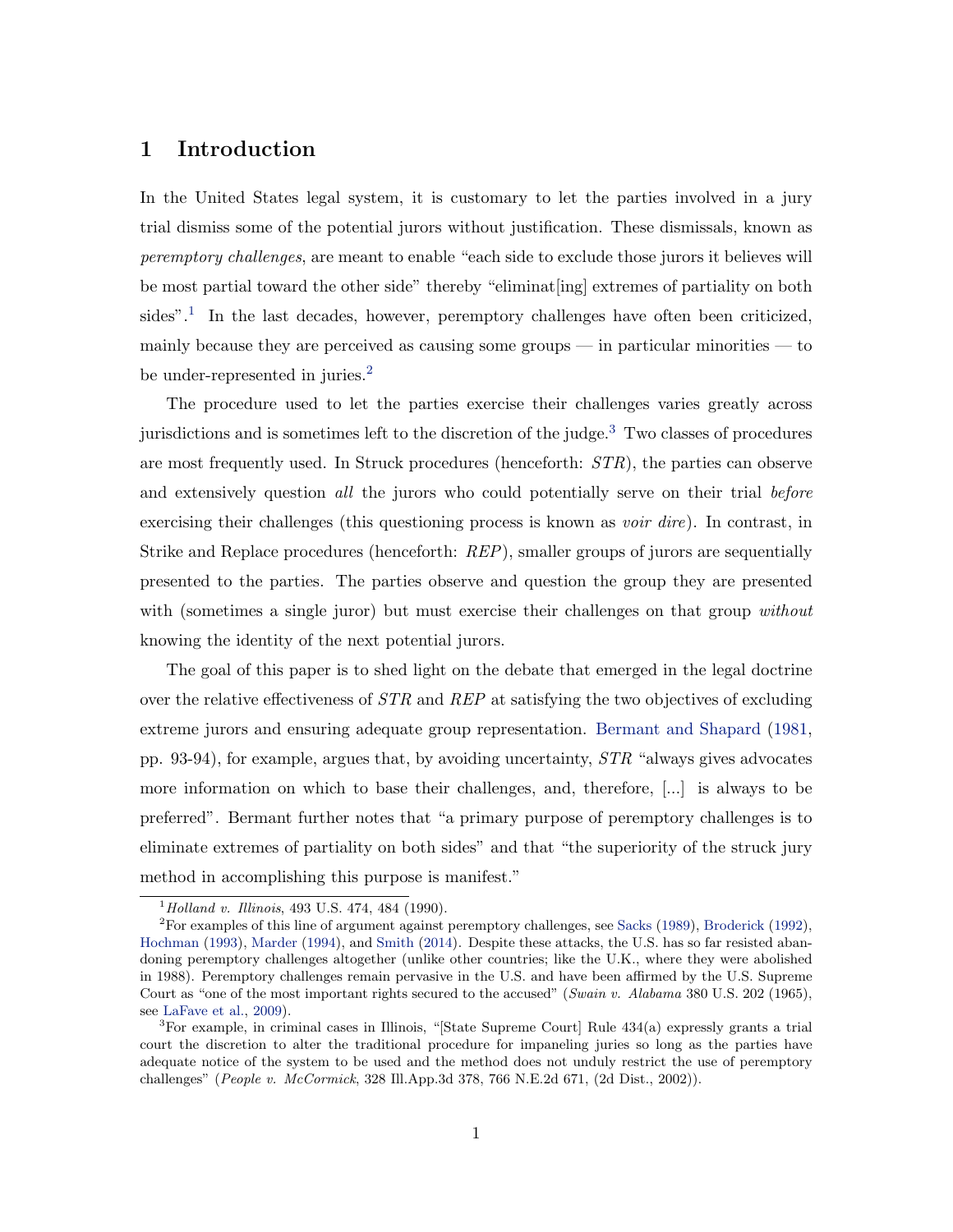Others have argued that, by revealing the identity of all potential jurors before challenges are exercised,  $STR$  facilitates the exclusion of some groups from juries. In Batson v. Kentucky, and J.E.B. v. Alabama the Supreme Court found it unconstitutional to challenge potential jurors based on their race or gender.<sup>4</sup> However, proving that a challenge is based on race or gender is often difficult, and the Supreme Court's ruling is therefore notoriously hard to enforce.<sup>5</sup> Interestingly, in response, judges themselves have turned to the design of the challenge procedure and the use of REP as an instrument to foster adequate group representation. In a memorandum on judges' practices regarding jury selection, Shapard and Johnson (1994) for example report about judges believing that by "prevent[ing] counsel from knowing who might replace a challenged juror" REP procedures "make it more difficult to pursue a strategy prohibited by  $Batson.^{6}$ 

To inform this debate, we extend in Section 2 the model of jury selection proposed in Brams and Davis (1978) by allowing potential jurors to belong to two different groups. In the model, each potential juror is characterized by a probability to vote in favor of the defendant's conviction. This probability is drawn from a distribution that depends on the juror's group-membership. The group distributions are common knowledge but the parties to the trial, a plaintiff and a defendant, only observe their realization for a particular juror upon questioning that juror.

A jury must be formed to decide the outcome of the trial and the parties can influence its composition by challenging (i.e., vetoing) a certain number of potential jurors. Challenges are exercised according to REP or STR procedures which, as explained above, differ mainly in the timing of jurors' questioning (and, as a consequence, in the parties' ability to observe the conviction probability of potential jurors).

We ask how these two procedures perform in achieving the objectives of excluding extreme jurors and ensuring adequate group representation. In Section 3, we introduce an

 $4476$  U.S. 79 (1986); see also J. E. B. v. Alabama, 511 U.S. 127 (1994). The response to these decisions has consisted in allowing the parties to appeal peremptories from their opponent, so that peremptories proven to be based merely on the juror's race can be nullified. These appeals are known as Batson appeals.

<sup>5</sup>See Raphael and Ungvarsky (1993): "In virtually any situation, an intelligent plaintiff can produce a plausible neutral explanation for striking [a black juror] despite the plaintiff's having acted on racial bias. Consequently, given the current case law, a plaintiff who wishes to offer a pretext for a race-based strike is unlikely to encounter difficulty in crafting a neutral explanation." See also Marder (2012) or Daly (2016) for why judges rarely rule in favor of Batson appeals.

 $6$ Some have gone further and argued for removing peremptory challenges altogether as a more drastic protection against the exclusion of jurors by race. In August 2021 the Supreme Court of Arizona ordered the elimination of challenges altogether (Arizona Supreme Court No. R-21-0020, available at https://www.azcourts.gov/Rules-Forum/aft/1208).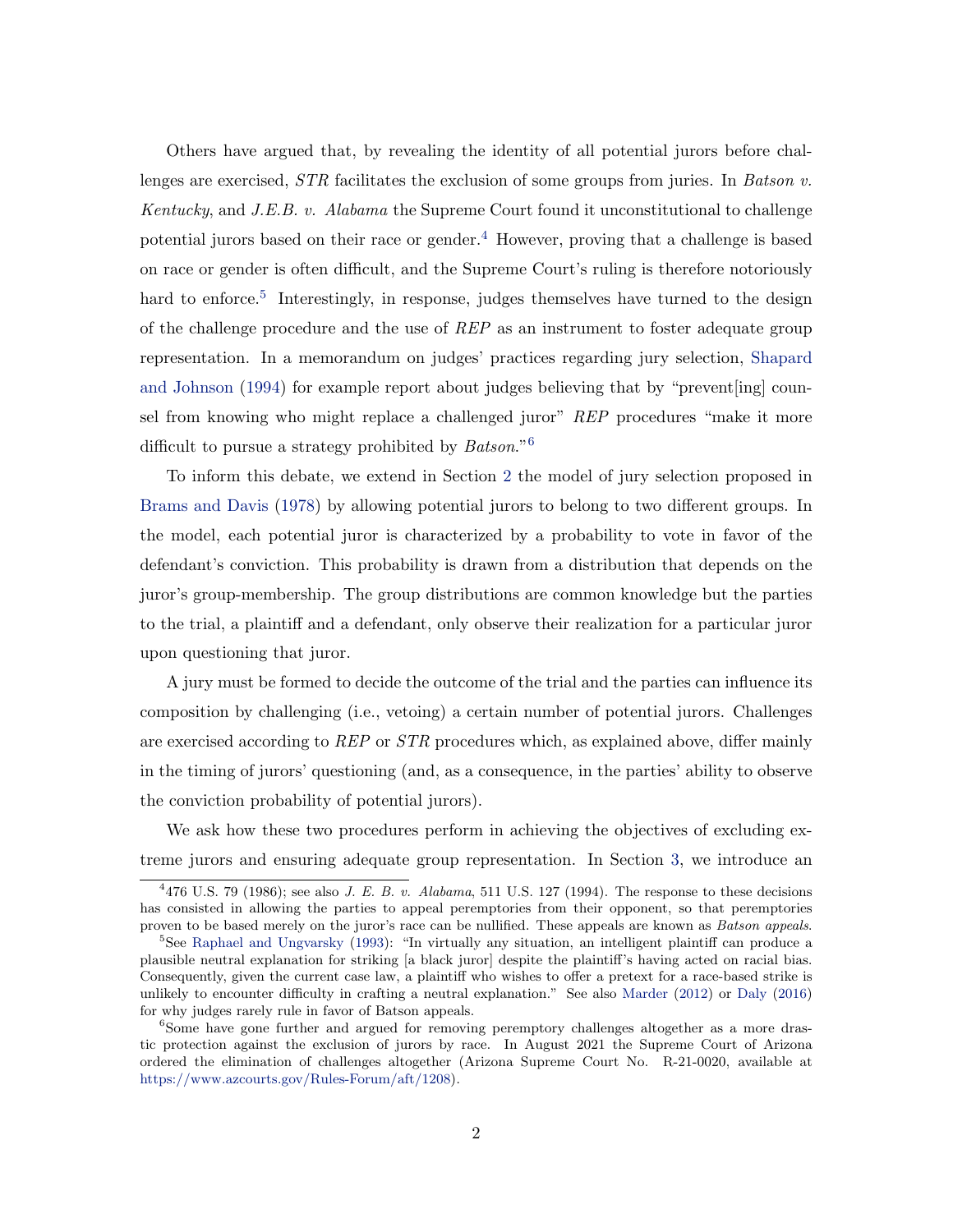illustrative example where a single juror must be selected, and the parties each have a single challenge available. In this example, we show that  $STR$  is more effective than REP at excluding jurors from the tails of the conviction probability distribution, but is less likely to select minority jurors.

The rest of the paper is devoted to characterizing conditions under which these results extend beyond the illustrative example of Section 3. In Section 4 we call a juror *extreme* if its conviction probability falls below (above) a given threshold. We prove that there always exists a low enough threshold such that  $STR$  is more likely than  $REP$  to exclude extreme jurors. Moreover, we show that STR always selects fewer extreme jurors than a random selection would, but that there are some (admittedly somewhat unusual) circumstances in which REP would not. Simulations assuming a wide range of conviction probability distributions reveal that, in terms of excluding extreme jurors, the advantage of STR over REP can be substantial, even for relatively high thresholds.

Section 5 compares procedures according to their ability to select minorities, identifying conditions under which REP selects more minority jurors than STR. Our proof uses a limiting argument showing that the result holds when the minority is vanishingly small and the distributions of conviction probabilities for each group minimally overlap (i.e., groups are polarized). However, simulations suggest that the result remains true when the size of the minority is relatively high and the overlap between distributions is significant.

In Section 6, we explore how changing the number of challenges affects the results of Sections 4 and 5. In any procedure, increasing the number of challenges helps the exclusion of more extreme jurors, but reduces minority representation.

In Section 7 we show how our main theoretical results extend to a different definition of extreme juries (i.e., a jury in which the highest (lowest) conviction-probability juror is below (above) a given threshold). We also explore how the procedures compare in selecting members of groups that are of similar sizes (such as males and females, as opposed to minorities which induce groups of unequal sizes).

#### Related Literature

This paper belongs to a relatively small literature formalizing jury selection procedures. Brams and Davis (1978) model REP as a game and derive its subgame-perfect equilibrium strategies which we use in our theoretical results and simulations. Perhaps closest to our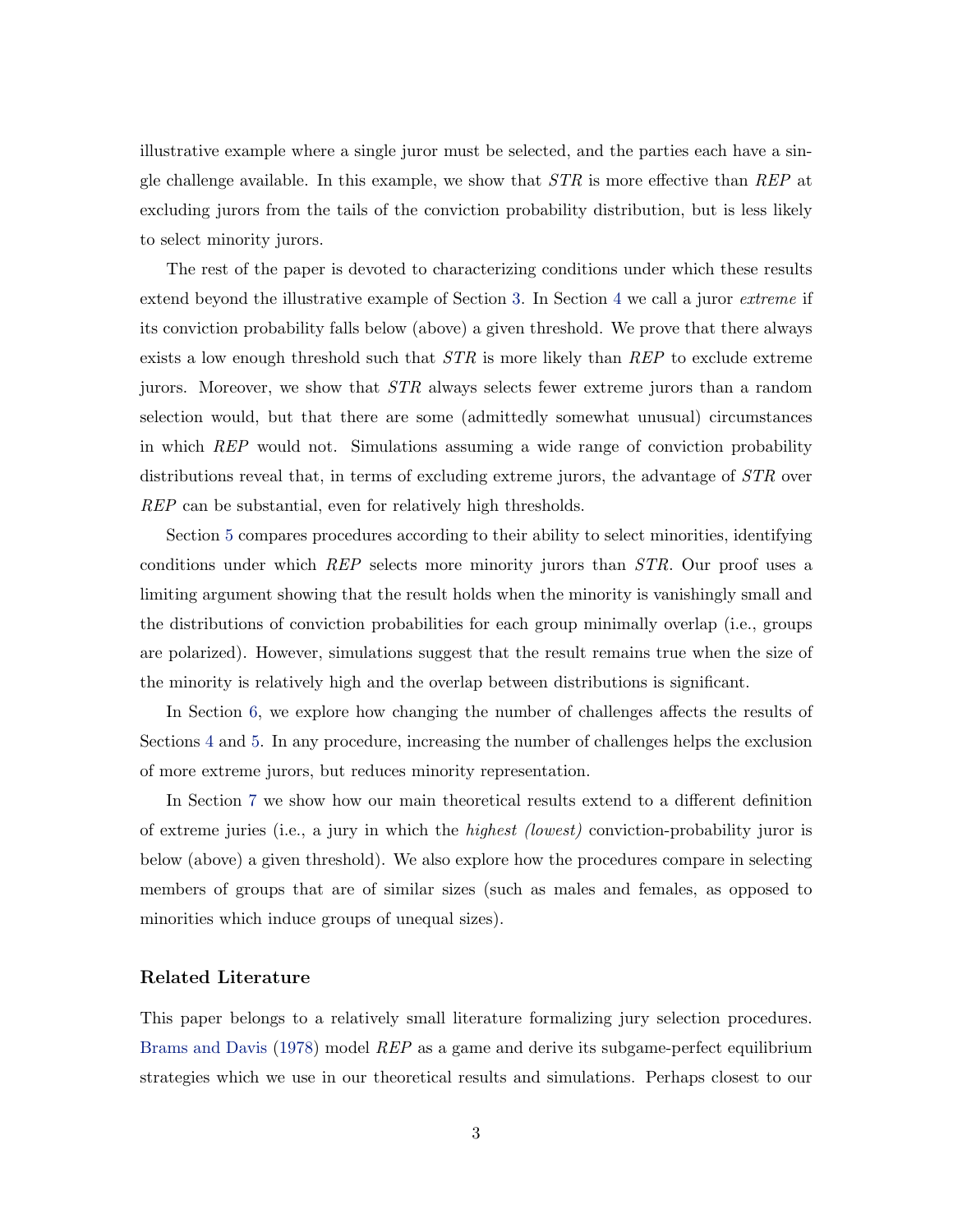paper is Flanagan (2015) who shows that, compared to randomly selecting jurors, STR increases the probability that all jurors come from one particular side of the median of the distribution of conviction probabilities (because STR induces correlation between the conviction probability of the selected jurors). To our knowledge, this literature is silent on the implications of jury selection for group representation and on the trade-off between excluding extreme jurors and ensuring adequate group representation induced by using different procedures. These implications are the focus of this paper.

While the group-composition of a jury has been shown to influence the outcome of a trial (Anwar et al., 2012, 2019, 2021; Flanagan, 2018; Hoekstra and Street, 2021), legal scholars often argue in favor of representative juries regardless of their effect on verdicts.<sup>7</sup> Diamond et al. (2009) for example argue that "unrepresentative juries [...] threaten the public's faith in the legitimacy of the legal system." In an experiment on jury-eligible individuals, they show that participants rate the outcome of trials as significantly fairer when the jury is racially heterogeneous than when it is not. This motivates us to consider grouprepresentativity itself as a desirable feature of jury selection procedures.

The empirical literature on jury selection has also identified systematic patterns of groupspecific challenges from the parties, with the plaintiffs being almost always more likely to remove minority jurors than defendants (Anwar et al., 2014, 2021; Craft, 2018; Diamond et al., 2009; Flanagan, 2018; Rose, 1999; Turner et al., 1986). This evidence justifies our assumption that parties perceive different groups as having polarized distributions of conviction probabilities.

The lack of random variation in jury selection procedures makes it difficult for the empirical literature to provide credible evidence over the effects of the choice of procedure. Focusing on the number of challenges, Diamond et al. (2009) show that larger juries are more representative of the pool's demographic.<sup>8</sup> In Section 6, we show that limiting the number of challenges (while keeping the number of selected jurors fixed) can have a similar effect, though at the expense of a less effective exclusion of extreme jurors.

<sup>7</sup>Using jury data from Texas, Anwar et al. (2022) show that another important element affecting outcomes is the selection of the jury pool, which we ignore in this paper.

<sup>&</sup>lt;sup>8</sup>The study takes advantage of a feature of civil cases in Florida where juries are made of six jurors unless one of the parties requests a jury of twelve jurors and pays for the costs associated with such a larger jury.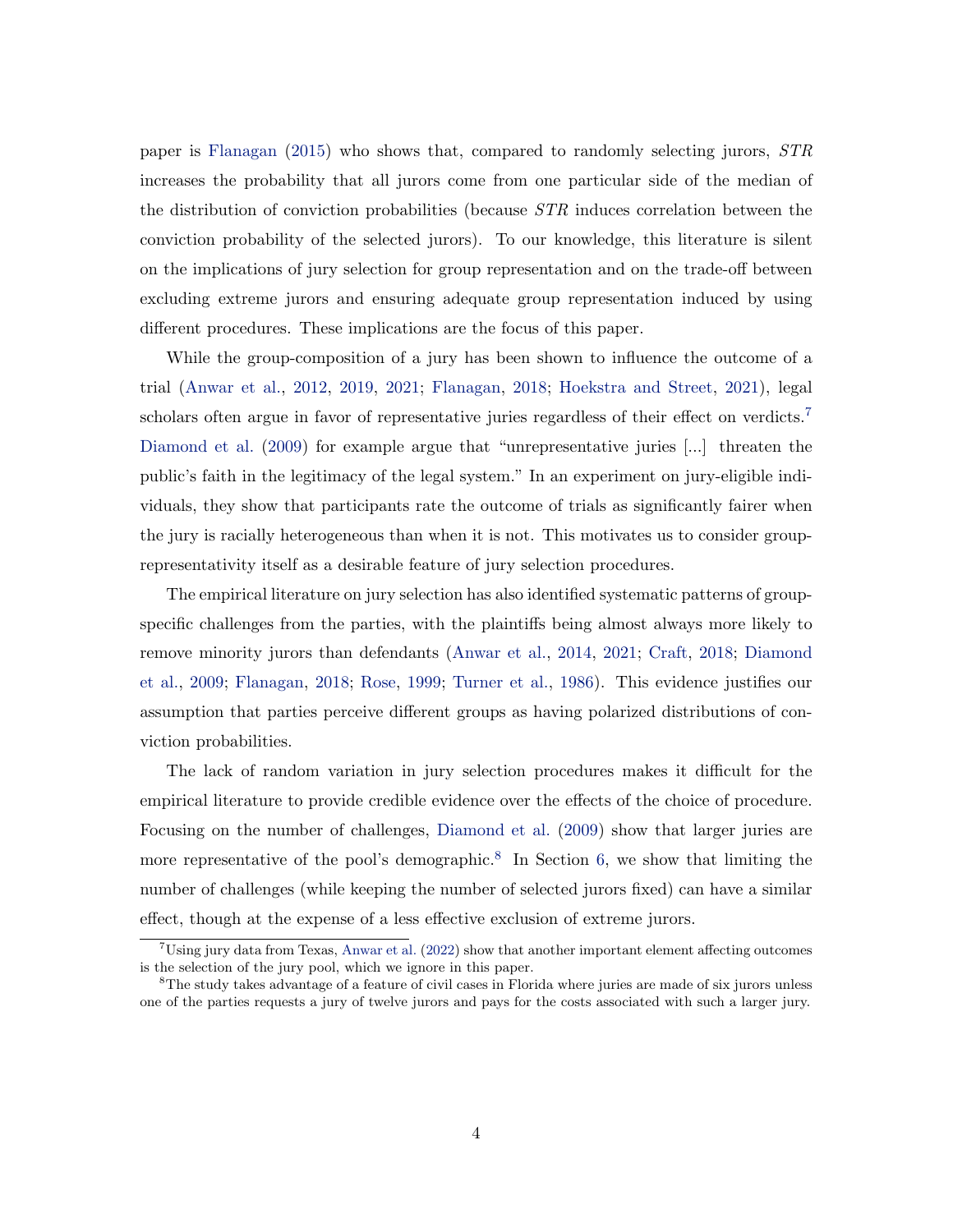## 2 Model

There are two parties to a trial, the **defendant**,  $D$ , and the **plaintiff**,  $P$ . The outcome of the trial is decided by a jury of  $j$  jurors who must be selected from the population which is composed of two groups, a and b, in proportions  $(r, 1 - r)$ , respectively. The parties share a common belief about the probability that a juror i will vote to convict the defendant. We denote this probability  $c_i \in [0,1]$ . Jurors of group  $g \in \{a, b\}$  draw this probability independently from the same random variable  $C_q$ , with probability distribution  $f_q(c)$ ,  $g \in \{a, b\}$ . We assume that these distributions are continuous and to simplify the notation, we also assume that the boundaries of the support of C are 0 and  $1<sup>9</sup>$  We denote the population distribution with  $f(c) = rf_a(c) + (1-r)f_b(c)$ , and the corresponding cumulative distributions with  $F_g(c)$ ,  $g \in \{a, b\}$  and  $F(c)$ .<sup>10</sup>

Although throughout conviction probabilities and their distributions across groups should only be viewed as representing the parties common-beliefs, we henceforth lighten the terminology and speak directly of conviction probabilities (rather than parties' beliefs about conviction probabilities).

Following the literature (Brams and Davis, 1978; Flanagan, 2015), we assume that during jury selection the parties do not account for the process of jury deliberations and, perhaps to cope with the complexity of jury selection, view the jurors' conviction probabilities as independent from one another.<sup>11</sup> Since conviction in most U.S. trials requires a unanimous jury, the parties assume that a jury composed of jurors with conviction probabilities  $\{c_i\}_i^j$  $i=1$ convict the defendant with probability  $\Pi_{i=1}^{j} c_i$ . The defendant, therefore, aims at minimizing the product  $\Pi_{i=1}^j c_i$  while the plaintiff wants to maximizing it.

To influence the composition of the jury, the defendant and the plaintiff are allowed to challenge (veto) up to d and p of the jurors in a **panel** of  $n = j + d + p$  potential jurors randomly and independently drawn from the population (sometimes also called the **pool**).<sup>12</sup> To avoid trivial cases, we assume throughout that  $d, p \ge 1$ . The parties use these challenges in the course of a **veto procedure**  $M$  (formally, an extensive game-form). The

 $9$ This assumption is without loss of generality and all our results hold if C is re-scaled in such a way that  $F(c) = 0$  or  $[1 - F(1 - c')] = 0$  for some  $c, c' \in (0, 1)$ .

 $10<sup>10</sup>$ Empirical evidence shows that that parties use their challenges unevenly across groups (see the Related Literature section of the Introduction).

<sup>&</sup>lt;sup>11</sup>See Gerardi and Yariv (2007) and Iaryczower et al. (2018) for cases where jury deliberations have an impact on outcomes.

 $12$ In the legal literature, what we call "panel" is sometimes called "venire" (though terminology varies and the latter term is sometimes used to speak of what we call the population).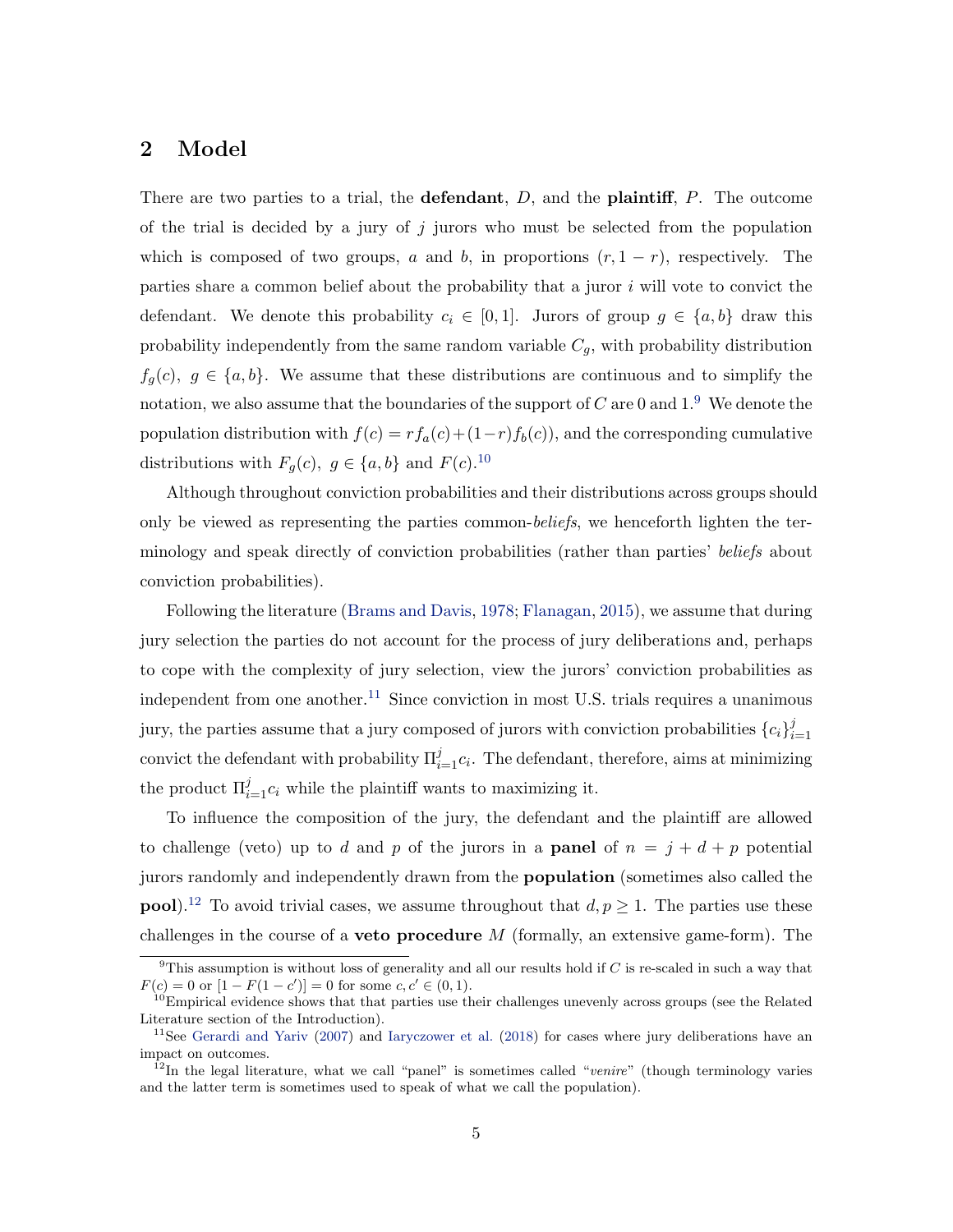jury resulting from the procedure is called the effective jury.

The two veto procedures we study are the **STRuck** procedure  $(STR)$  and the **Strike** And Replace procedure *(REP)*. For comparison, we also consider the Random procedure  $(RAN)$  which simply draws j jurors independently at random from the population. In all procedures, we assume that once a potential juror  $i$  is presented to the parties, the parties observe the realized value of  $c_i$  for that juror.<sup>13</sup> The two procedures however differ in the timing with which jurors are presented to the parties.

Under STR, the entire panel of  $j + d + p$  potential jurors is presented to the parties before they have the opportunity to use any of their challenges. Each party, therefore, observes the value of  $c_i$  for every panel member. The defendant and the plaintiff choose to challenge up to  $d$  and  $p$  members of the panel, respectively. If parties do not use all their challenges, additional prospective jurors are randomly excluded from the pool until the jury size is equal to j. In equilibrium, the plaintiff challenges the  $p$  jurors in the panel with lowest conviction probabilities, and the defendant challenges the d jurors with highest conviction probabilities.<sup>14</sup> Whether these challenges happen simultaneously or sequentially has no impact on the equilibrium of  $STR$  and our results therefore apply in either case.<sup>15</sup>

Under REP, groups of potential jurors are randomly drawn from the population and sequentially presented to the parties. In contrast with  $STR$  procedures, the parties must exercise their challenges on jurors from a given group *without* knowing the identity of jurors from subsequent groups. There is variation among REP used in practice in the size of the groups that are presented in each round.<sup>16</sup> For concreteness and tractability, we focus in this paper on the REP procedure in which jurors are presented to the parties one at a time. The defendant and the plaintiff start the procedure with  $d$  and  $p$  challenges left,

<sup>&</sup>lt;sup>13</sup>The assumption that parties have the same assessment of the probability a juror will vote for conviction is motivated by the practice of letting parties extensively question potential jurors in the voir dire process. This process typically occurs in the presence of all parties, who therefore have access to the same information about the jurors' demographics, background, and opinions.

<sup>&</sup>lt;sup>14</sup>Alternative methods used in the field include procedures in which the parties challenge sequentially out of subgroups of jurors from the panel only. As long as the procedure remains of the struck type (i.e., the entire panel — and not only the first subgroup — is questioned before the parties start exercising their challenges), the equilibrium effective jury is often the same as under the  $STR$  procedure we consider here. Other outcome-irrelevant aspects of the equilibrium might, however, be different such as the number of challenges used by the parties (e.g., if the first group is made of the  $j$  "middle" jurors in the panel, they may in some cases be selected as effective jurors without the parties exercising any of their challenges).

<sup>&</sup>lt;sup>15</sup>Since C is continuous, the probability that two jurors in a panel have the same conviction probability and one of the parties does not use all of its challenges in equilibrium has measure zero and this eventuality can therefore be neglected.

<sup>&</sup>lt;sup>16</sup>As well as in the ability of the parties to challenge, in a later round, potential jurors who were left unchallenged in previous rounds, a practice known as "backstricking".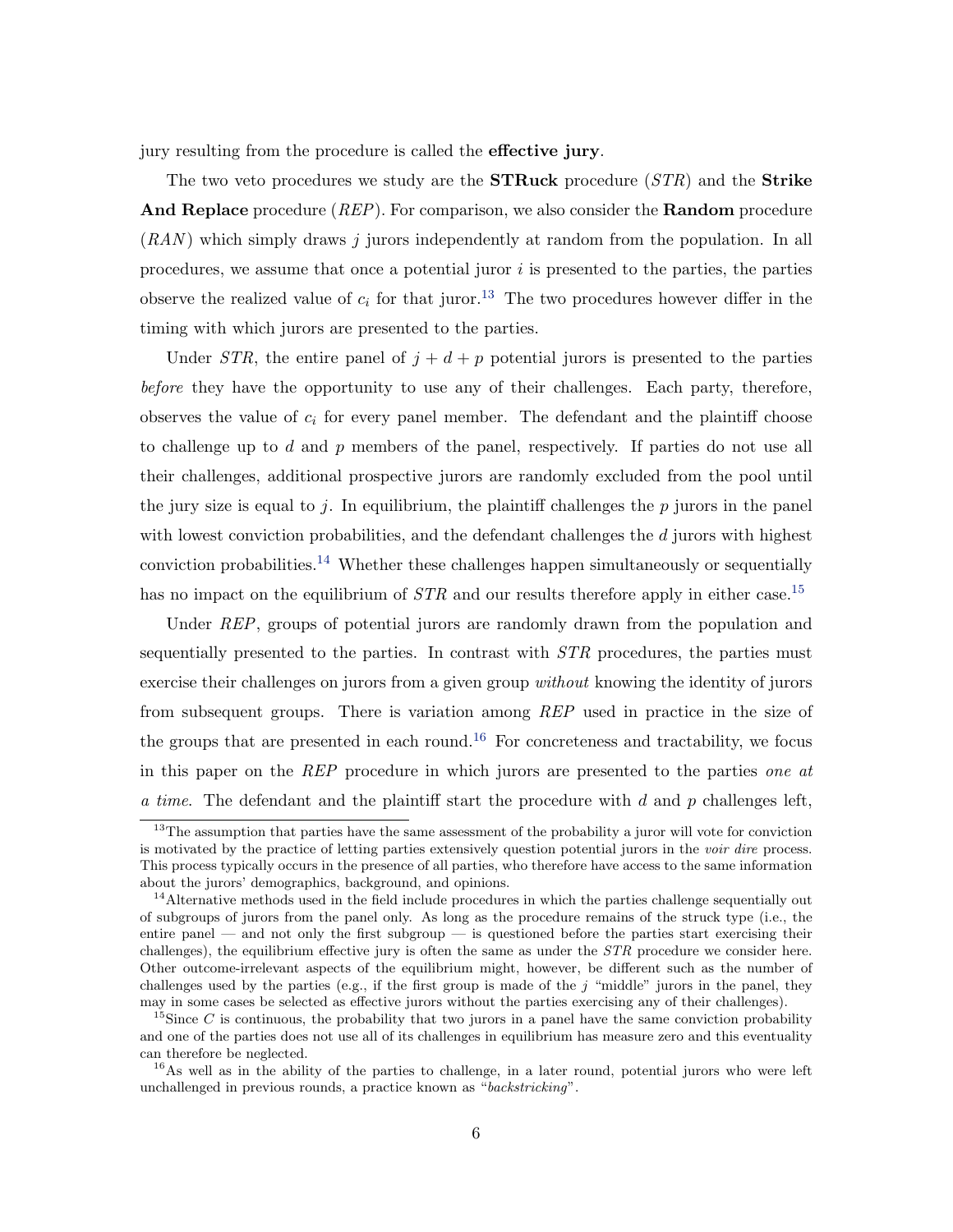respectively. After each draw, the plaintiff and the defendant observe the potential juror's conviction probability and, if they have at least one challenge left, choose whether or not to challenge the juror. If a juror is not challenged by either party, it becomes a member of the effective jury. Any challenged juror is dismissed and the number of challenges available to the challenging party is decreased by one. The process continues until an effective jury of j members is formed.

The (subgame perfect) equilibrium of REP was characterized by Brams and Davis (1978) and takes the form of threshold strategies. In every subgame, D challenges the presented juror *i* if  $c_i$  is above a certain threshold  $t_D$ , P challenges *i* if  $c_i$  is below some threshold  $t_P$ , and neither of the parties challenges i if  $c_i \in [t_P, t_D]$ .<sup>17</sup> We will sometimes refer to these values as *challenge thresholds*. As Brams and Davis (1978) show, in any subgame,  $t_P < t_D$ which implies that a challenge to the same juror by both parties never occurs in equilibrium. The equilibrium is therefore unaffected by the order in which the parties decide whether to challenge the presented juror.

In our description of REP, Nature moves in each round by presenting to the parties a new potential juror drawn from the population. To facilitate comparisons between STR and REP, it will sometimes be useful to consider an equivalent description of REP in which Nature first draws a panel of n jurors  $\{c_1, \ldots, c_n\}$  (which the parties are not aware of) and in each round  $k$  presents juror  $c_k$  to the parties. For similar purposes, it will sometimes be useful to view RAN as first drawing a panel of n jurors and then (uniformly at random) selecting  $j$  jurors among these  $n$  to form the effective jury.

# 3 Excluding extremes and representation of minorities: An illustrative example

To illustrate the differences between the two procedures, consider the simple case  $d = p =$ j = 1 together with distributions  $C_a \sim U[0, 0.5]$  and  $C_b \sim U[0.5, 1]$ . Also, suppose that  $r = 0.1$ , i.e., there is a minority of 10% of group-a jurors in the population.

Let  $U_x^n[0,1]$  denote the x-th order statistic for a  $U[0,1]$  random sample of size n. With

<sup>&</sup>lt;sup>17</sup>Each subgame can be characterized by the number of jurors  $\kappa$  that remain to be selected, the number of challenges left to the defendant  $\delta$ , and the number of challenges left to the plaintiff  $\pi$ . The parties threshold in subgame  $(\kappa, \delta, \pi)$  are a function of the value of subgames  $(\kappa -1, \delta, \pi)$ ,  $(\kappa, \delta -1, \pi)$ , and  $(\kappa, \delta, \pi -1)$  (which are all possible successors to the parties action in  $(\kappa, \delta, \pi)$  and the distribution of C, see Brams and Davis (1978).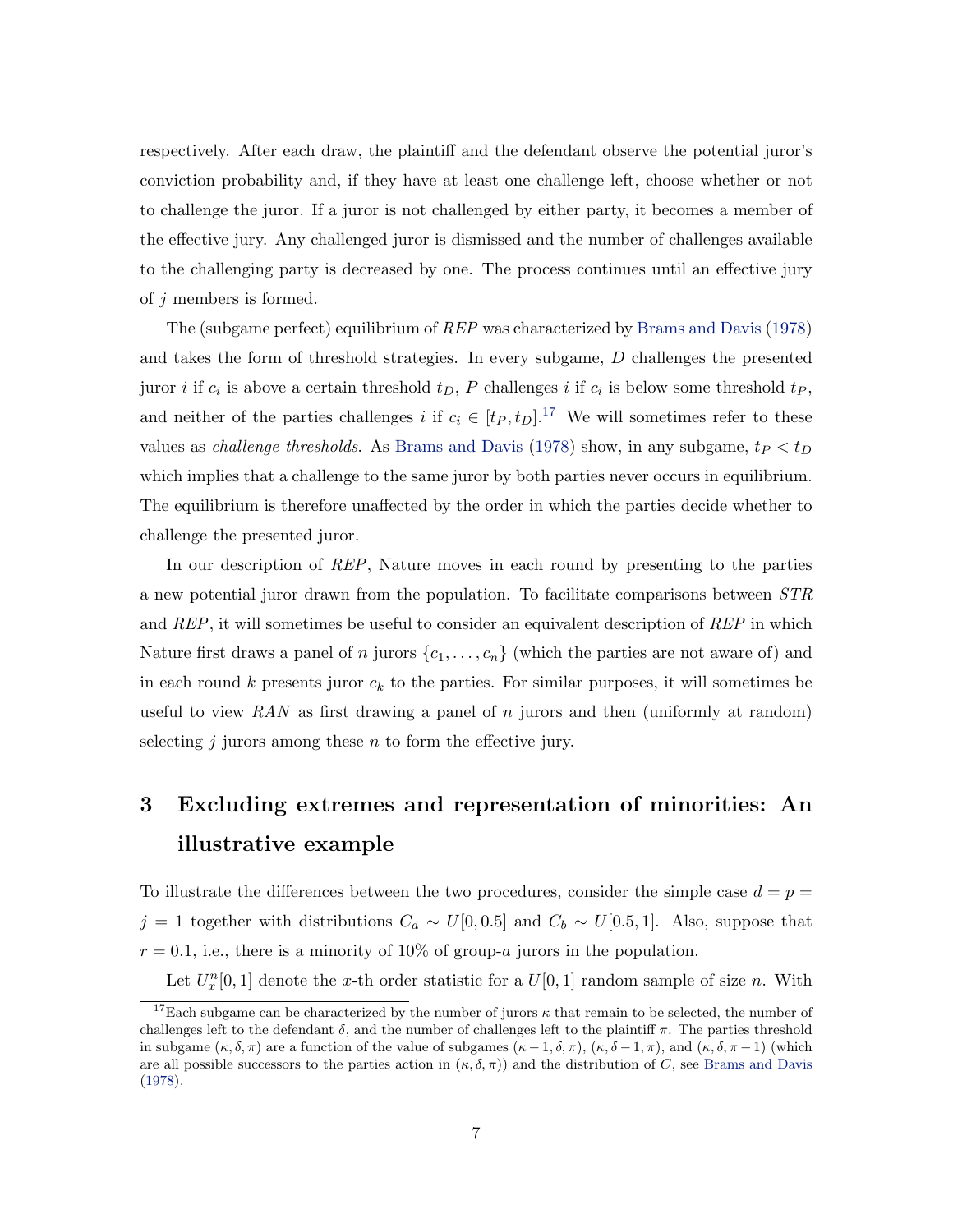

#### Figure 1: Illustrative example, equilibrium outcomes under STR

*Note:* The figure describes the equilibirum of *STR* assuming  $j = p = d = 1$ ,  $C_a \sim U[0, 0.5]$ ,  $C_b \sim U[0.5, 1]$ , and  $r = 0.10$ . The initial node illustrates distribution  $C = 0.10 * C_a + 0.9 * C_b$ . The numbers on each arrow indicate the probability of drawing a panel with the group-composition represented in the pointed boxes (conditional on each panel composition, the circled letter in the box corresponds to the group-membership of the selected juror). Dashed arrows correspond to outcomes that lead to the selection of a group-a juror and the graph underneath each box shows the distribution of conviction probabilities of the selected juror.

this notation, Figure 1 shows the group-membership and distribution of conviction probability for the juror selected under STR, conditional on the composition of the panel. Observe that in this example, if there are group-a jurors in the panel, one of them is systematically challenged by the plaintiff. Therefore, for a group-a juror (i.e., a minority juror) to be selected under STR, there needs to be at least two group-a jurors in the panel of  $n = 3$ presented to the parties. This occurs with probability 0.03.

In contrast, a group-a juror can be selected under REP even if the panel contains a single group-a juror. To understand why, consider the equilibrium of  $REP$  which is illustrated in Figure 2. If a group-b prospective juror with a sufficiently low conviction probability  $(c_i \in [0.5, 0.619])$  is presented first, then it will be challenged by the plaintiff. This leads to a subgame in which only the defendant has challenges left and a group-a juror is more likely to be selected than if a juror was randomly drawn from the population. In particular, any group-a juror presented at the beginning of this later subgame is left unchallenged by the defendant and selected to be the effective juror (even if this juror is the only group-a juror in the panel because the third juror — who, in this case, is never presented to the parties happens to be a group-b juror). This course of action follows from  $P$ 's choice to challenge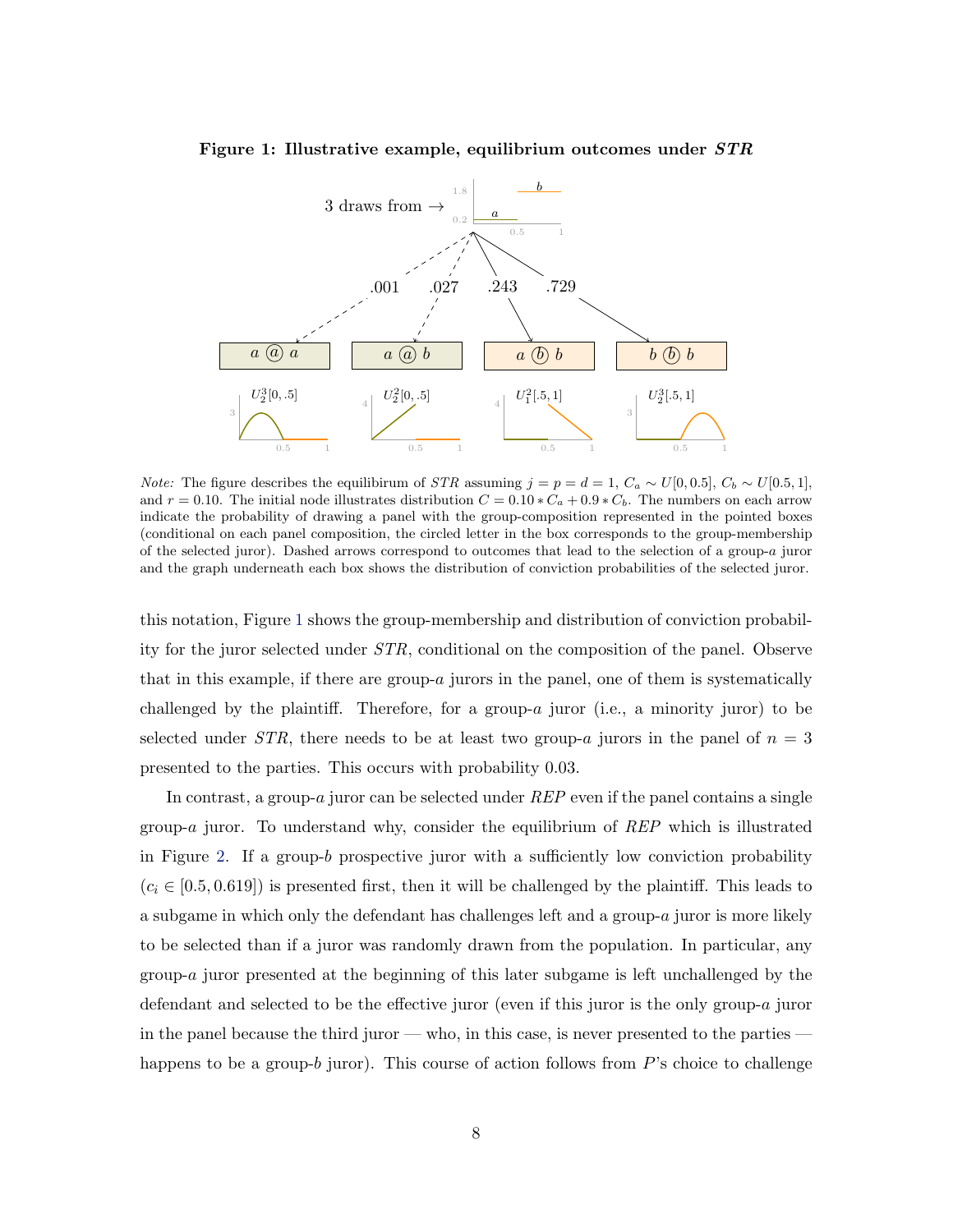

Figure 2: Illustrative example, equilibrium strategies and outcomes under  $REP$ 

Note: The figure describes the equilibrium strategies conditional on the conviction probability of the juror drawn in each round for the case  $j = d = p = 1$ ,  $C_a \sim U[0, 0.5]$ ,  $C_b \sim U[0.5, 1]$  and  $r = 0.10$ . Dashed arrows correspond to paths that may lead to the selection of a group-a juror. The numbers on each arrow indicate the probability of the path conditional on reaching the previous node. The second row of text inside boxes indicates an equilibrium action (in round 3 challenges are exhausted and the parties do not take any action); bold text below boxes indicates the group of the selected juror in the game outcome.

a group- $b$  juror with low conviction probability in the first round, which leaves  $P$  without challenges left in the second round. This choice of  $P$  is optimal from the perspective of the first round of REP (before the plaintiff learns that the second juror in the panel is a group- $a$ juror), but suboptimal under STR where, having observed the conviction probability of all jurors in the panel, the plaintiff would have challenged the group-a juror instead.

Considering only the branch of the  $REP$  game-tree that starts with a challenge from  $P$ , the probability of selecting a group-a juror is  $0.31 * (0.54 * 0.1 + 0.10) \approx 0.05$  Adding the possibility that a minority juror is selected after D challenges in the first round followed by a challenge from P in the second round (which occurs with probability  $0.38*0.46*0.1 \approx 0.02$ ), the probability of selecting a minority juror under  $REP$  is 0.066.<sup>18</sup> This is larger than the

<sup>&</sup>lt;sup>18</sup>These are the only cases in which a minority juror can be selected under REP. In particular, jurors accepted in the first round are always group-b jurors  $(c_i \in [0.619, 0.788])$ . So are jurors accepted in the second round following a challenge from D is the first round  $(c_i \in [0.70, 1])$ .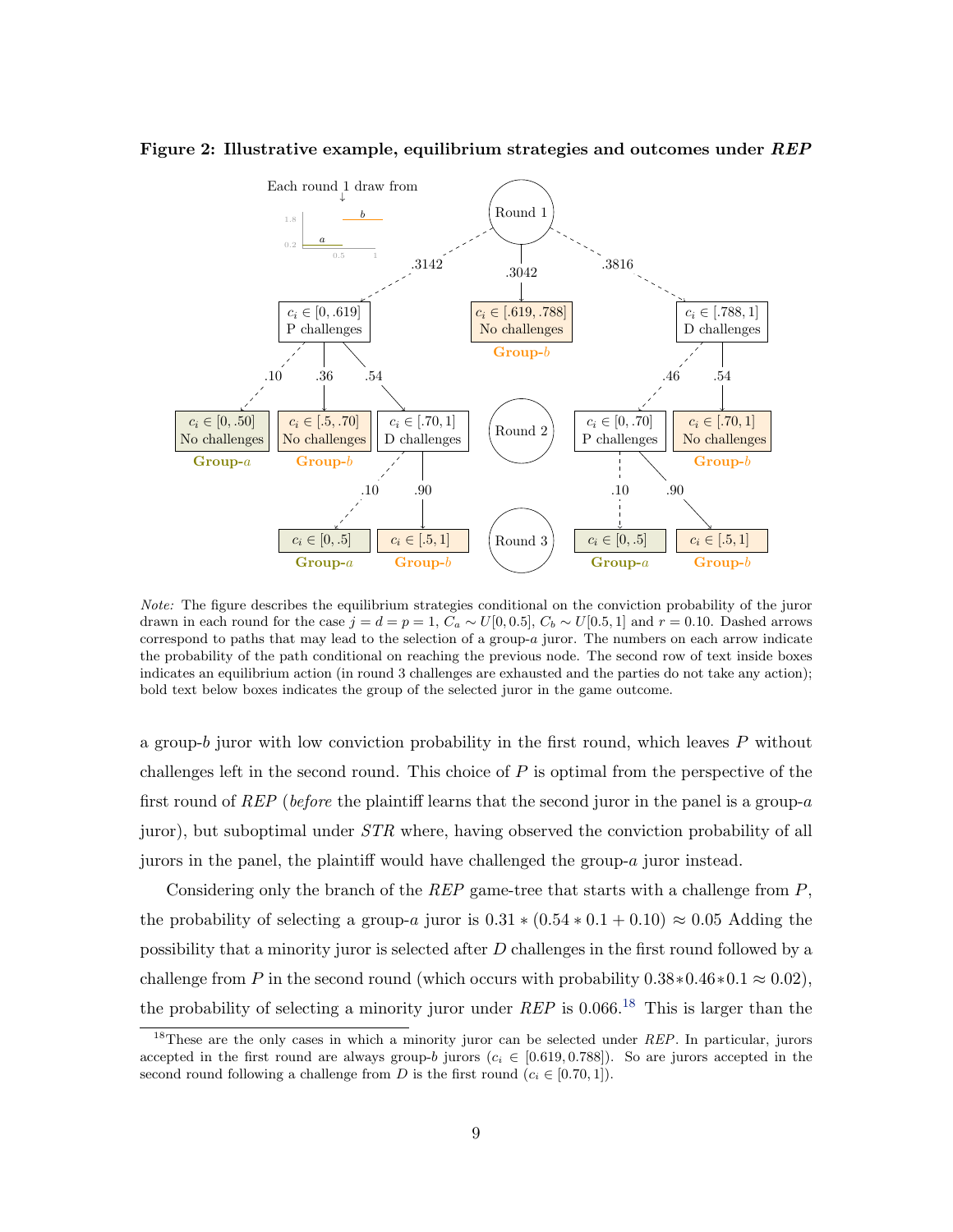probability under STR, 0.03, yet smaller than under RAN, 0.10.

In this example, the better representation of minority jurors produced by REP comes at the expense of selecting more extreme jurors. Suppose for the sake of illustration that jurors are considered extreme if they come from the top or bottom 5th percentile of C. In our example, the bottom and top 5th percentile corresponds to conviction probabilities below 0.25 and above 0.94, respectively. The selected juror is within the bottom range with probability 0.015 under  $STR$  versus 0.033 under  $REP$ , and in the top range with probability 0.076 under STR versus 0.083 under REP.

To understand the source of these differences, consider the bottom 5th percentile [0, 0.25] (a symmetric explanation applies to the top 5th percentile). As indicated in Figure 1, when  $STR$  selects a group-a juror — the type of juror whose conviction probability could possibly be in the bottom 5th percentile — the distribution of that juror's conviction probability follows the middle or upper order-statistics of a random sample from  $C_a$ . These orderstatistics are unlikely to result in the selection of a juror with conviction probability in the bottom 5th percentile. In contrast, as Figure 2 illustrates, all paths leading REP to select a group-a juror result in the juror's conviction probability being drawn from  $U[0, 0.5]$  itself, which makes  $REP$  more likely to select a juror in the bottom 5th percentile than  $STR$ .

In the next two sections, we investigate the extent to which the advantages of REP in terms of minority-representation and of STR in terms of exclusion of extreme generalizes beyond this illustrative example.

## 4 Exclusion of extremes

The peremptory challenge procedures implemented in U.S. jurisdictions are often viewed as a way to foster impartiality by preventing extreme potential jurors from serving on the effective jury.<sup>19</sup> In the context of our model, we interpret this goal as that of limiting the presence in the jury of jurors from the tails of the distributions of conviction probabilities.

We define a juror i as *extreme* if its conviction probability  $c_i$  lies below or above given thresholds (see Section 7 for results under an alternative definition). For brevity, we will focus on jurors who qualify as extreme because their conviction probability lies below some

 $19$ See Footnote 1 and its associated quote. For legal arguments in favor of peremptory challenges based on the Sixth Amendment, see, among others, Beck (1998), Biedenbender (1991), Bonebrake (1988), Horwitz (1992), and Keene (2009).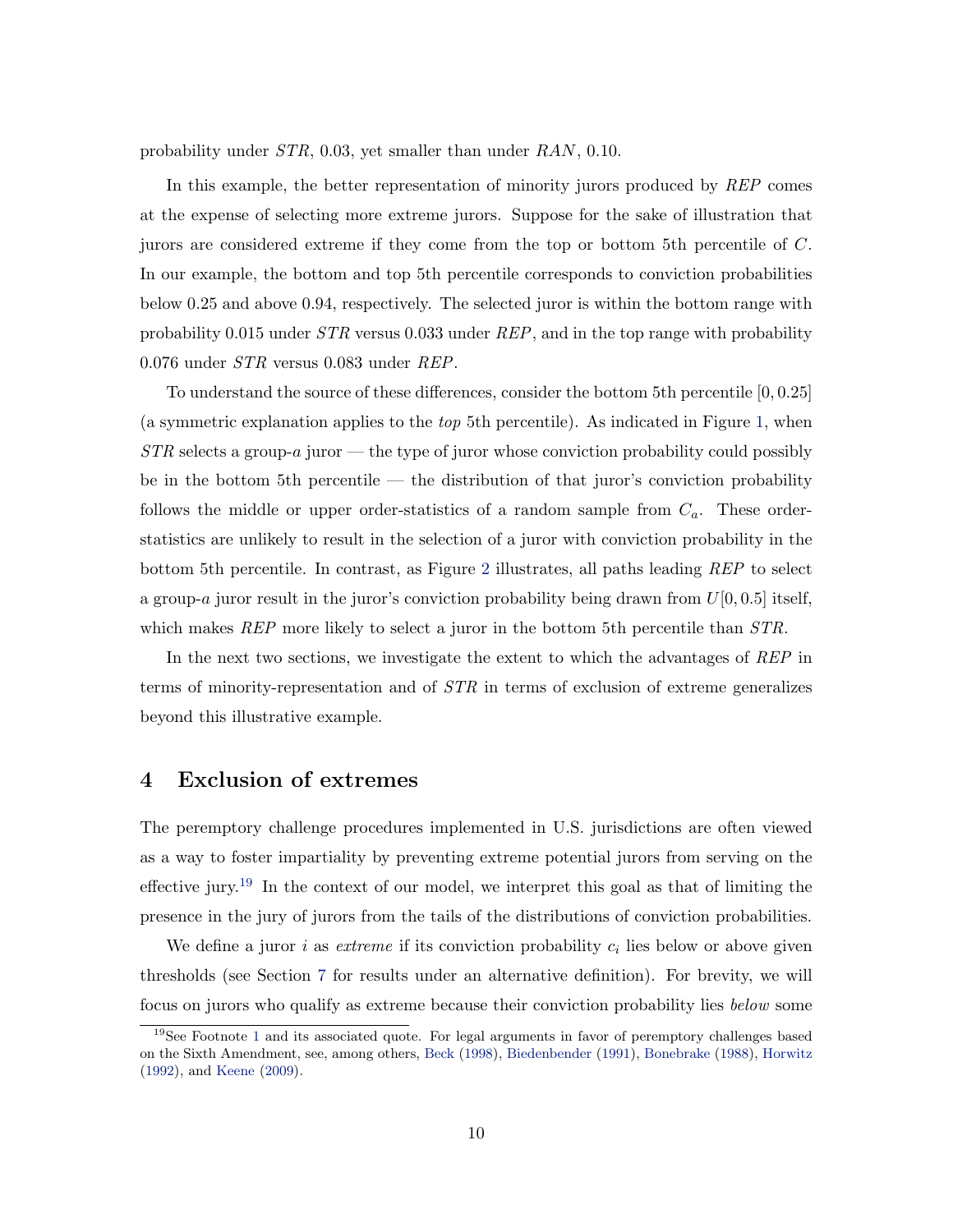Table 1: Notation reference

|                            | jury size              |                   | $\mathbb{I}_{M}(x;c)$ prob. at least x jurors with $c_i < c$ |
|----------------------------|------------------------|-------------------|--------------------------------------------------------------|
| $d+p$                      | peremptory challenges  | $N_M^c$           | expected n. of jurors with $c_i < c$                         |
| $n = j + d + p$ panel size |                        | $\mathbb{A}_M(x)$ | prob. at least $x$ minority in jury                          |
| $\mathcal{C}$              | conviction probability |                   | procedure $M \in \{STR, REP, RAN\}$                          |

threshold  $c > 0$ . All our results about extreme jurors apply symmetrically to jurors whose conviction probability lies *above* a given threshold  $\bar{c} < 1$ .

In the previous section's example, jurors in the bottom 5th percentile of  $C$  are selected less often under STR than REP. This is not true in general. Fixing a particular threshold  $c > 0$  — or percentile of  $C$  — to characterize jurors as extreme, there always exists distributions of C and values of d, p, and j such that REP selects fewer extreme jurors than STR. However, our first result shows that regardless of the distribution and of the parameter values, there always exists a sufficiently small threshold such that the probability of selecting extreme jurors (i.e., below that threshold) is greater under  $REP$  than under  $STR$ .

Let  $\mathbb{T}_M(x; c)$  denote the probability that there are at least x jurors with conviction probability *smaller or equal* to c in the jury selected by procedure M.

**Proposition 1.** For any  $x \in \{1, \ldots, j\}$ , there exists  $\underline{c} > 0$  such that  $\underline{\mathbb{T}}_{STR}(x; c) < \underline{\mathbb{T}}_{REP}(x; c)$ for all  $c \in (0, \underline{c})$ .

All proofs are in the appendix. A symmetric statement, which we omit, applies for extreme jurors at the right-end of the distribution. Note that Proposition 1 can be rephrased in terms of stochastic dominance. Let  $N_M^c$  denote the expected number of jurors of type  $c_i \leq c$  in the jury selected by procedure M. Then, Proposition 1 says that there exists  $c > 0$ such that  $N_{REP}^c$  has first-order stochastic dominance over  $N_{STR}^c$  for all  $c \in (0, \underline{c})$ . A direct corollary of Proposition 1 is therefore that the expected number of extreme jurors is larger under REP than under STR.

For an intuition about Proposition 1, consider the case  $x = 1$ . As illustrated in Section 3, the panel must be composed of more than one extreme juror for STR to select at least one such juror (since, if there is a single extreme juror in the panel, that juror is systematically challenged by the plaintiff). In contrast, even in panels with a single extreme juror, the extreme juror can be part of the effective jury resulting from REP. This happens, for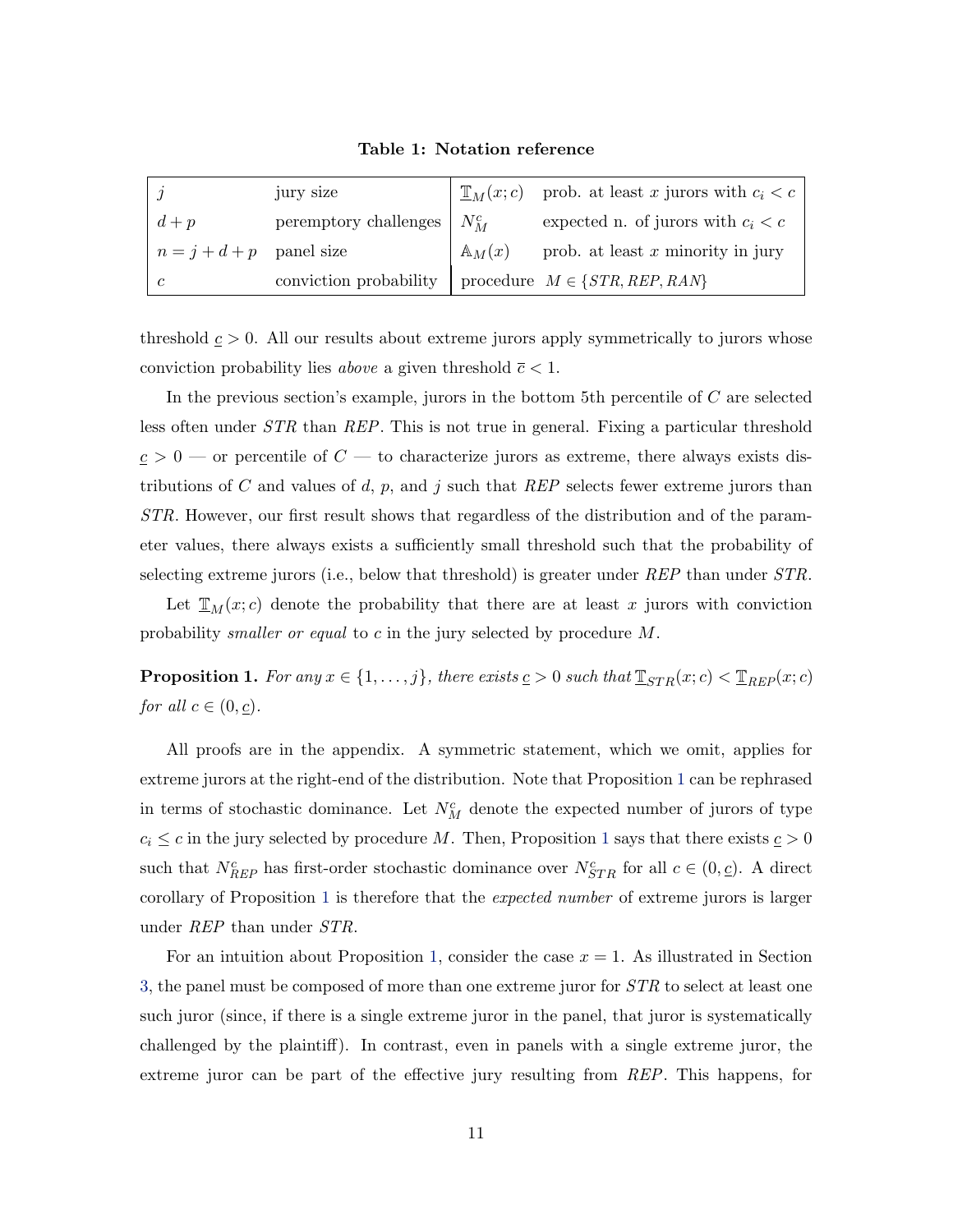Figure 3: Distributions of conviction probabilities by group under extreme, moderate, and mild group-polarization



example, if the extreme juror is presented to the parties after they both exhausted all their challenges. The single extreme juror can also be accepted by both parties if its conviction probability is sufficiently close to  $c$  and it is presented after the plaintiff used most of its challenges on non-extreme potential jurors.<sup>20</sup> The proof then follows from the fact that, as  $c$  tends to zero, the probability that the panel contains more than one extreme juror goes to zero faster than the probability the panel contains a single extreme juror.<sup>21</sup>

Proposition 1 is silent about the value of the threshold  $c$  below which  $STR$  selects fewer jurors than REP, as well as the size of  $\mathbb{I}_{REP}(x;c)-\mathbb{I}_{STR}(x;c)$  for  $c < c$ . These values depend on the model's parameters. To illustrate, we simulate  $\mathbb{I}_{STR}(1;c)$  and  $\mathbb{I}_{REP}(1;c)$  using  $j =$ 12,  $d = 6$ , and  $p = 6$ , a typical combination of jury size and number of peremptory challenges in U.S. jurisdictions. For the distribution of conviction probabilities in the population, we use symmetric mixtures of beta distributions that represent a population made of two groups with polarized views. Although the results in this section do not depend on whether

<sup>&</sup>lt;sup>20</sup>Subgames in which the defendant has more challenges left than the plaintiff can lead the plaintiff to be conservative and accept jurors who are "barely extreme"  $(c_i \approx c)$  in order to save its few challenges left for "very extreme" jurors  $(c_i \approx 0)$ .

<sup>&</sup>lt;sup>21</sup>Proposition 1 crucially depends on averaging across all possible panels and does not state that  $STR$ rejects more extreme jurors than REP for any particular realization of the panel. The latter would obviously imply Proposition 1 but turns out to be false in general. For a counterexample, let  $j = d = p = 1$ . Consider a panel of three jurors with  $c_2 < c_3 < c$  and  $c < c_1 < \overline{c}$  and where the index of the jurors indicate the order in which they are presented under REP. For this panel, STR always leads to the selection of extreme juror 3. In contrast, provided  $c_2$  falls between the challenge thresholds of the defendant and the plaintiff in the first round (which happens with positive probability), REP selects non-extreme juror 1.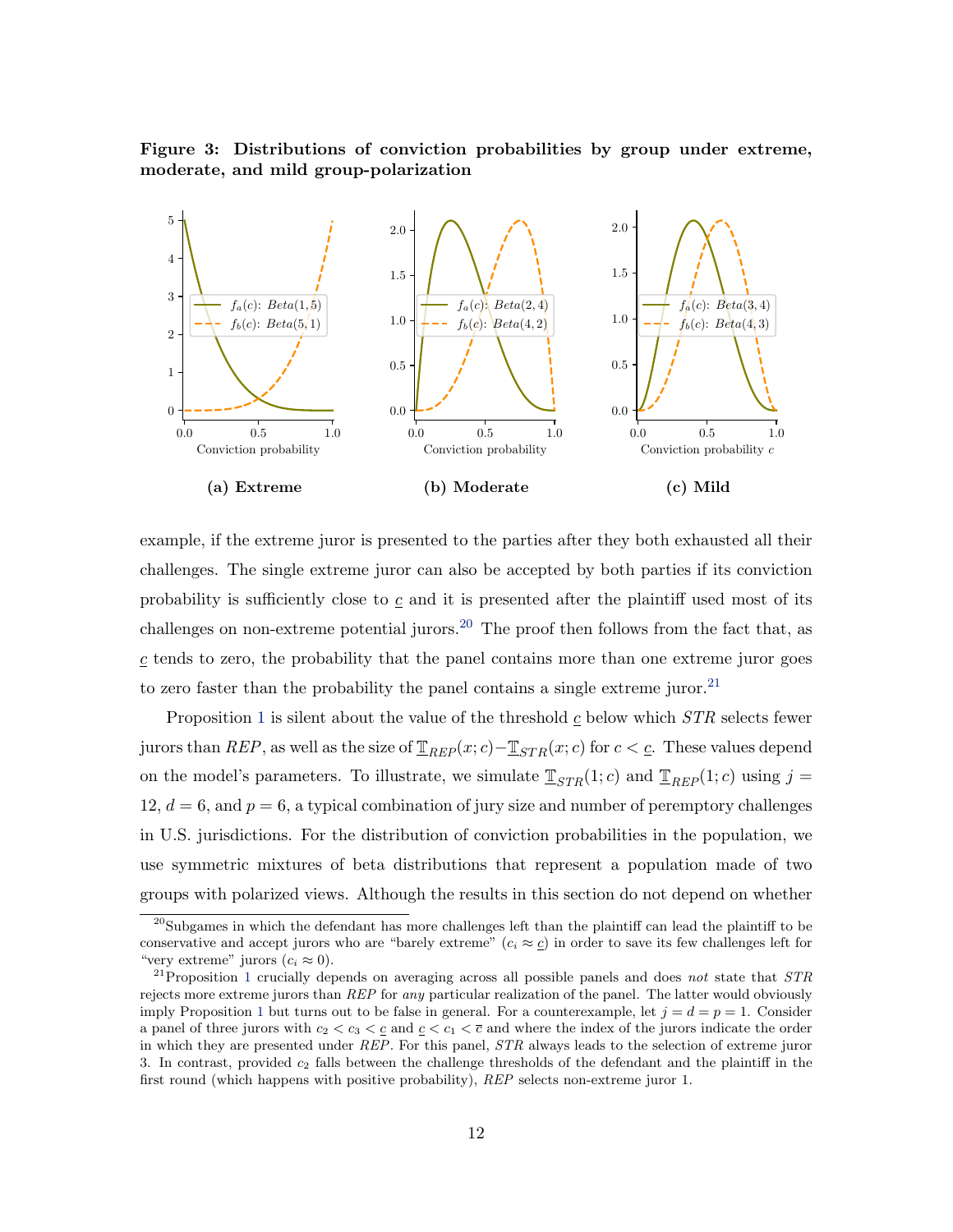

Figure 4: Fraction of juries with at least one extreme juror

Note: For each set of parameters, results on the vertical axis are averages across 50,000 simulated jury selections, fixing  $j = 12$ ,  $d = p = 6$ , and  $C \sim 0.25 * C_a + 0.75 * C_b$  throughout (distributions  $C_a$  and  $C_b$ illustrated in Figure 3). Each line illustrates the fraction of juries with at least one extreme juror, where a juror is considered extreme if her conviction probability falls below the threshold  $\underline{c}$  corresponding to the value on the horizontal axis.

jurors come from polarized groups, using these distributions facilitates comparisons with Section 5 where we study group-representation. We provide simulation results for three mixtures of the distributions illustrated in Figure 3, which are meant to represent extreme (Panel (a)), moderate (Panel (b)), and mild levels of polarization (Panel (c)). Additional simulations results using  $U[0, 1]$  are reported in External Appendix ?? (Moro and Van der Linden (2022)).

Using these parameters,  $STR$  is found to exclude more extreme jurors than  $REP$  even when the threshold for defining jurors as extreme is relatively high. As illustrated in Figure 4, the difference between the propensity of  $STR$  and  $REP$  to select extreme jurors is sizable. For example, in all three sets of simulations, less than 1% of juries selected by  $STR$  include at least one juror with conviction probability below the 10th percentile of the distribution (the 10th percentile corresponds to 0.10 under the extreme polarization distribution, 0.25 under moderate polarization, and 0.28 under mild polarization). Under REP, the proportion of juries with at least one juror below the 10th percentile rises to 29% with extreme polarization, 28% with moderate polarization, and remains quite high at 27% even under mild polarization. For comparison, a random selection would have resulted in over 70% of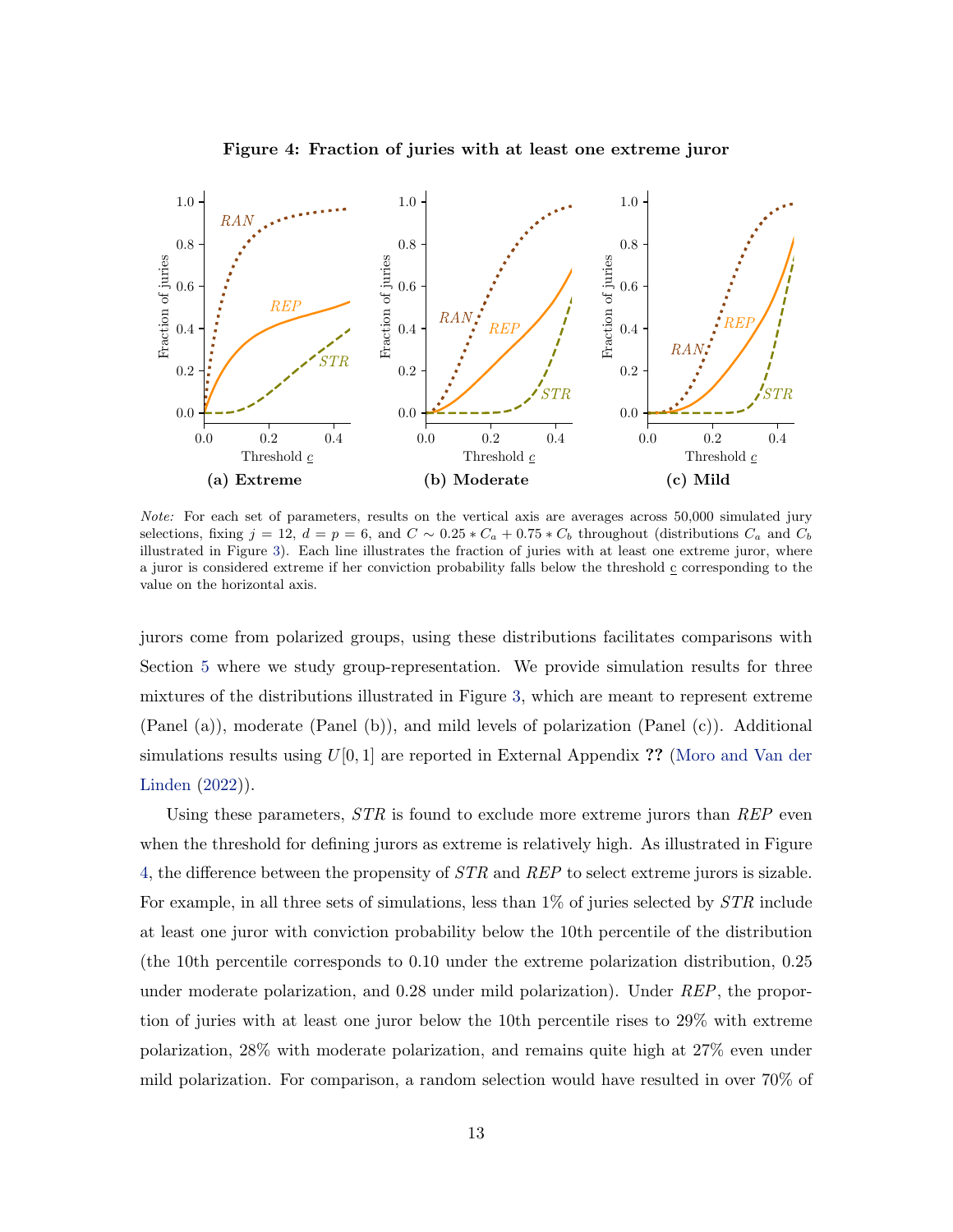Figure 5: Fraction of juries with at least one extreme juror (case in which REP is more likely to pick extreme jurors than  $RAN$ )



Note: For each set of parameters, results on the vertical axis are averages across 50,000 simulated jury selections, fixing  $j = d = p = 1$ , and  $C \sim 0.75 * U[0, 0.1] + 0.25 * U[0.9, 1]$  throughout. Each line illustrates the fraction of juries with at least one extreme juror, where a juror is considered extreme if her conviction probability falls below the threshold  $\underline{c}$  corresponding to the value on the horizontal axis.

the juries featuring at least one such juror in all scenarios.

In these simulations, both procedures select fewer extreme jurors than a random draw from the population. Somewhat surprisingly, this is not true in general. There exist distributions and values of the parameters d,  $p$  and  $j$  for which REP selects more extreme jurors than  $RAN$ , no matter how small the threshold below which a juror is considered as extreme. In contrast, as we show in the next proposition,  $STR$  always selects fewer extreme jurors than RAN .

**Proposition 2.** For any  $x \in \{0, \ldots, j\}$ , there exists  $\underline{c} > 0$  such that  $\underline{\mathbb{T}}_{STR}(x; c) < \underline{\mathbb{T}}_{RAN}(x; c)$ for all  $c \in (0, \underline{c})$ .<sup>22</sup>

Figure 5 illustrates Proposition 2 and the fact that a similar statement does not hold for REP. For the simulations in the figure, we let  $j = d = p = 1$  and adopt an extremely polarized distribution of conviction probabilities with  $C \sim 0.75 * U[0, 0.1] + 0.25 * U[0.9, 1]$ . In this case (as in others), *STR* excludes extreme jurors more often than RAN because, for any realization of the panel, the juror with the lowest conviction probability is never selected under STR (whereas the same juror is selected with positive probability under  $RAN$ ). Under  $REP$ , however, if the distribution is sufficiently right-skewed, the plaintiff is

<sup>&</sup>lt;sup>22</sup>Proposition 2 generalizes Theorem 2 in Flanagan (2015) which shows that the statement holds for  $x = j$ .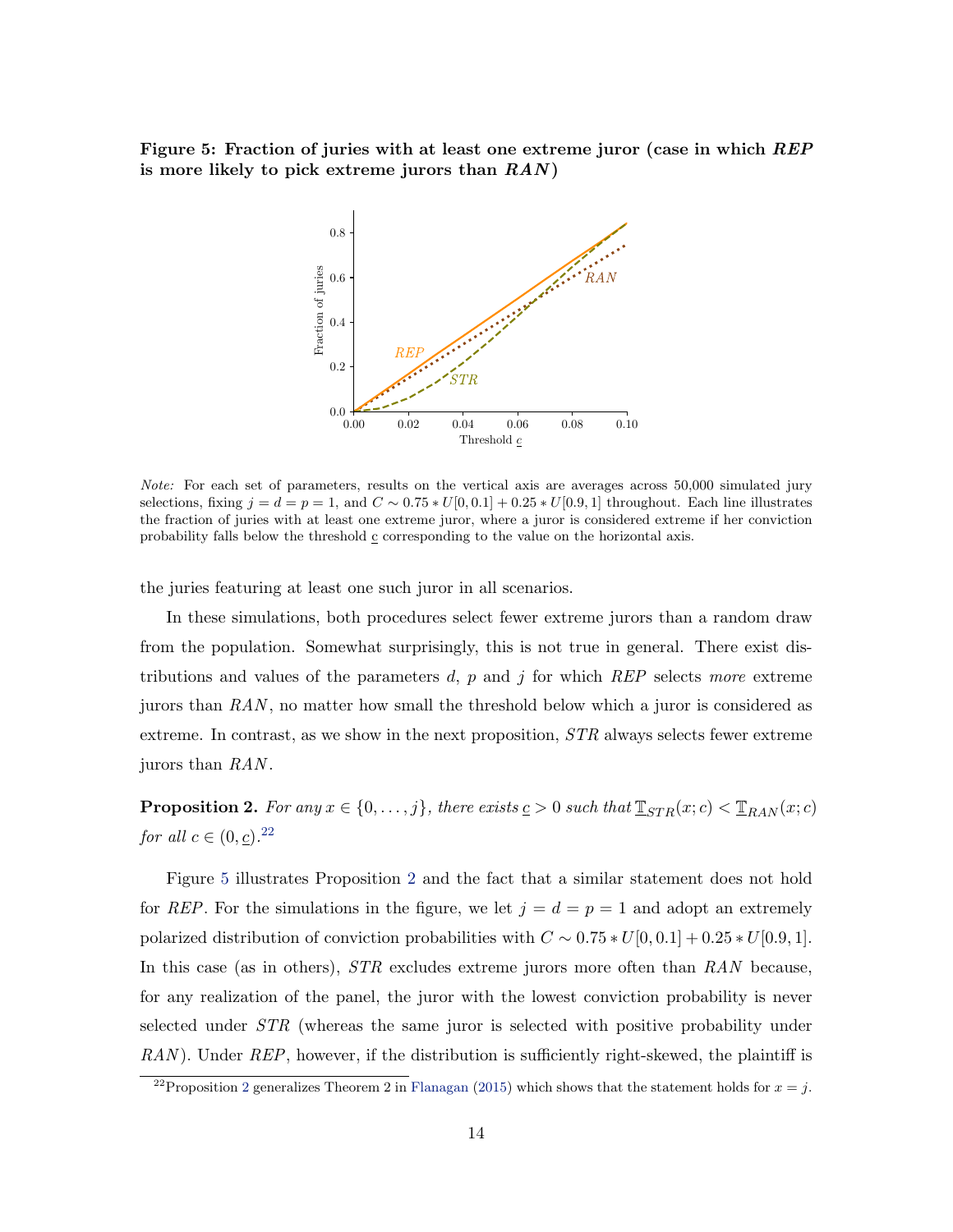more likely than the defendant to challenge in the first round. A challenge by the plaintiff in the first round leads to a subgame in which only the defendant has challenges left and the selection of an extreme juror is more likely than under a random draw. When they are sufficiently large (i) the added probability of selecting an extreme juror when the defendant has more challenges left than the plaintiff, coupled with (ii) the probability of a challenge by the plaintiff in the first round can, as in the simulation depicted in Figure 5, lead to REP selecting more extreme jurors than RAN.

We could not fully characterize the situations in which REP selects more extreme jurors than  $RAN$ , and we never observed such a situation in simulations where C is a symmetric mixture of beta or uniform distributions. The example in Figure 5 (as well as other examples we found) requires extreme skewness in the distribution, which may be viewed as unlikely. In this sense, situations in which  $REP$  selects more extreme jurors than  $RAN$  might represent worst-case scenarios for REP's ineffectiveness at excluding extreme jurors.

## 5 Representation of minorities

In this section, we study the extent to which  $STR$ 's tendency to exclude more extreme jurors than REP impacts the representation of minorities. Without loss of generality, we let group-a be the minority. Since the parties do not care intrinsically about groupmembership, any asymmetry in the use of their challenges arises from heterogeneity in preferences for conviction between groups. In our simulations, we assume that group- $a$  is biased in favor of acquittal in the sense that  $C_b$  first-order stochastically dominates  $C_a$ <sup>23</sup>

As suggested by Proposition 1, which procedure better represents minorities strongly depends on the polarization between the two groups, and the concentration of minority jurors at the tails of the distribution of conviction probabilities.

To illustrate, suppose that  $d = p = j = 1$  and  $C \sim U[0, 1]$ . For this case, the distributions of conviction probabilities for the juror selected under  $RAN$ ,  $STR$ , and  $REP$  are displayed in Figure 6(a). Consistent with Proposition 1, below some threshold  $c \approx 0.25$ , the probability of selecting a juror i with  $c_i < \underline{c}$  is lower under STR than under REP. If the two groups are polarized and the distribution of  $C_a$  is sufficiently concentrated below  $\underline{c}$ , it follows that *STR* selects a minority juror less often than *REP*. But the same is not true if

 $^{23}$ We also simulated the scenario in which the minority is biased towards conviction, the results, which we report in the Appendix, are symmetrically very close.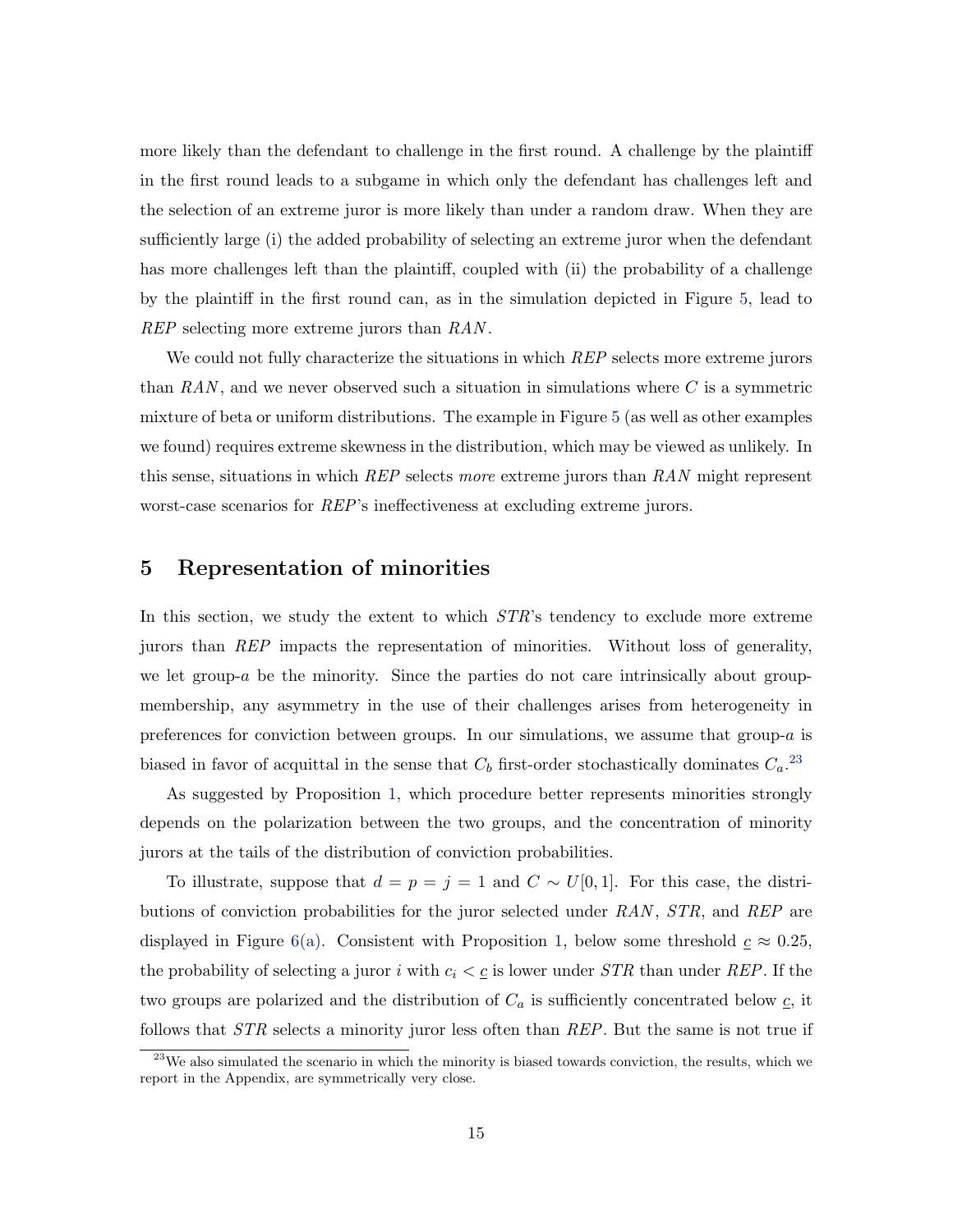

Figure 6: Jury selection and minority representation in size-1 juries



(b) Minority representation in juries

Note: For each set of parameter, results on the vertical axes are averages across 50,000 simulated jury selections, fixing  $j = 1, d = p = 1$ , and  $C \sim r * U[0, r] + (1 - r) * U[r, 1]$  throughout. The distribution in panel (a) is independent of  $r$ ; the lines in panel (b) interpolate results from 20 values of  $r$ .

the distributions lack polarization or the minority is too large. For example, let  $C_a \sim U[0, r]$ and  $C_b \sim U[r, 1]$  so that  $C \sim U[0, 1] = rU[0, r] + (1 - r)U[r, 1]$ . Since the parties only care about a juror's conviction probability and not about its group-membership per se, the value of r does not affect the distributions of conviction probabilities for the juror selected under RAN, STR, or REP. However, as illustrated in Figure 6(b), low values of  $r$  — which concentrate minorities at the bottom of the distribution — make REP select more minorities than  $STR$ , whereas higher values of  $r$  — which spread the minority over a larger range of conviction-types — make  $STR$  select more minorities than  $REP$ .

From this example, we see that non-overlapping group-distributions are not sufficient to guarantee that  $REP$  selects more minority jurors than  $STR$ . Neither is making the minority arbitrarily small. For example, regardless of the size of the minority  $r$ , concentrating the support of the minority distribution inside the interval  $[0.2, 0.3]$  would result in  $STR$  selecting more minorities, as can be seen from Panel  $6(a)$ . However, combining a small minority with group-distributions that minimally overlap concentrates the distribution of group- $a$  at the tails which, as implied by Proposition 1, makes REP select more minorities than STR.

Formally, consider a sequence of triples  $\{(C_a^i, C_b^i, r^i)\}_{i=1}^{\infty}$ . If,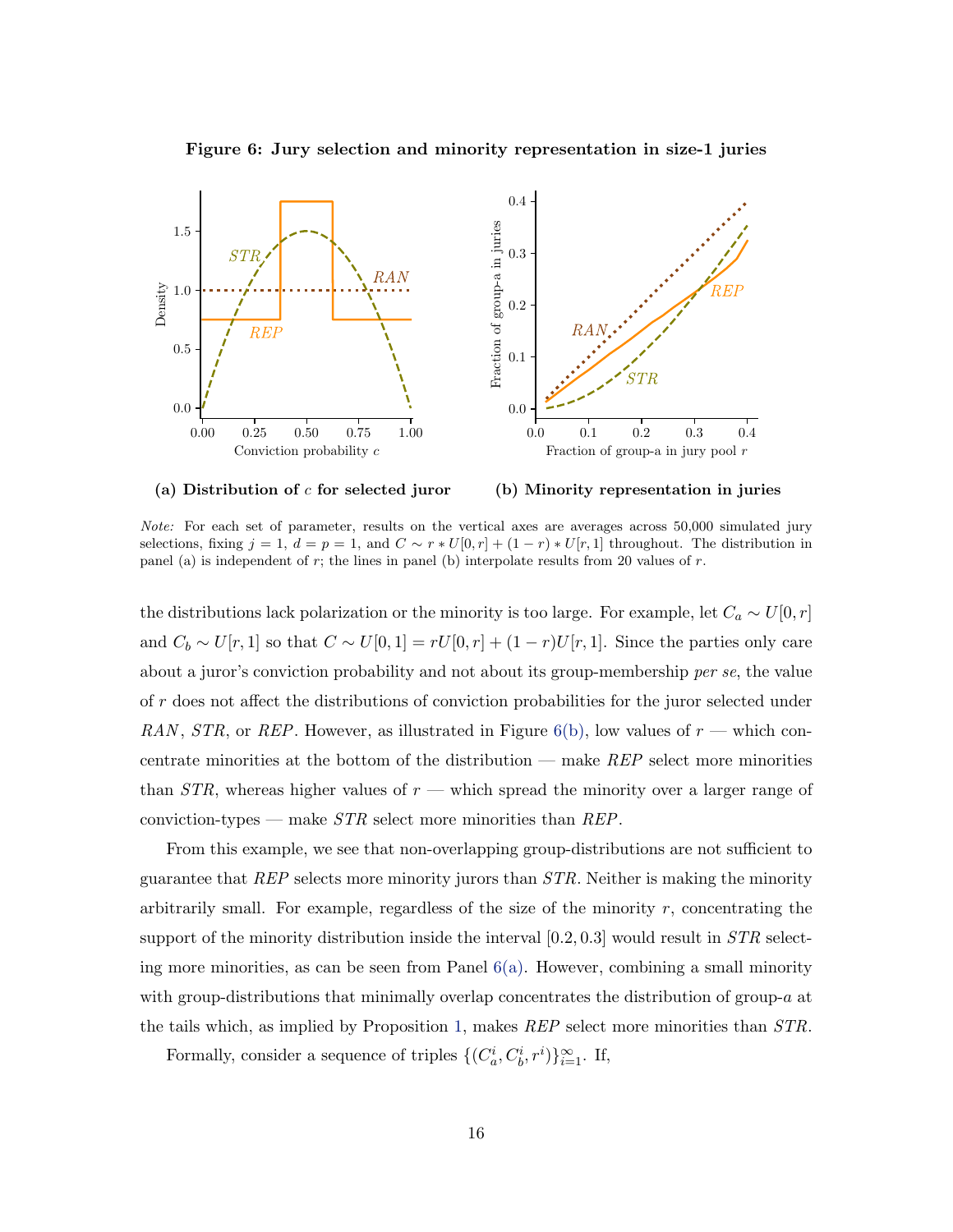- (i)  $r^i \in (0,1]$  for all  $i \in \mathbb{N}$  with  $\lim_{i \to \infty} r^i = 0$ , and
- (ii)  $C_a^i$  and  $C_b^i$  converge in distribution to  $C_a^*$  and  $C_b^*$ , with either  $\mathbb{P}(C_a^* < C_b^*) = 0$  or  $\mathbb{P}(C_a^* > C_b^*) = 0,$

then we say that there is a vanishing minority and group-distributions that do not overlap in the limit. For any such sequence, let  $\mathbb{A}_M^i(x)$  denote the probability that there are at least x minority jurors in the jury selected by procedure  $M$  when group-distributions are  $C_a^i$  and  $C_b^i$  and the proportion of minority jurors in the population is  $r^i$ .

**Proposition 3.** Suppose that, under  $\{(C_a^i, C_b^i, r^i)\}_{i=1}^{\infty}$ , there is a vanishing minority and group distributions that do not overlap in the limit. Then for all  $x \in \{1, \ldots, j\}$ , there exists k sufficiently large such that  $\mathbb{A}_{REP}^i(x) > \mathbb{A}_{STR}^i(x)$  for all  $i > k$ .<sup>24</sup>

Given the result in Proposition 3, it is natural to wonder how small the minority and the overlap between the group-distributions must be for REP to select more minority jurors than STR. When the latter is true, one may also wonder about the size of  $\mathbb{A}_{REF}(x; r)-\mathbb{A}_{STR}(x; r)$ is. Again, the answer depends on the model's parameters. To inform these questions, we ran a set of simulations with  $d = p = 6$  and  $j = 12$  using the distributions displayed in Figure 3, where the green lines in each panel represent  $f_a$  and the yellow lines  $f_b$ .

The results of our simulations, displayed in Table 2, suggest that REP might select more minority jurors than  $STR$  even when the size of the minority is relatively high (as high as 25%) and the overlap between the group-distributions significant. However, without stark polarization across groups,  $25$  differences between the procedures' propensities to select minority jurors appear to be small. For example, under the distributions we labeled as "extreme group heterogeneity" and with minorities representing 10% of the population, only 2.3% of juries selected by  $STR$  include at least one minority juror whereas this number rises to 17.1% under  $REP$  (random selection would generate over 70% of such juries). However, under the distributions we labeled as "mild group heterogeneity", the same numbers become

 $24$ Note that, despite the argument presented in the motivating example illustrated in Figure 6, Proposition 3 does not follow directly from Proposition 1. The reason is that, unlike in the motivating example, most of the sequences  $\{(C_a^i, C_b^i, r^i)\}_{i=1}^{\infty}$  covered by Proposition 3 are such that  $C^i = r^i C_a^i + (1 - r^i)C_b^i$  varies across the sequence (i.e.,  $C^h \neq C^k$  for most  $h, k \in \mathbb{N}$ ).

<sup>&</sup>lt;sup>25</sup>Recall that  $C_a$  and  $C_b$  represent the parties' beliefs that randomly drawn group-a or group-b jurors eventually vote to convict the defendant. Polarized  $C_a$  and  $C_b$ , therefore, corresponds to groups that are perceived by the parties to have different probabilities of voting for conviction (whether or not this materializes when jurors actually vote on conviction at the end of the trial).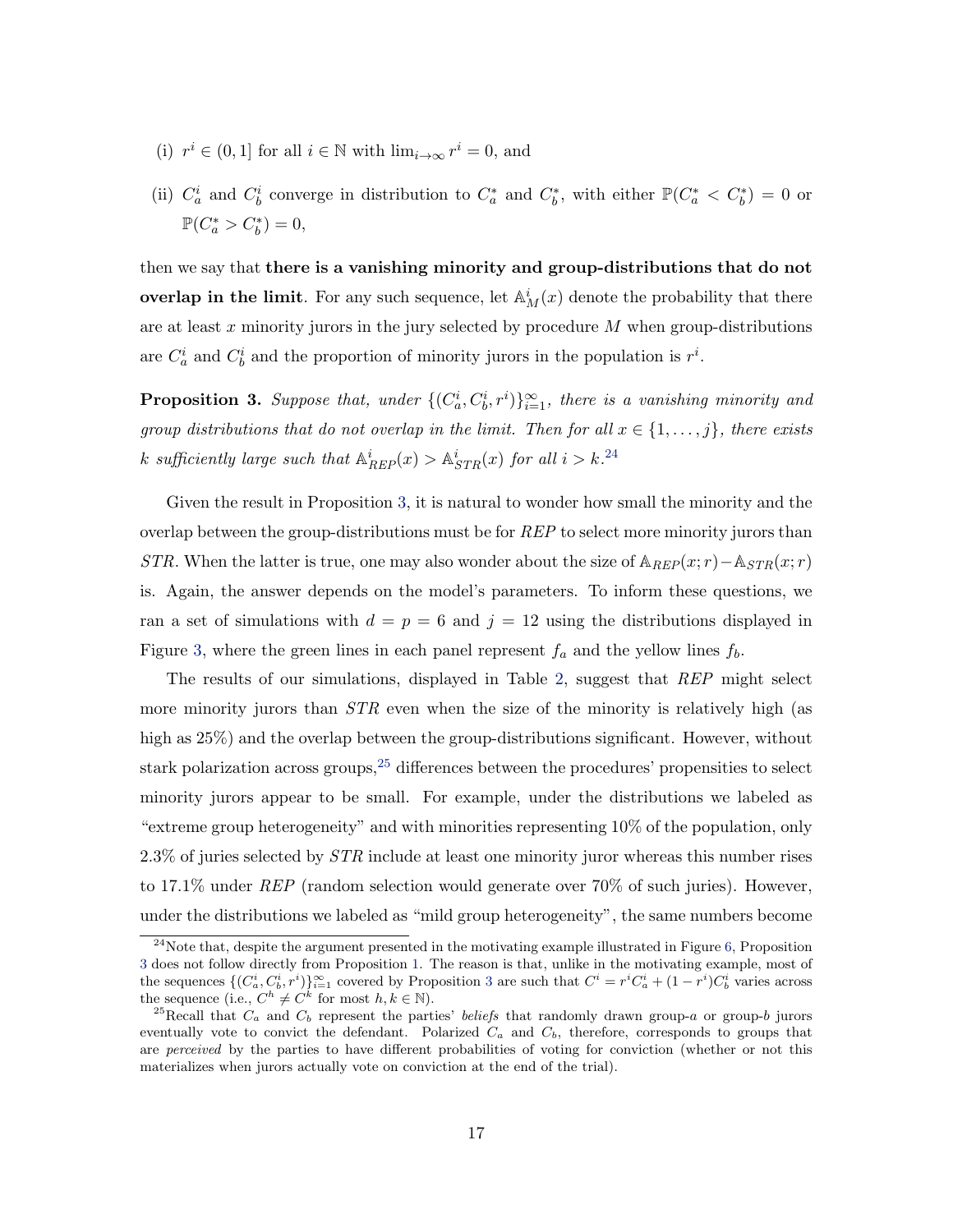| Polarization                                                                                | Extreme |  | Moderate                           |  | Mild |      | (All) |
|---------------------------------------------------------------------------------------------|---------|--|------------------------------------|--|------|------|-------|
| Procedure                                                                                   |         |  | REP STR REP STR REP STR RAN        |  |      |      |       |
| Average fraction of minorities   0.10  0.08  0.18  0.16  0.23  0.23  0.25                   |         |  |                                    |  |      |      |       |
| Standard deviation                                                                          | 0.11    |  | $0.11$ $0.12$ $0.12$ $0.12$ $0.12$ |  |      |      | 0.12  |
| Fraction of juries with at least $1 \quad 0.57 \quad 0.45 \quad 0.88 \quad 0.84 \quad 0.96$ |         |  |                                    |  |      | 0.95 | 0.97  |

Table 2: Representation of Group-a when Group-a is a minority of the pool

(a) Group-a represents 25% of the jury pool

| Polarization                                                                                | Extreme |         | Moderate                                           |  | Mild             |             | (All) |
|---------------------------------------------------------------------------------------------|---------|---------|----------------------------------------------------|--|------------------|-------------|-------|
| Procedure                                                                                   |         | REP STR | REP STR REP STR RAN                                |  |                  |             |       |
| Average fraction of minorities                                                              |         |         | $0.02 \quad 0.00 \quad 0.05 \quad 0.04 \quad 0.09$ |  |                  | $0.08$ 0.10 |       |
| Standard deviation                                                                          | 0.04    | 0.01    |                                                    |  | $0.07$ 0.06 0.08 | 0.08        | 0.09  |
| Fraction of juries with at least $1 \quad 0.17 \quad 0.02 \quad 0.47 \quad 0.38 \quad 0.67$ |         |         |                                                    |  |                  | 0.64        | 0.72  |

#### (b) Group-a represents 10% of the jury pool

Note: The rows report the average number and standard deviation of group-a jury members, and the percent of juries with at least one group-a jurors, out of 50,000 simulations of jury selection with parameters  $j = 12$ and  $d = p = 6$ . Conviction probabilities are drawn for from  $Beta(5, 1)$ ,  $Beta(1, 5)$ , respectively for Group-a, Group-b jurors (Extreme), from  $Beta(4, 2)$ ,  $Beta(2, 4)$  (Moderate), and from  $Beta(4, 3)$ ,  $Beta(4, 3)$  (Mild); see Figure 3 for the shape of these distributions.

66.5% under REP and 64.5% under STR (random selection would generate over 71.9% of juries with at least one minority juror in this second case).

## 6 Changing the number of challenges

The number of challenges that the parties can use are typically specified by state rules of criminal procedure. In the last decades, several states have reduced the number of challenges the parties can use.<sup>26</sup> In some instances, these reforms also clarify or alter the jury selection procedures used in the state.<sup>27</sup> In the context of such broader reforms, it is natural to ask how the ability to change *both* the number of challenges the parties are entitled to and the procedure through which the parties exert their challenges affect the trade-off between the

 $^{26}$ For example, California's Bill 843 (2016) reduced the number of challenges a criminal defendant is entitled to from 10 to 6 (for charges carrying a maximal punishment of one year in prison, or less).

 $27$ Examples include the 2003 reform of jury selection in Tennessee where some aspects of the jury selection procedure were codified to apply uniformly across the state, while the number of peremptory challenges was also slightly reduced (see Cohen and Cohen, 2003).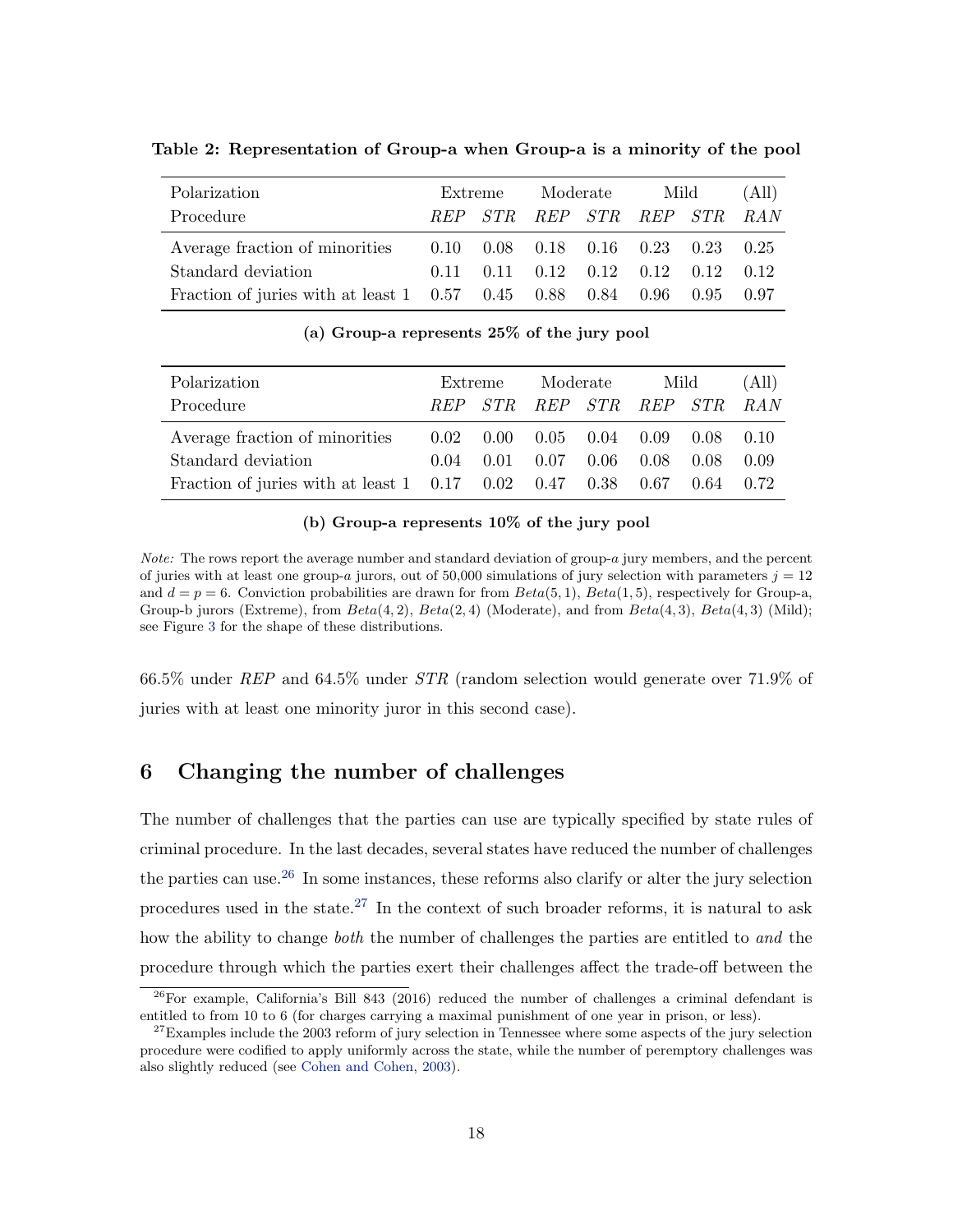

Figure 7: The effect of varying the number of challenges

Note: Fraction of juries with at least one juror below the 10th percentile (left panel) and fraction of minority jurors (right panel) under STR (green starred markers) and REP (orange square markers). For each set of parameters, results on the vertical axes are averages across 50,000 simulated jury selections, fixing  $j = 12$ and  $C \sim 0.2 * C_a + 0.8 * C_b$  throughout (distributions  $C_a \sim Beta(2, 4)$  and  $C_b \sim Beta(4, 2)$ , see Figure 3(b)). The values of  $d = p$  are on the horizontal axes.

exclusion of extreme jurors and the representation of minorities.

Throughout this section, we fix an arbitrary value of j and consider varying  $d = p$ . For any procedure M, let M-y denote the version of M when  $d = p = y$ . The notation for the two previous sections then carries over, with  $\underline{\mathbb{T}}_{M-y}(x; c)$  denoting the probability that at least x jurors with conviction probability below c are selected under  $M-y$ , and  $\mathbb{A}_{M-y}(x)$ the probability that at least x minority jurors are selected under  $M$ -y.<sup>28</sup>

For illustration, we first consider the case  $C \sim 0.2 * C_a + 0.8 * C_b$ , with  $C_a \sim Beta(2, 4)$ and  $C_b \sim Beta(4, 2)$  ( $C_a$  and  $C_b$  are illustrated in the Figure 3(b)), and consider a juror as extreme if its conviction probability falls in the bottom 10th percentile of  $C(0.27)$ . Unsurprisingly, the fraction of juries with at least one *extreme* jurors *decreases* as the number of challenges awarded to the parties increases, regardless of the procedure that is used (Figure 7(a)). Conversely, the fraction of *minority* jurors *decreases* with the number of challenges under both procedures (Figure 7(b)). For both  $STR$  and  $REP$ , more challenges

<sup>&</sup>lt;sup>28</sup>Again, in the case of extreme jurors, we focus on jurors who qualify as extreme because their conviction probability falls below a certain threshold  $c$ , though all of our results hold symmetrically for jurors who qualify as extreme because their conviction probability lies *above* a certain threshold  $\bar{c}$ ,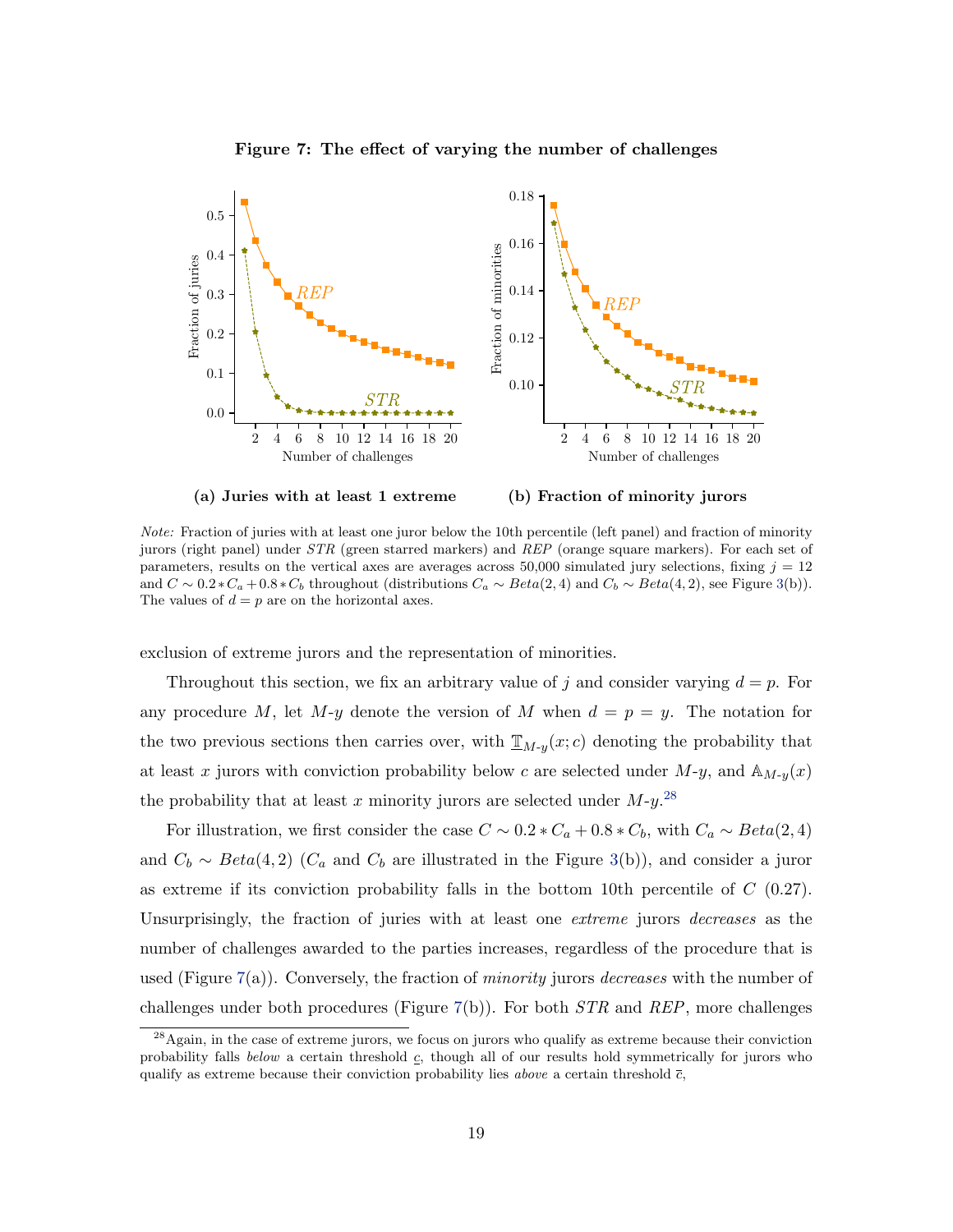lead to fewer extreme jurors being selected at the expense of a lower minority representation.

As Figure 7(a) illustrates, however, increasing the number of challenges decreases the selection of extreme jurors much faster under  $STR$  than under  $REP$ . As a consequence, for all values of  $y \in \{2, \ldots, 18\}$ , there exists  $w < y$  such that  $STR-w$  performs better than  $REP-y$  in terms of *both* objectives.<sup>29</sup>

The latter is not true in general. Even when there exists w such that  $STR-w$  better represents minorities than  $REP-y$ ,  $STR-w$  might still exclude fewer extreme jurors than REP-y if jurors are considered extreme when their conviction probability falls below an arbitrary  $c > 0$ . However, an extension of Proposition 1 shows that when such a w exists, there also exists  $c > 0$  such that if jurors are considered extreme when their conviction probability falls below  $c$ ,  $STR-w$  performs better than  $REF-y$  in terms of both objectives.

**Proposition 4.** Consider any  $x \in \{1, \ldots, j\}$  and any  $y \geq 1$ . Suppose that there exists  $w \geq 1$  such that  $\mathbb{A}_{STR-w}(x) > \mathbb{A}_{REP-y}(x)$ . Then for some  $\underline{c} > 0$ , we also have  $\underline{\mathbb{T}}_{STR-w}(x; c) <$  $\mathbb{I}_{REP-y}(x; c)$  for all  $c \in (0, \underline{c})$ .

## 7 Extensions

#### 7.1 Excluding unbalanced juries

The primary purpose of jury selection is to prevent extreme jurors from serving (see Footnote 1). In our model, it seems natural to interpret this goal as that of limiting the selection of jurors coming from the tail of the distribution, as we have done so far. Another approach is to consider the extremism of juries as a whole. For example, extreme juries could be juries in which the juror with the highest or lowest conviction probability is extreme. Using variants of the arguments in the proofs of Propositions 1 and 2, one can show that, in that sense too,  $STR$  is more effective than both  $REP$  and  $RAN$  at excluding extreme juries.<sup>30</sup>

Another measure of juries' extremism, proposed by Flanagan (2015), is whether a jury is excessively "unbalanced" in the sense of featuring a disproportionate proportion of jurors coming from one side of the median of C. Interestingly, Flanagan shows that  $STR$ 

<sup>&</sup>lt;sup>29</sup>Specifically, in this example, for any  $y \in \{2, \ldots, 18\}$ , there exists  $w \in \{1, \ldots, y-1\}$  such that  $\mathbb{A}_{STR-w}(1)$  $\mathbb{A}_{REP-y}(1)$  and  $\mathbb{I}_{STR-w}(1; 0.27) < \mathbb{I}_{REP-y}(1; 0.27)$ .

<sup>&</sup>lt;sup>30</sup>Specifically, for any  $x \in \{0, \ldots, j-1\}$ , there exists  $c > 0$  and  $\bar{c} < 1$ , such that (a) for every  $c \in (0, c)$ , the probability that the lowest conviction-probability in the jury is smaller than  $c$  is larger under REP and RAN than under STR, and (b) for every  $c \in (\bar{c}, 1)$ , the probability that the highest conviction-probability in the jury is larger than c is larger under  $REP$  and  $RAN$  than under  $STR$ .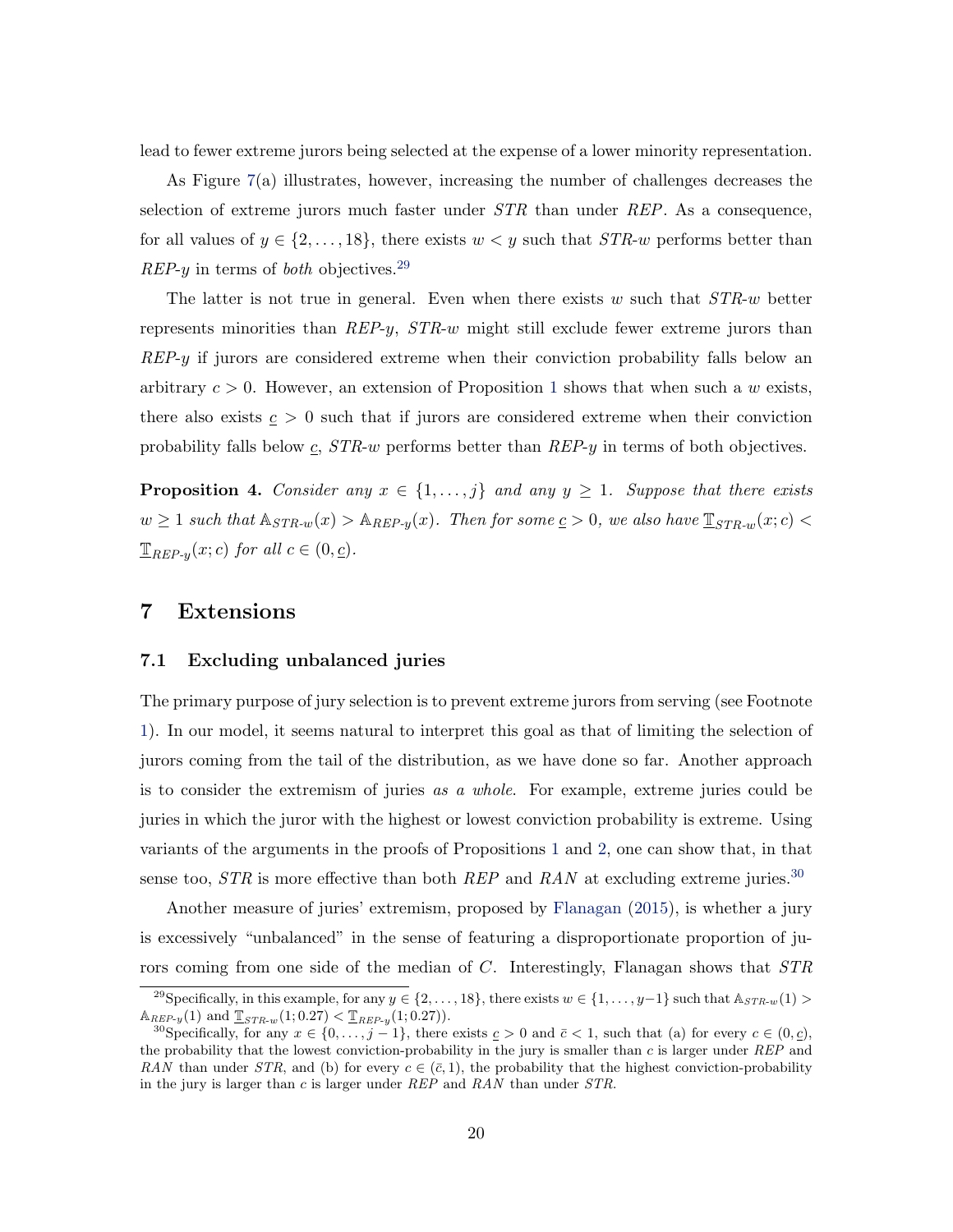introduces correlation between the selected jurors, which leads the procedure to select more unbalanced juries than  $RAN$ . Even though panels are the result of independent draws from the population, jurors selected under  $STR$  have conviction probabilities between that of the lowest and highest challenged juror. For example, the selection of two jurors with conviction probabilities 0.25 and 0.75 indicates that challenges were used on jurors with conviction probabilities outside the  $[0.25, 0.75]$  range. The latter makes it more likely that  $STR$  selected additional jurors between  $[0.25, 0.75]$ , introducing a correlation between selected jurors.<sup>31</sup>

Formalizing this intuition, we show that for *any*  $x$  larger than half the jury-size, the probability of selecting at least x jurors from one side of the median is larger under  $STR$ than under  $RAN$ . As in Section 4, we focus on the probability that the selected jurors are below the median (our results apply symmetrically to selection above the median). Let  $med[C]$  denote the median of C.

**Proposition 5.** If  $d = p$ , then for any  $x \in \{j/2+1,\ldots,j\}$  if j is even, and any  $x \in$  ${j/2+1.5,...,j}$  if j is odd, we have  $\mathbb{I}_{STR}(x; med[C]) > \mathbb{I}_{RAN}(x; med[C])$ .

Figure 8 illustrates Proposition 5 and the fact that a similar statement does not hold for REP. For  $M \in \{STR, RAN\}$ , the value of  $\mathbb{Z}_M(x; med[C])$  can be computed analytically and does not depend on the distribution of  $C^{32}$  For  $M = REP$ , the value of  $\mathbb{I}_{M}(x; med[C])$ depends on the distribution in a complex fashion and it is not possible to generally compare REP with the two other procedures in terms of  $\mathbb{T}_M(x; med[C])$ . As the figure illustrates, the fraction of simulated juries with at least x jurors below  $med[C]$  can, in some cases (in the figure,  $x = 7$  and, barely,  $x = 8$  jurors), be larger under REP than under both RAN and STR. In other cases, however, the same figure is lower under REP than under both RAN and STR.

Figure 8 displays the result of simulations when the distribution of C is highly polarized (a mixture of  $Beta(1, 5)$  and  $Beta(5, 1)$ ) In External Appendix ?? (Moro and Van der Linden (2022)) we present additional simulations for less polarized distributions. These additional simulations suggest that high levels of polarization are required for  $REP$  to more often select a majority of jurors below the median than STR. Also, for lower levels of polarization, REP

 $31$ This intuition is one of the main points in Flanagan (2015). In Corollary 2 he shows that, even when the parties have the same number of challenges  $(d = p)$ , the probability that all selected jurors come from one side of the median is *larger* under  $STR$  than under  $RAN$ . Our next proposition, using a new proof technique, generalizes this result, for any number of jurors larger than one have the jury size (not just  $x = j$ ).

<sup>&</sup>lt;sup>32</sup>Specifically,  $\mathbb{T}_{RAN}(x; med[C]) = \mathbb{P}(Bi[j, 0.5] \geq x)$  and  $\mathbb{T}_{STR}(x; med[C]) = \mathbb{P}(Bi[j + d + p, 0.5] \geq x + p)$ .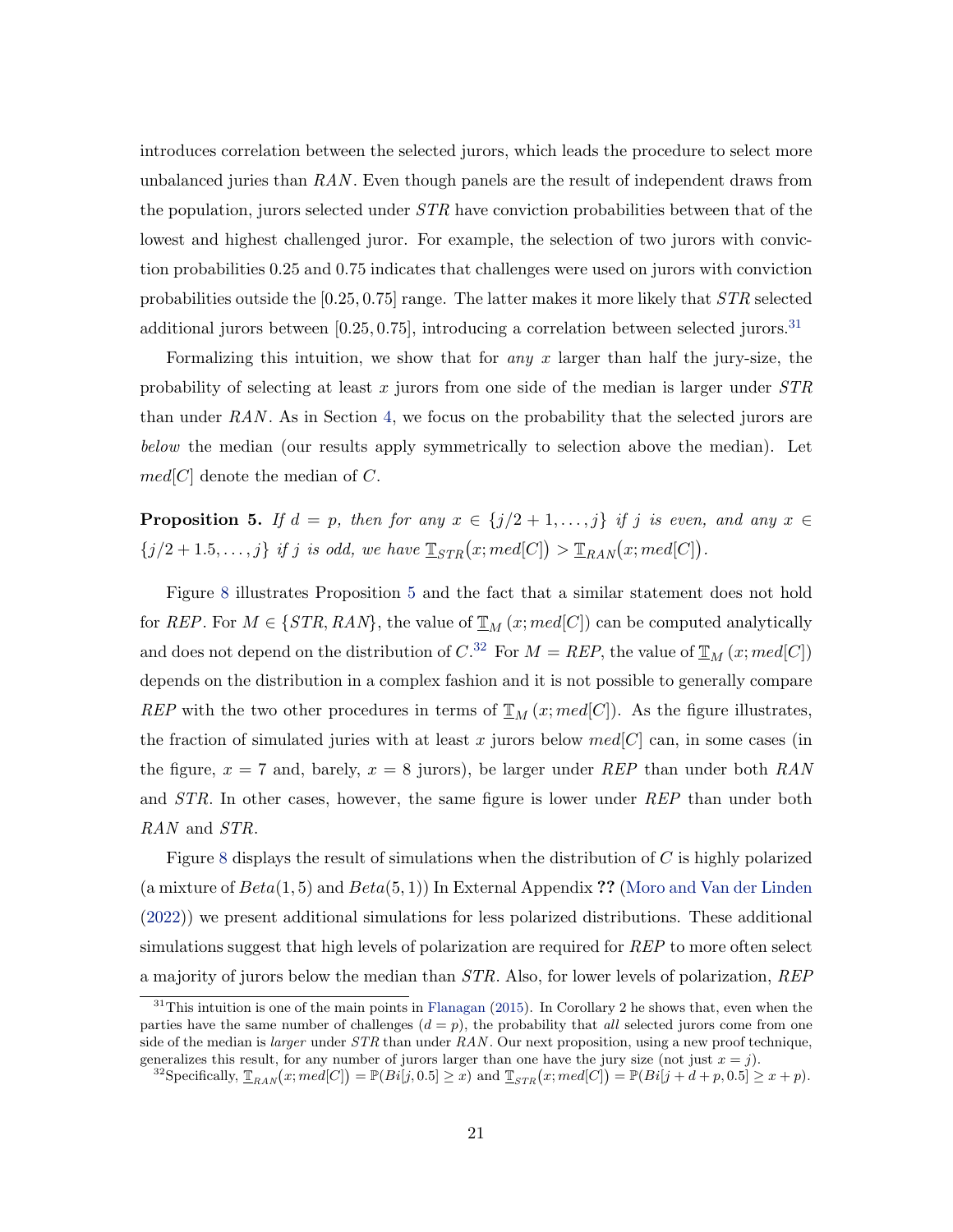



*Note:* Fraction of juries with a at least given number of jurors below the median of  $C$  under  $STR$  (green dashed line) and REP (continuous lines) relative to the same fraction under RAN (i.e.  $\mathbb{I}_M(x; med[C])$  –  $\mathbb{T}_{RAM}(x; med[C]))$ . Throughout, we fix  $j = 12$ ,  $d = p = 6$  and  $C \sim r * Beta(1, 5) + (1 - r) * Beta(5, 1)$  (for  $r \in \{0.1, 0.25, 0.5\}$  whereas the number of jurors below the median is on the horizontal axis. For each set of parameters, results for  $REP$  are averages across 50,000 simulated jury selections, whereas values for  $RAN$ and *STR* are computed analytically and are independent of r (see Footnote 32).

tends to selects fewer juries made of a majority of jurors below the median than RAN.<sup>33</sup>

#### 7.2 Representation of balanced groups

Even though the U.S. Supreme Court initially banned challenges based on race only (Batson v. Kentucky, 1986), it later banned challenges based on gender (J.E.B. v. Alabama, 1994). It is therefore natural to ask whether the advantage of REP in terms of minority representation comes at the cost of a worse representation of gender groups.

Unlike minorities which correspond to groups of unequal sizes represented by small values of r, gender-groups can be thought of as even-sized groups and are better modeled using  $r \approx 0.5$ . With groups of similar sizes, both procedures almost always select at least a few members from either group. It is therefore more interesting to compare procedures directly in terms of the *proportion* of group-a jurors they select (rather than in terms of the probability of selecting at least x members from group-a, as we did before).

In this last section, we let  $r = 0.5$  and study the expected proportion of group-a jurors

 $33$ Because the parties' actions under  $REP$  are influenced by the mean of the distribution but not in any clear way by the median (and because of the complexity of the game tree), we were unable to formalize the effect of polarization on these comparisons in terms of the model parameters.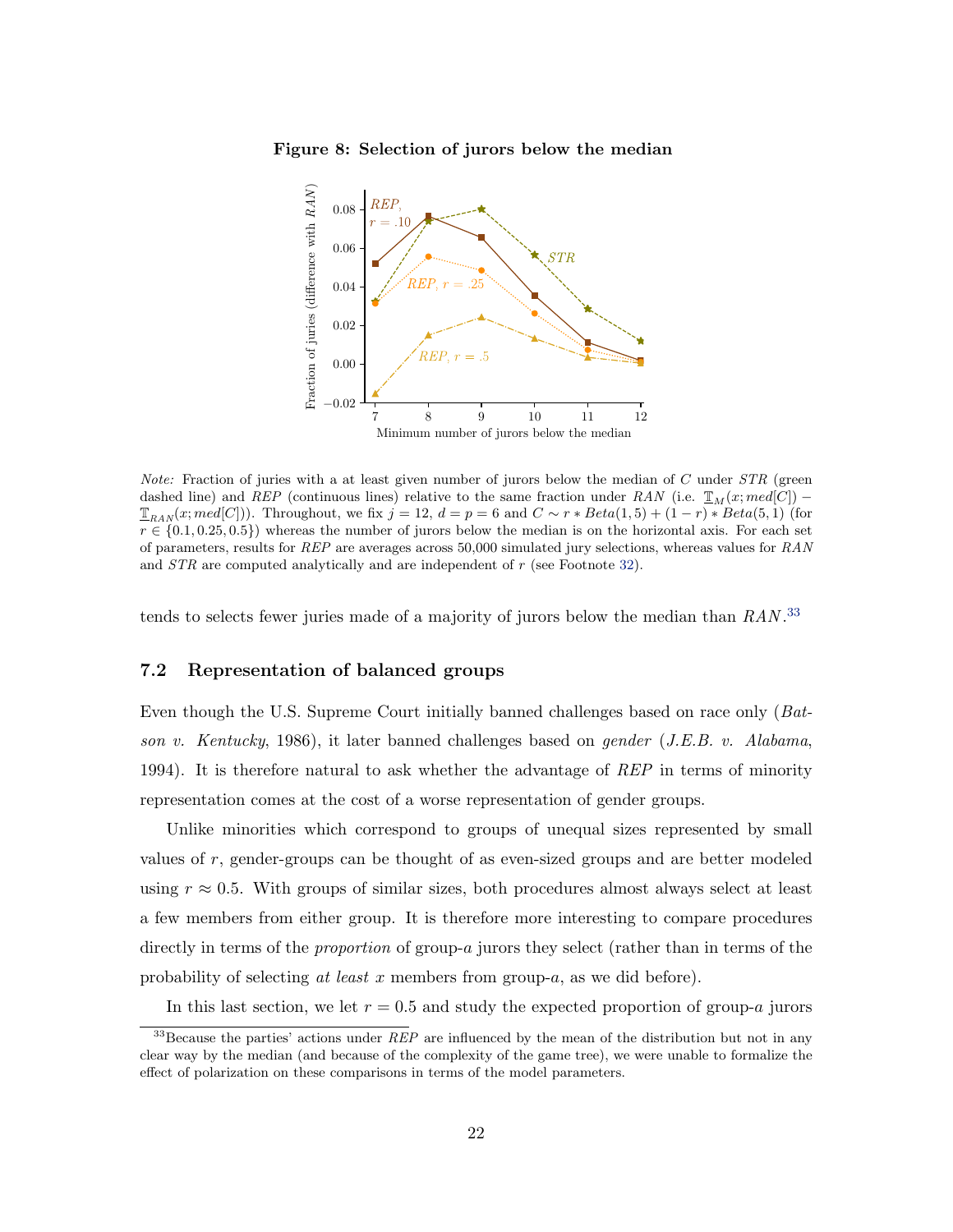selected under  $STR$  and  $REP$ . We denote these proportions  $r_{STR}$  and  $r_{REP}$  and focus on how close  $r_{STR}$  and  $r_{REP}$  are from the 50% of group-a jurors that prevail in the population.

As in the last two sections, it is not possible to generally compare STR and REP in terms of the procedures' ability to select an even proportion of group- $a$  and group- $b$  jurors. In some cases,  $r_{STR}$  can be further away from 50% than  $r_{REP}$ , and the converse may be true in other cases. For example, with  $d = p = 6$  and  $j = 12$ , if  $C_a \sim U[0, 1]$  and  $C_b \sim Beta(1, 5)$ , simulations reveal that  $r_{STR} = 43.7\%$  whereas  $r_{REF} = 45.8\%$ . In contrast, when  $C_a \sim Beta[4, 2]$  and  $C_b \sim Beta(1, 5)$ ,  $r_{STR} = 50.3\%$  whereas  $r_{REP} = 52.2\%$ .

These examples however suggest that, as the group distributions become more symmetrical,  $r_{STR}$  get closer to 50%. Proposition 6 confirms this pattern. If the group-distributions are symmetrical (or if they do not overlap) and if  $d = p$ , then  $r_{STR} = 50\%$  whereas REP does not necessarily select an even proportion of jurors from each group. This is because even when  $r = 50\%$  and distributions are symmetrical, the multiplicative utility function that the parties use to assess the value of a jury (a consequence of the assumption that convictions require unanimity) creates asymmetries in the use of challenges under REP.<sup>34</sup>

We say that random variables  $C_a$  and  $C_b$  are **symmetric** if  $f_a(c) = f_b(1-c), \forall c \in [0,1]$ .

**Proposition 6.** Suppose that  $r = 0.5$  and  $d = p$ . If (a) the two group distributions do not overlap,<sup>35</sup> or (b)  $C_a$  and  $C_b$  are symmetric, then  $r_{STR} = r_{RAN}$ .

Table 3(a) illustrates Proposition 6 and the fact that a similar statement does not hold for REP. Unlike  $STR$ , REP can select unequal numbers of group-a and group-b jurors even when distributions are symmetrical across groups. Therefore, as a consequence of Proposition 6,  $r_{REF}$  can in these cases be further away than  $r_{STR}$  from the 50% of group-a jurors that prevail in the population.

Table 3(a) however suggests that these differences may be quantitatively small, and that sizable differences may require high levels of polarization between groups. Table 3(b) and 3(c) report the results of simulations in which the symmetries required for Proposition 6 to hold are slightly relaxed. These indicate that the advantage of  $STR$  in the representation of balanced groups established in Proposition 6 (i.e., the fact that  $r_{STR}$  is closer to 50% than

<sup>34</sup>Flanagan (2015) shows that, in this symmetrical case, the asymmetry of the payoffs still forces the defendant to be more conservative than the plaintiff when using its challenges, hence leading to an uneven selection of jurors from the two groups.

<sup>&</sup>lt;sup>35</sup>That is either  $\mathbb{P}(C_a > C_b) = 0$  or  $\mathbb{P}(C_b > C_a) = 0$ . The same result would apply if the two distributions did not overlap in the limit as in Proposition 3.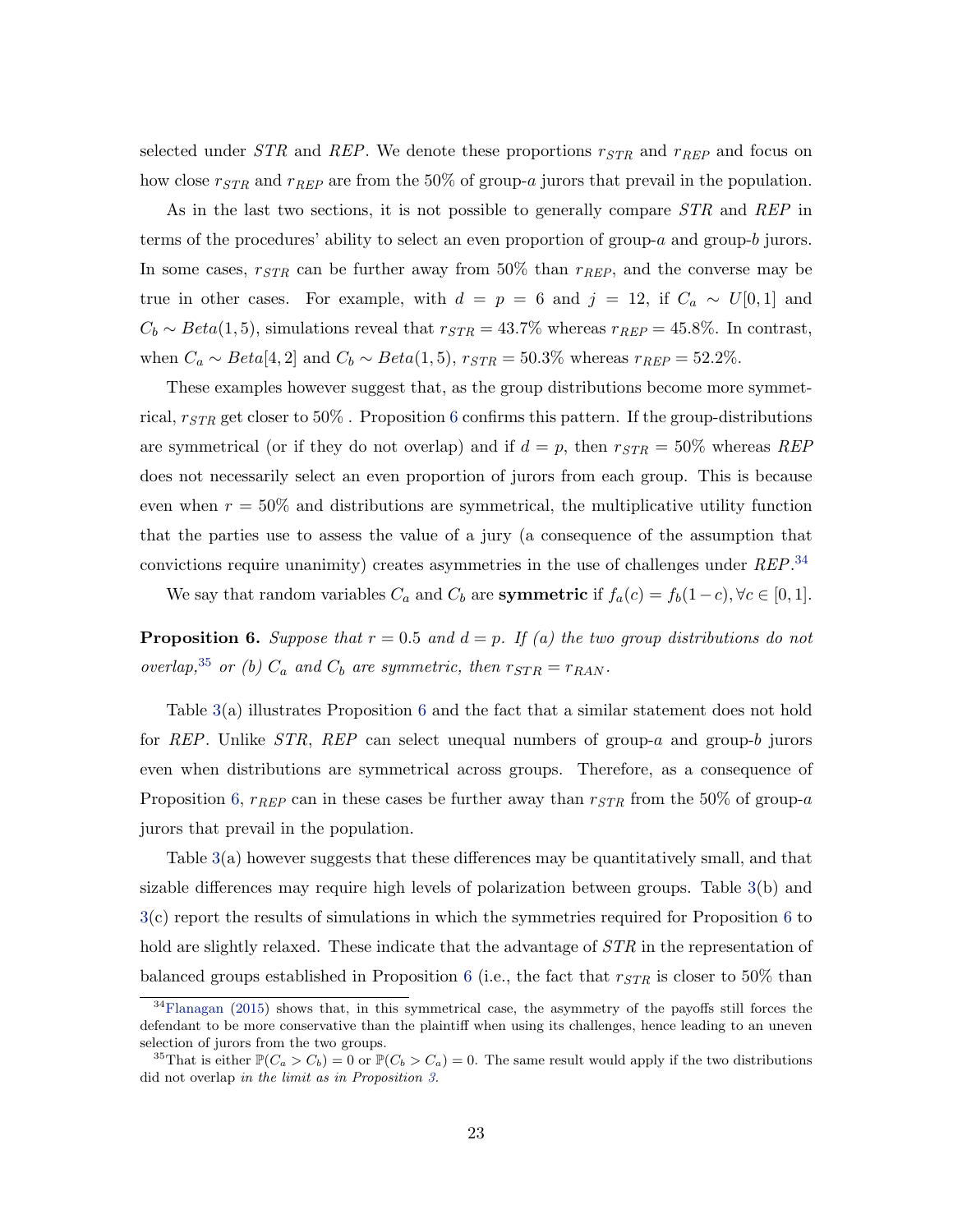| Polarization                                                       | Extreme |  | Moderate |  | Mild                                      |  | (All) |
|--------------------------------------------------------------------|---------|--|----------|--|-------------------------------------------|--|-------|
| Procedure                                                          |         |  |          |  | REP STR REP STR REP STR RAN               |  |       |
| Average fraction of group $a = 0.48$ 0.50 0.49 0.50 0.50 0.50 0.50 |         |  |          |  |                                           |  |       |
| Standard deviation                                                 | 0.18    |  |          |  | $0.20$ $0.16$ $0.17$ $0.15$ $0.15$ $0.14$ |  |       |

Table 3: Representation of Group-a jurors with balanced group sizes

(a) Group-a proportion  $r = 0.5$ , group distributions as in Figure 3.

| Polarization                                                                 | Extreme |  | Moderate                                         |  | Mild |  | (All) |
|------------------------------------------------------------------------------|---------|--|--------------------------------------------------|--|------|--|-------|
| Procedure                                                                    |         |  | REP STR REP STR REP STR RAN                      |  |      |  |       |
| Average fraction of group a $0.39$ $0.40$ $0.42$ $0.42$ $0.45$ $0.44$ $0.45$ |         |  |                                                  |  |      |  |       |
| Standard deviation                                                           |         |  | $0.18$ $0.20$ $0.16$ $0.17$ $0.15$ $0.15$ $0.14$ |  |      |  |       |

(b) Group-a proportion  $r = 0.45$ , group distributions as in Figure 3.

| Polarization                                                                   | $Extreme^*$ |  | Moderate*                                        |  | Mild* |  | (All) |
|--------------------------------------------------------------------------------|-------------|--|--------------------------------------------------|--|-------|--|-------|
| Procedure                                                                      |             |  | REP STR REP STR REP STR RAN                      |  |       |  |       |
| Average fraction of group $a = 0.47$ $0.50$ $0.49$ $0.48$ $0.49$ $0.48$ $0.50$ |             |  |                                                  |  |       |  |       |
| Standard deviation                                                             |             |  | $0.18$ $0.20$ $0.15$ $0.16$ $0.15$ $0.16$ $0.14$ |  |       |  |       |

(c) Group-a proportion  $r = 0.5$ , group distributions slightly asymmetric<sup>\*</sup>

Notes: The rows report the average number and standard deviation of group-a jury members out of 50,000 simulations of jury selection with parameters  $j = 12$  and  $d = p = 6$ . \*In panel (c) Extreme\* corresponds to  $C_a \sim Beta(1, 5)$  and  $C_b \sim Beta(5, 2)$ , Moderate<sup>\*</sup> to  $C_a \sim Beta(2, 4)$  and  $C_b \sim Beta(4, 3)$ , and Mild<sup>\*</sup> to  $C_a \sim Beta(3, 4)$  and  $C_b \sim Beta(4, 4)$ .

 $r_{REF}$ ) may not be robust to even mild relaxations of these symmetries. In particular, when  $r = 0.45$  (Table 3(b)) or when  $r = 0.5$  but the group-distributions are slightly asymmetric (Table 3(c)),  $r_{REP}$  is closer than  $r_{STR}$  to the proportion of group-a jurors that prevail in the population for some levels of polarization.

## 8 Conclusion

In this paper, we study the relative performance of two stylized jury-selection procedures. Strike and Replace presents potential jurors one-by-one to the parties, whereas the Struck procedure presents all potential jurors before they exercise vetoes. When jurors differ in their probability of voting for the defendant's conviction, and belong to polarized groups, Strike is more effective at excluding jurors with extreme views, but generally selects fewer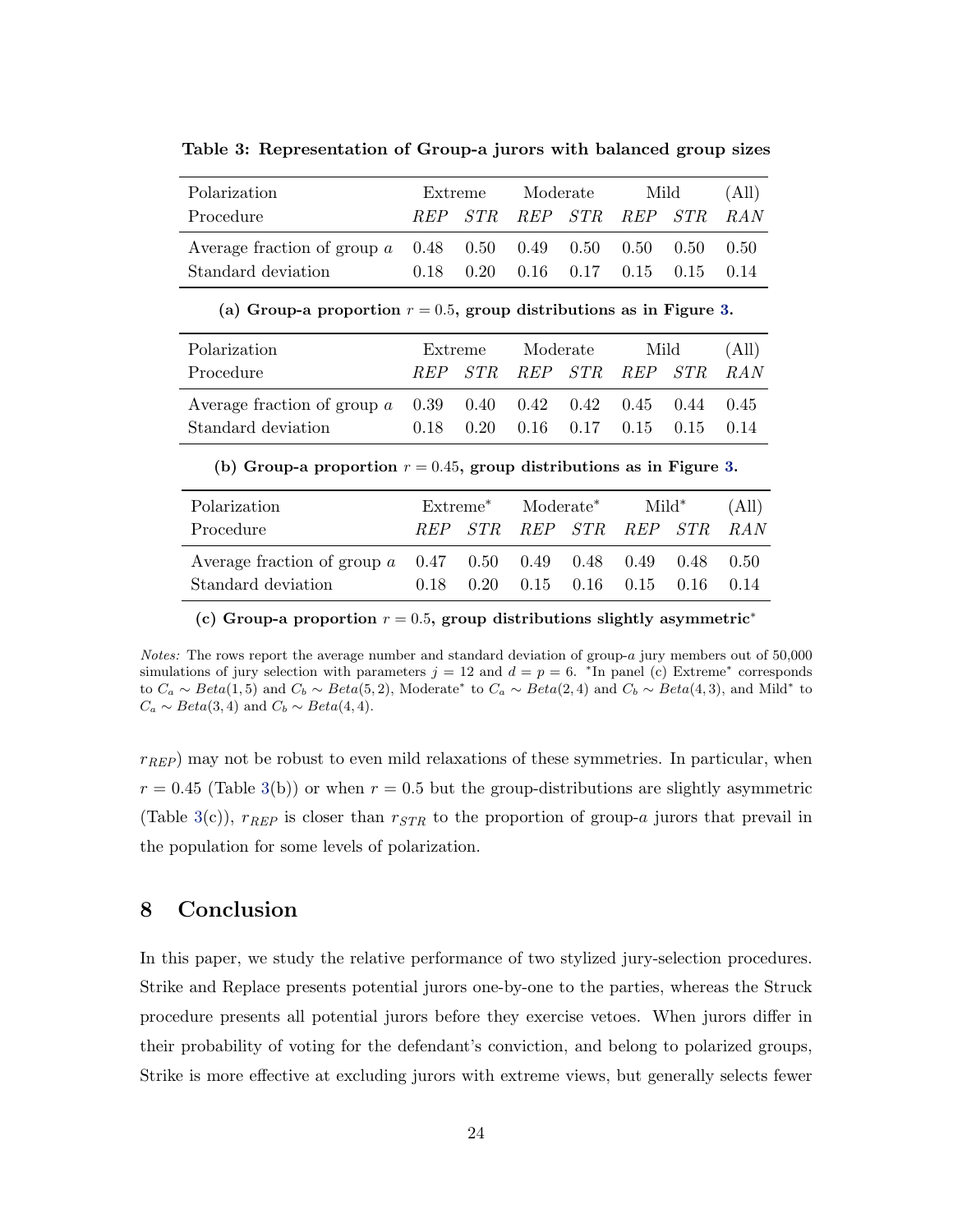members of a minority than Strike and Replace, leading to a conflict between these goals.

The legal debate emphasizes the effect of the choice of jury selection procedure in selecting different types of jurors, motivating the main goal of our analysis. Another important topic is the procedures' differential effect on trial outcomes, for example, the prediction of which procedure is more likely to lead to conviction or to a *correct* verdict. Studying these questions requires additional assumptions about actual jury behavior (not only about the parties' expectations of jury deliberations) and further departures from existing models of jury selection. We leave the analysis of these important questions to future research.

Besides the selection of juries, this research may be suggestive of applications to other contexts where the mechanisms or procedures used to select (groups of) agents may have disparate outcomes on group-representation. One example is the voting rules that hiring committees use to select job candidates for interviews and fly-outs.

Sociologists Small and Pager (2020) argue that systemic factors may lead to disparate outcomes even in the absence of taste-based or statistical discrimination, the traditional explanations for group inequalities in Economics. In our model, it is natural for asymmetric group preferences to generate asymmetric outcomes. Our results emphasize that the chosen selection procedure may exacerbate such asymmetries. This paper formalizes an example in which the pursuit of one objective, preventing extreme jurors to serve on juries, may lead to larger group disparities even if mechanisms and institutions are formally race-neutral.

## A Appendix: Proofs

#### A.1 Preliminary technical results

#### Limit of a ratio of binomial probabilities

**Lemma 1.** For all  $\eta \in \mathbb{N}$  and any  $k \in \{1, \ldots, \eta - 1\}$ ,

$$
\lim_{\pi \to 0} \frac{\mathbb{P}[Bi(\eta, \pi) = k]}{\mathbb{P}[Bi(\eta, \pi) > k]} = \infty.
$$

Proof. Using the standard formula for the p.d.f. of a binomial and the representation of the c.d.f. of the binomial with regularized incomplete beta function, we can re-write the ratio as

$$
\frac{\mathbb{P}[Bi(\eta,\pi)=k]}{1-\mathbb{P}[Bi(\eta,\pi)\leq k]} = \frac{\binom{\eta}{k}\pi^k(1-\pi)^{\eta-k}}{1-(\eta-k)\binom{\eta}{k}\int_0^{1-\pi}x^{\eta-k-1}(1-x)^kdx}
$$
(1)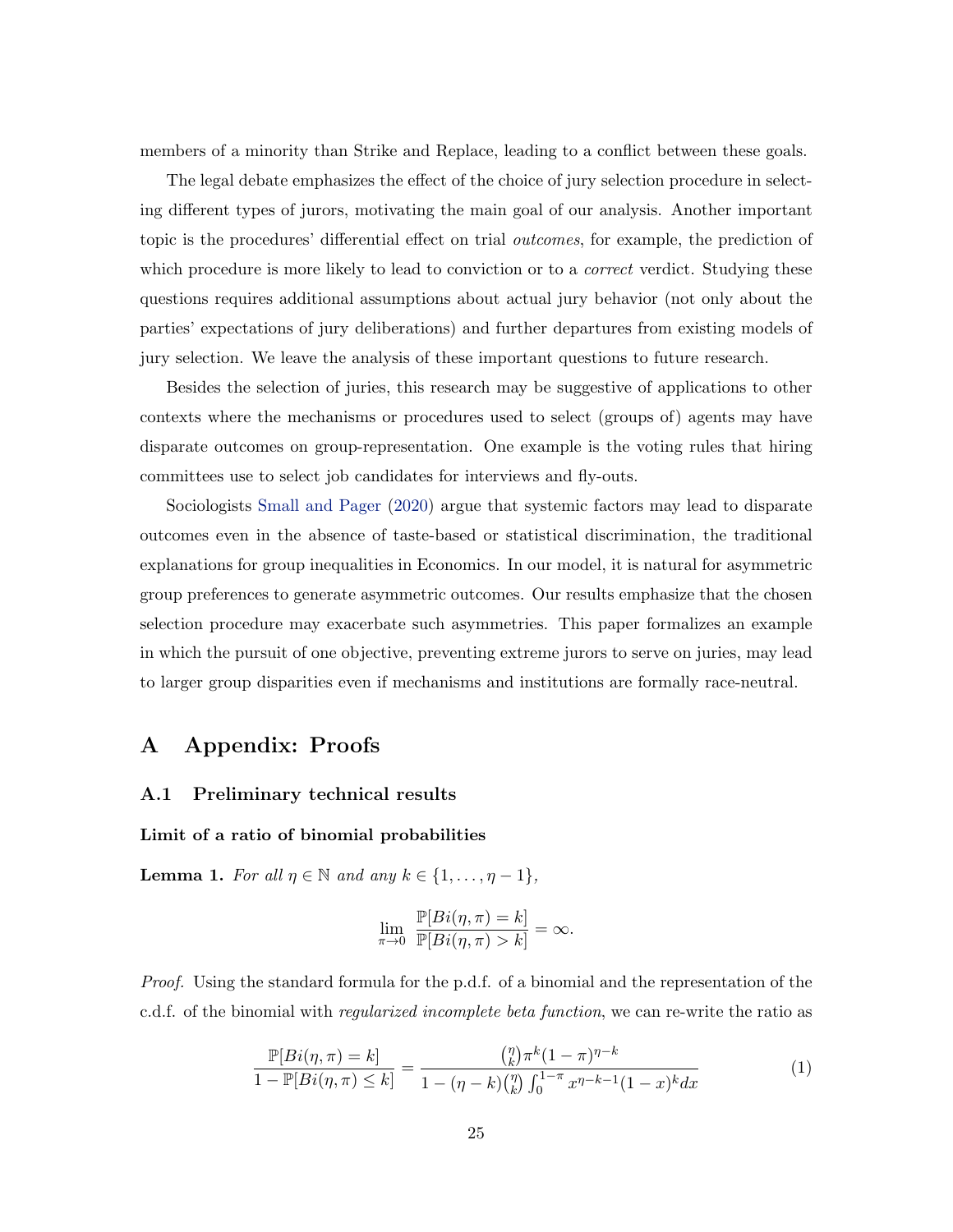As  $\pi \to 0$ , both the numerator and the denominator tend to 0. We use L'Hopital's rule to complete the proof:

$$
\frac{(\partial/\partial\pi) \binom{\eta}{k}\pi^k(1-\pi)^{\eta-k}}{(\partial/\partial\pi) \left(1-\left[(\eta-k)\binom{\eta}{k}\int_0^{1-\pi}x^{\eta-k-1}(1-x)^kdx\right]\right)}
$$
\n
$$
=\frac{\binom{\eta}{k}*\left[k\pi^{k-1}(1-\pi)^{\eta-k}+\pi^k(\eta-k)(1-\pi)^{\eta-k-1}\right]}{-(\eta-k)\binom{\eta}{k}\left[(-1)\ast(1-\pi)^{\eta-k-1}\pi^k\right]}
$$
\n
$$
=\frac{k\pi^{k-1}(1-\pi)^{\eta-k}}{(\eta-k)(1-\pi)^{\eta-k-1}\pi^k}+\frac{\pi^k(\eta-k)(1-\pi)^{\eta-k-1}}{(\eta-k)(1-\pi)^{\eta-k-1}\pi^k}
$$
\n
$$
=\frac{k(1-\pi)}{(\eta-k)\pi}+1\longrightarrow\infty
$$

 $\Box$ 

## Continuity of challenge thresholds in  $REP$  as  $C<sup>i</sup>$  converges in distribution

**Lemma 2.** Consider a sequence of random variables  $\{C^i\}_{i=1}^{\infty}$  that converges in distribution to some random variable  $C^*$ . Let  $t_I(\gamma, C^i)$  denote the challenge threshold used by party  $I \in$  ${D, P}$  in an arbitrary subgame  $\gamma$  of REP when the distribution of conviction probabilities is  $C^i$ . For any such subgame  $\gamma$ , we have  $\lim_{i\to\infty} t_I(\gamma, C^i) = t_I(\gamma, C^*)$ .

*Proof.* In any subgame  $\tilde{\gamma}$ ,  $t_I(\tilde{\gamma}, C^i)$  is the ratio of the value of continuation subgames if I challenges the presented juror, or if both parties abstain from challenging (Brams and Davis, 1978). Therefore,  $\lim_{i\to\infty} t_I(\gamma, C^i) = t_I(\gamma, C^*)$  follows directly if we show that the value of any subgame, which we denote  $V(\gamma, C^i)$ , converges to  $V(\gamma, C^*)$  as i tends to infinity.<sup>36</sup>

The latter follows directly from the recursive characterization of  $V(\gamma, C^i)$  in Brams and Davis (1978). Recall that each subgame  $\gamma$  can be characterized by the number of jurors  $\kappa$  that remain to be selected, the number of challenges left to the defendant  $\delta$ , and the number of challenges left to the plaintiff  $\pi$ . With this notation, the recursive proof that for all  $\kappa, \delta, \pi \geq 0$ ,  $V([\kappa, \delta, \pi], C^i)$  converges to  $V([\kappa, \delta, \pi], C^*)$  as i tends to infinity can be decomposed in a number of cases. Let  $F^i(c)$  denote the the c.d.f. of  $C^i$ ,  $F^*(c)$  the c.d.f. of  $C^*$ , and  $F(c)$  the c.d.f. of an arbitrary distribution C, with  $\mu^i$ ,  $\mu^*$ , and  $\mu$  being the

<sup>36</sup>Because we assume that all distributions of conviction probabilities are continuous, there are no issues related to the possibility for the bottom of one of these ratios to converge to zero.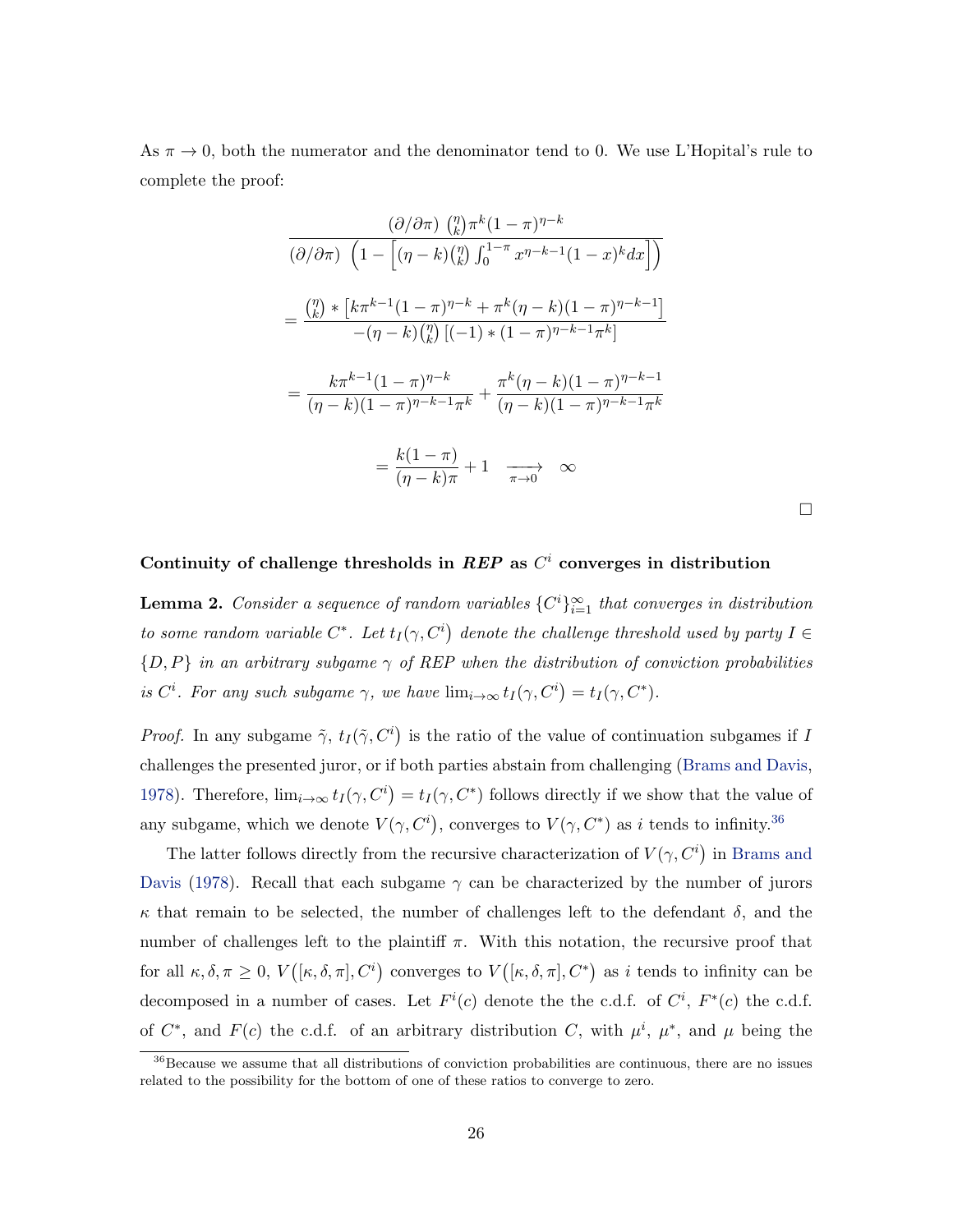corresponding expected values. In each step, the initial formula for  $V([\kappa, \delta, \pi], C^i)$  is taken from Brams and Davis (1978).

Case 1:  $\kappa = 0, \delta \geq 0, \pi \geq 0$ . In this case,  $V([0, \delta, \pi], C) = 1$  for all C and the convergence of  $V([0, \delta, \pi], C^i)$  to  $V([0, \delta, \pi], C^*)$  follows trivially.

Case 2:  $\kappa > 0, \delta = 0, \pi = 0$ . In this case,  $V([\kappa, 0, 0], C) = \mu^{\kappa}$  for all C and the convergence of  $V([0, \delta, \pi], C^i)$  to  $V([0, \delta, \pi], C^*)$  follows from the fact that  $C^i$  converges in distribution to  $C^*$ .

**Case 3:**  $\kappa > 0$ ,  $\delta = 0$ ,  $\pi > 0$ . In this case, for all C,

$$
V([\kappa, 0, \pi], C) = V(\kappa - 1, 0, \pi) * \left[1 - \int_{t_I([\kappa, 0, \pi], C)}^1 F(c) \, dc\right],
$$

and  $t_I([k, 0, \pi], C) = V([k, 0, \pi-1], C)/V([k-1, 0, \pi], C)$ . The convergence of  $V([k, 0, \pi], C^i)$ to  $V([\kappa, 0, \pi], C^*)$  then follows recursively from the previous cases and from  $C^i$  converging in distribution to  $C^*$ .

**Case 4:**  $\kappa > 0, \delta > 0, \pi = 0$ . In this case, for all C,

$$
V([\kappa, \delta, 0], C) = V([\kappa, \delta - 1, 0], C) - V([\kappa - 1, \delta, 0], C) * \int_0^{t_D([\kappa, \delta, 0], C)} F(c) dc,
$$

where  $t_D([\kappa, \delta, 0], C) = V([\kappa, \delta-1, 0], C)/V([\kappa-1, \delta, 0], C)$ . The convergence of  $V([\kappa, \delta, \pi], C^i)$ to  $V([\kappa, \delta, \pi], C^*)$  then follows recursively from the previous cases and from  $C^i$  converging in distribution to  $C^*$ .

**Case 5:**  $\kappa > 0, \delta > 0, \pi > 0$ . In this case, for all C,

$$
V([\kappa,\delta,\pi],C) = V([\kappa,\delta-1,\pi],C) - V([\kappa-1,\delta,\pi],C) * \int_{t_I([\kappa,\delta,\pi],C)}^{t_D([\kappa,\delta,\pi],C)} F(c) dc,
$$

where  $t_D([\kappa, \delta, \pi], C) = V([\kappa, \delta - 1, \pi], C)/V([\kappa - 1, \delta, \pi], C)$  and and  $t_I([\kappa, \delta, \pi], C) =$  $V([ \kappa, \delta, \pi-1], C)/V([ \kappa-1, \delta, \pi], C)$ . The convergence of  $V([ \kappa, \delta, 0], C^i)$  to  $V([ \kappa, \delta, 0], C^*)$ follows recursively from the previous cases and from  $C^i$  converging in distribution to  $C^*$ .

#### Comparative statics of probabilities from a symmetric binomial

**Lemma 3.**  $\mathbb{P}[Bi(\eta + 2, 0.5) \ge k + 1] > \mathbb{P}[Bi(\eta, 0.5) \ge k]$  if and only if  $k > \frac{\eta}{2} + \frac{1}{2}$  $\frac{1}{2}$ .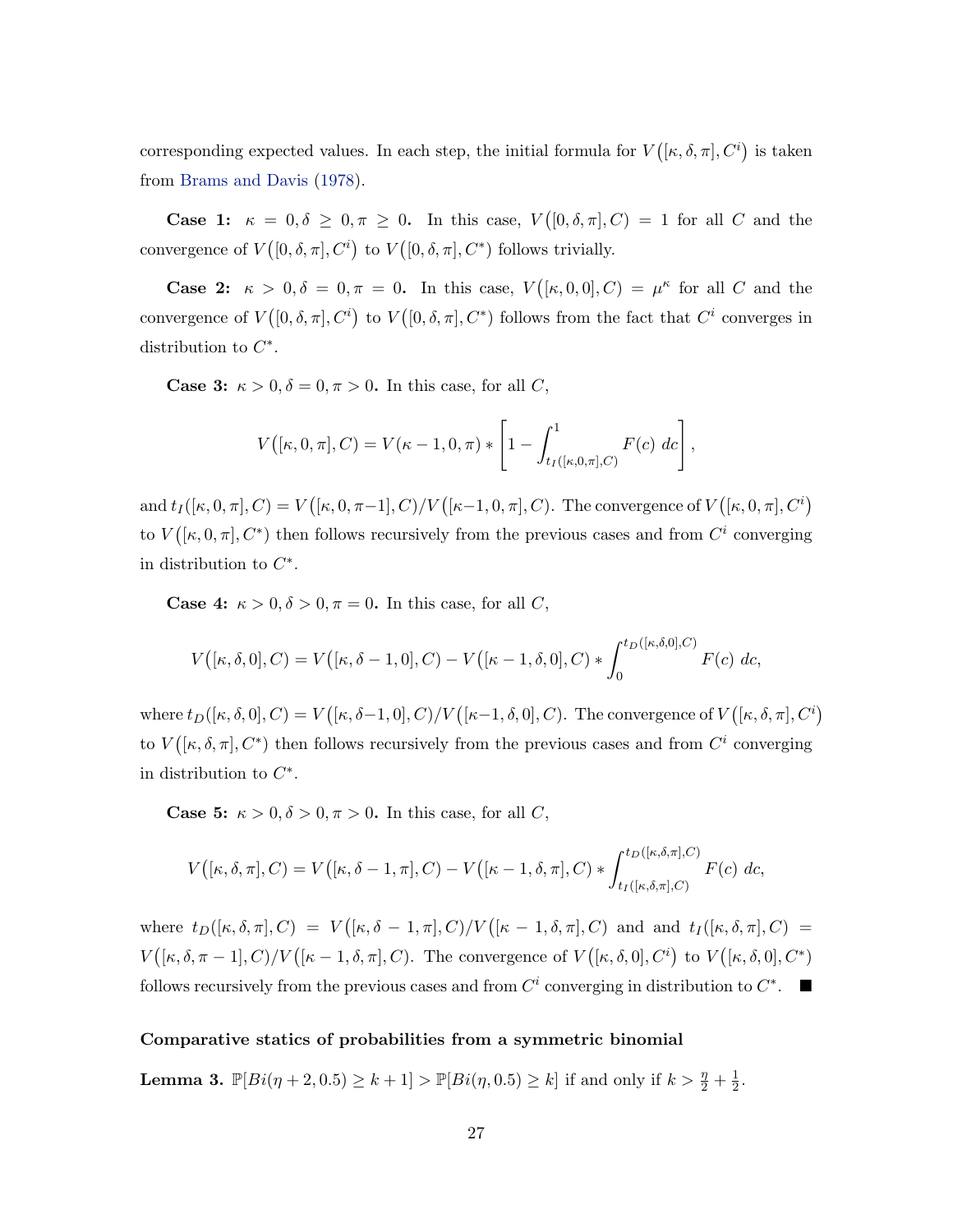*Proof.* We can decompose  $\mathbb{P}[Bi(\eta + 2, 0.5) \ge k + 1]$  in terms of  $Bi(\eta, 0.5)$  and  $Bi(2, 0.5)$ :

$$
\mathbb{P}[Bi(\eta + 2, 0.5) \ge k + 1]
$$
\n
$$
= \mathbb{P}[Bi(\eta, 0.5) \ge k + 1] + \mathbb{P}[Bi(\eta, 0.5) = k] * \mathbb{P}[Bi(2, 0.5) \ge 1] +
$$
\n
$$
\mathbb{P}[Bi(\eta, 0.5) = k - 1] * \mathbb{P}[Bi(2, 0.5) = 2]
$$
\n
$$
= \mathbb{P}[Bi(\eta, 0.5) \ge k + 1] + \mathbb{P}[Bi(\eta, 0.5) = k] * 0.75 + \mathbb{P}[Bi(\eta, 0.5) = k - 1] * 0.25
$$

Also,

$$
\mathbb{P}[Bi(\eta, 0.5) \ge k] = \mathbb{P}[Bi(\eta, 0.5) \ge k + 1] + \mathbb{P}[Bi(\eta, 0.5) = k].
$$

The last two equalities imply that  $\mathbb{P}[Bi(\eta + 2, 0.5) \ge k + 1] > \mathbb{P}[Bi(\eta, 0.5) \ge k]$  iff

$$
\mathbb{P}[Bi(\eta, 0.5) = k] * 0.75 + \mathbb{P}[Bi(\eta, 0.5) = k - 1] * 0.25 > \mathbb{P}[Bi(\eta, 0.5) = k]
$$
  
\n
$$
\mathbb{P}[Bi(\eta, 0.5) = k - 1] * 0.25 > \mathbb{P}[Bi(\eta, 0.5) = k] * 0.25
$$
  
\n
$$
\mathbb{P}[Bi(\eta, 0.5) = k - 1] > \mathbb{P}[Bi(\eta, 0.5) = k]
$$
  
\n
$$
\left(\begin{array}{c} \eta \\ k - 1 \end{array}\right) 0.5^{k - 1} 0.5^{\eta - (k - 1)} > \left(\begin{array}{c} \eta \\ k \end{array}\right) 0.5^{k} 0.5^{\eta - k}
$$
  
\n
$$
\frac{\eta!}{(\eta - [k - 1])!(k - 1)!} > \frac{\eta!}{(\eta - k)!k!}
$$
  
\n
$$
\frac{(\eta - k)!}{(\eta - [k - 1])!} > \frac{(k - 1)!}{k!}
$$
  
\n
$$
k > \frac{\eta}{2} + \frac{1}{2}
$$

## Relationship between order statistics of symmetric distributions

For any number of draws w and any  $k \leq w$ , let  $C_g^{k,w}$  denote the k-th order statistic out of w draws from distribution  $C_g$ , and  $f_g^{k,w}(x)$  the corresponding probability density function.

 $\blacksquare$ 

**Lemma 4.** Suppose that  $C_a$  and  $C_b$  are symmetric. Then, for any  $w \in \mathbb{N}$  and any  $k \in \mathbb{N}$  $\{1,\ldots,w\}$ , we have  $f_a^{k,w}(c) = f_b^{w-k+1,w}(1-c)$  for all  $c \in [0,1]$ .

*Proof.* Recall that, by definition,  $C_a$  and  $C_b$  being symmetric implies  $f_a(c) = f_b(1 - c)$  for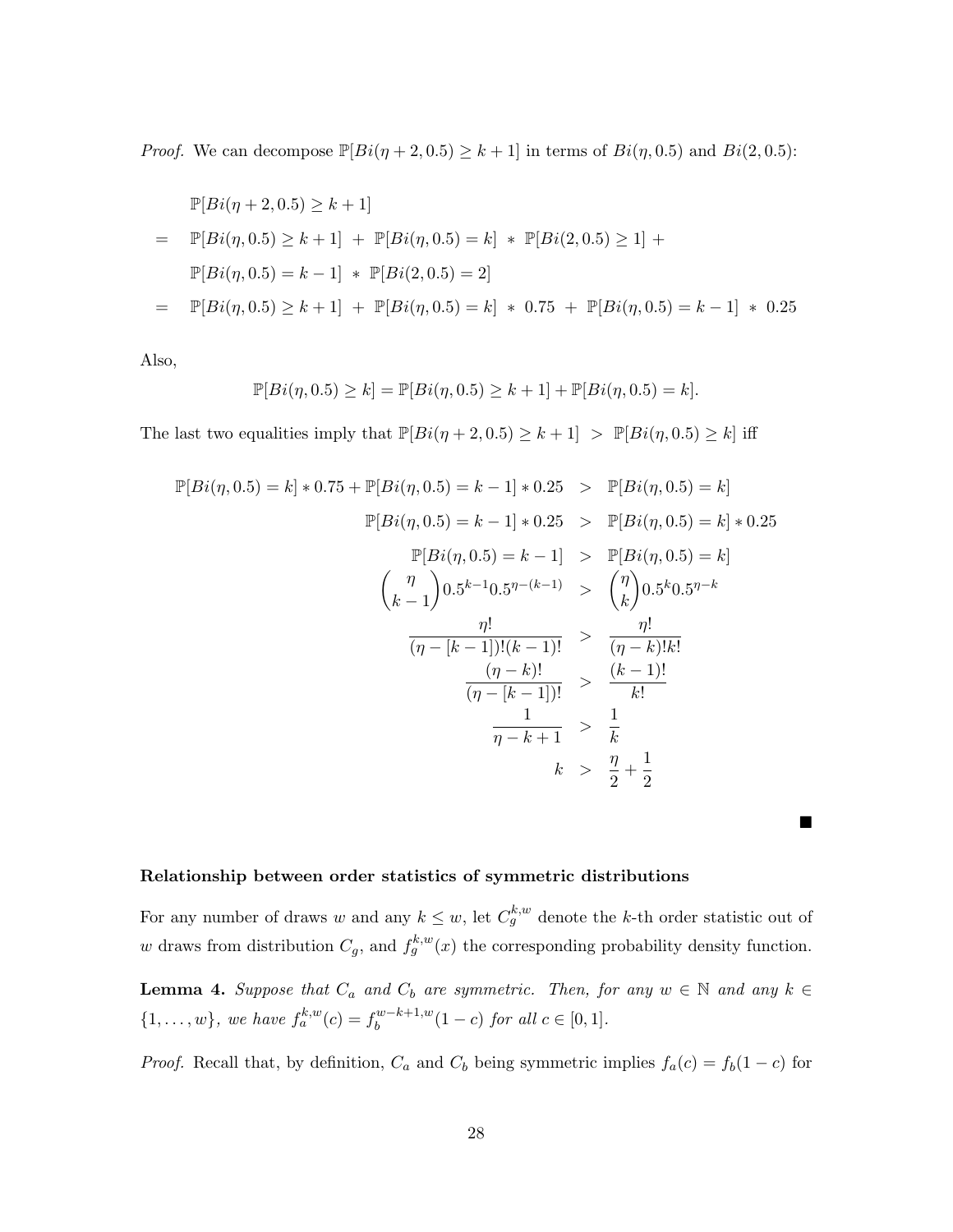all  $c \in [0, 1]$ , which, in turn, implies  $F_a(c) = F_b(1 - c)$  for all  $c \in [0, 1]$ . We therefore have,

$$
f_a^{k,w}(c) = k {w \choose k} f_a(c) [F_a(c)]^{k-1} [1 - F_a(c)]^{w-k}
$$
  
\n
$$
= k {w \choose k} f_b(1-c) [1 - F_b(1-c)]^{k-1} [1 - (1 - F_b(1-c))]^{w-k}
$$
  
\n
$$
= k \frac{w!}{(w-k)!k!} f_b(1-c) [1 - F_b(1-c)]^{k-1} [f_b(1-c)]^{w-k}
$$
  
\n
$$
= (w-k+1) \frac{w!}{(w-k+1)!(k-1)!} f_b(1-c) [(1 - F_b(1-c)]^{k-1} [F_b(1-c)]^{w-k}
$$
  
\n
$$
= (w-k+1) \frac{w!}{(w-k+1)!(w-(w-k+1)!} f_b(1-c) [1 - F_b(1-c)]^{k-1} [F_b(1-c)]^{w-k}
$$
  
\n
$$
= (w-k+1) {w \choose w-k+1} f_b(1-c) [1 - F_b(1-c)]^{k-1} [F_b(1-c)]^{w-k}
$$
  
\n
$$
= f_b^{w-k+1,w}(1-c)
$$

п

#### A.2 Proof of Proposition 1

Consider an arbitrary  $c \in (0,1)$  and let us refer to jurors with conviction probability no larger than c as extreme jurors. Let  $\mathbb{I}_{M}(x; c|k)$  denote the probability that at least x extreme jurors are selected by procedure  $M$  *conditional* on there being exactly  $k$  of extreme jurors in the panel of n. By the Law of Total Probability,

$$
\underline{\mathbb{T}}_M(x;c) = \sum_{k=x}^n \mathbb{P}\Big[Bi\big(n, F(c)\big) = k\Big] \underline{\mathbb{T}}_M(x;c|k). \tag{2}
$$

Consider first the *STR* procedure. Note that for all c, we have  $\mathbb{I}_{STR}(x; c|x) = 0$  because if there are exactly  $x$  extreme jurors in the panel, one of them is necessarily challenged by the plaintiff under *STR* (recall that  $p \ge 1$ ). Therefore, by (2), we have

$$
\mathbb{I}_{STR}(x;c) = \sum_{k=x+1}^{n} \mathbb{P}\Big[Bi\big(n, F(c)\big) = k\Big] \mathbb{I}_{STR}(x;c|k) \le \mathbb{P}\Big[Bi\big(n, F(c)\big) > x\Big],\tag{3}
$$

where the last inequality follows from the fact that  $\mathbb{I}_{STR}(x; c|k) \in [0, 1]$  for all k (as  $\mathbb{I}_{STR}(x; c|k)$  is a probability).

Next, consider procedure REP. Our goal is to construct a lower bound for the probability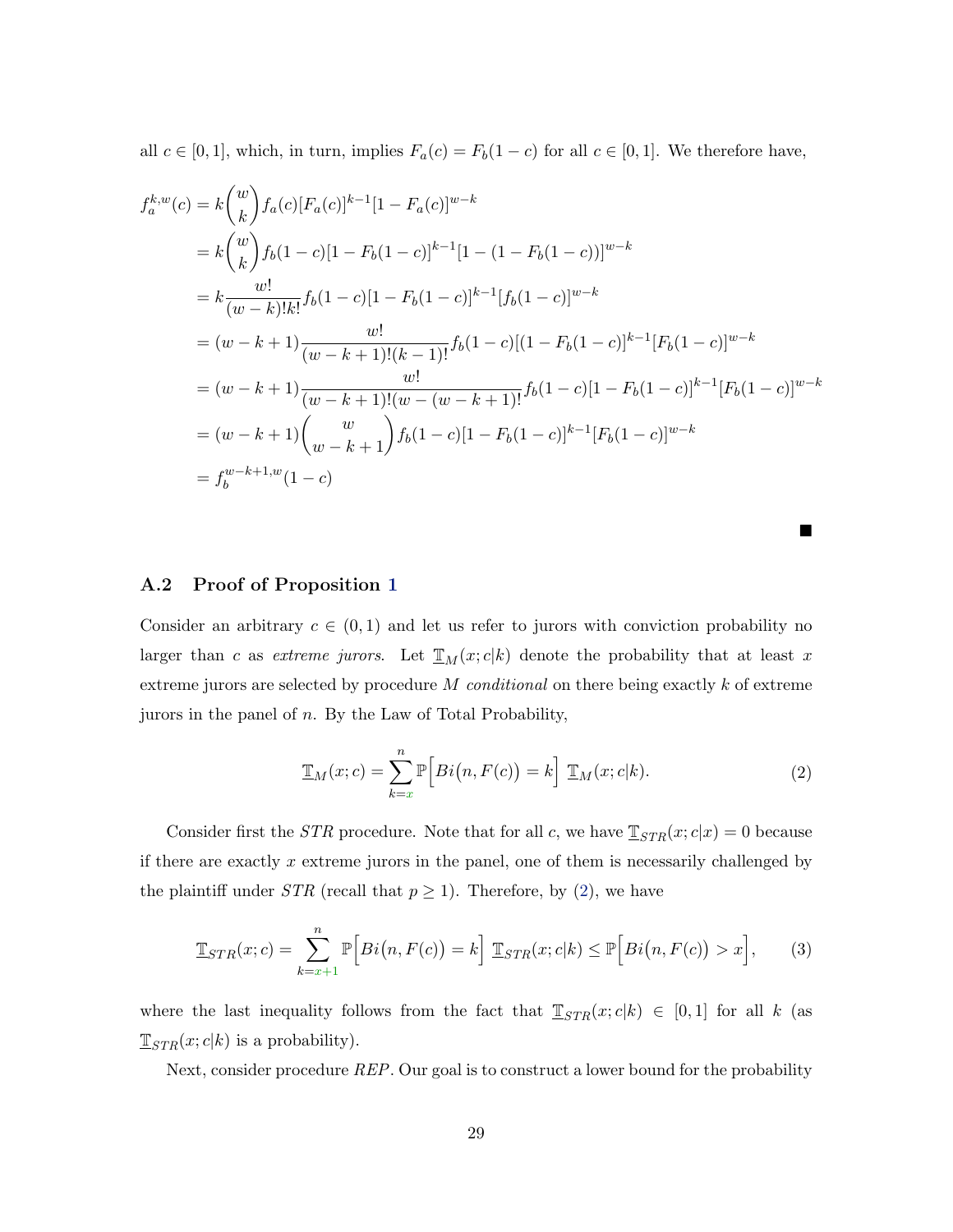of selecting an extreme juror and show that, as  $c \to 0$ , this lower bound does not converge to 0 as fast as (3). To do so, we introduce a decreasing function  $\sigma(c) > 0$  such that, when c is sufficiently small,  $\mathbb{I}_{REP}(x; c|k) \ge \sigma(c)$  for any  $k \ge x$ . To construct  $\sigma$ , consider the restricted sample space in which there are k extreme jurors in the panel.

Let  $t_P$  be the lowest challenge threshold used by the plaintiff in any subgame of REP. Clearly,  $t_P > 0.37$  Henceforth, we focus on  $c \in (0, t_P)$ . We first consider the function  $\alpha(c)$ defined as the probability that  $c_j \in (c, t_p)$  for all the  $(n - k)$  non-extreme jurors in the panel. Because C is continuous and 0 is the lower-bound of its support, there exists  $y > 0$ sufficiently small such that  $\alpha(c) > 0$  for all  $c \in [0, y]$ .<sup>38</sup> Also,  $\alpha(c)$  is weakly decreasing in c. By construction of  $\underline{t}_P$ , for such panels (with k extreme jurors and  $c_j \in (c, \underline{t}_P)$  for all the  $(n - k)$  non-extreme jurors), the plaintiff uses all its challenges on the p first jurors it is presented with, and the defendant never uses any challenges.<sup>39</sup> Hence, for these panels, the probability that all  $k$  extreme jurors are selected is the probability that none of these jurors are among the *p* first presented jurors, i.e.,  $\binom{n-p}{k}/\binom{n}{k}$  $\binom{n}{k}$ . Overall, for  $c \in (0, t_P)$ , we have  $\mathcal{I}_{REP}(x; c|k) \ge \alpha(c) * \binom{n-p}{k} / \binom{n}{k}$  $\binom{n}{k}$ , and  $\sigma(c) := \alpha(c) * \binom{n-p}{k} / \binom{n}{k}$  $\binom{n}{k}$  has the desired property.

Applying  $\mathbb{I}_{REP}(x; c|k) \ge \sigma(c)$  to (2) with  $M = REP$ , we obtain for all c sufficiently small (specifically  $c \in (0, t_P)$ )

$$
\mathbb{I}_{REP}(x;c) \geq \sum_{k=x}^{n} \mathbb{P}\Big[Bi(n,F(c)) = k\Big] * \sigma(c) \geq \mathbb{P}\Big[Bi(n,F(c)) = x\Big] * \sigma(c). \tag{4}
$$

Overall, combining (3) and (4) yields

$$
\lim_{c \to 0} \frac{\mathbb{I}_{REP}(x;c)}{\mathbb{I}_{STR}(x;c)} \ge \lim_{c \to 0} \frac{\mathbb{P}\Big[Bi(n, F(c)) = x\Big] * \sigma(c)}{\mathbb{P}\Big[Bi(n, F(c)) > x\Big]} = \infty,
$$
\n(5)

where the last equality follows from Lemma 1 and the fact that  $\sigma(c) > 0$  is decreasing in  $c^{40}$  In turn,  $\lim_{c\to 0} \mathbb{I}_{REP}(x;c)/\mathbb{I}_{STR}(x;c) = \infty$  and the fact that  $\lim_{c\to 0} \mathbb{I}_{REP}(x;c) =$ 

<sup>&</sup>lt;sup>37</sup>Formally, if Γ denotes the set of subgames of REP and  $t_P(\gamma)$  the plaintiff's challenge threshold in any subgame  $\gamma \in \Gamma$ , then  $\underline{t}_P = \min_{\gamma \in \Gamma} t_p(\gamma)$  (the minimum is well-defined since  $\Gamma$  is of finite size). In any subgame  $\gamma$  of REP, there is always a  $c > 0$  low enough such that if the juror who is presented to the parties in the first round of  $\gamma$  is of type c, the plaintiff will challenge that juror. Therefore,  $\underline{t}_P > 0$ .

<sup>&</sup>lt;sup>38</sup>Because 0 is the lower-bound of the defined support,  $\mathbb{P}(C \in [0, \epsilon]) > 0$  for all  $\epsilon > 0$ . By continuity of C, there must therefore exists some  $\delta > 0$  such that  $\mathbb{P}(C \in [\delta/2, \delta]) > 0$ . We then have  $\alpha(c) > 0$  for all  $c < \delta$ .

<sup>&</sup>lt;sup>39</sup>The latter follows because in any subgame the defendant's threshold is always higher plaintiff's (in equilibrium, the defendant and the plaintiff never both want to challenge the presented juror).

<sup>&</sup>lt;sup>40</sup>To apply Lemma 1, note that because C is continuous and the lower-bound of the support of C is 0, we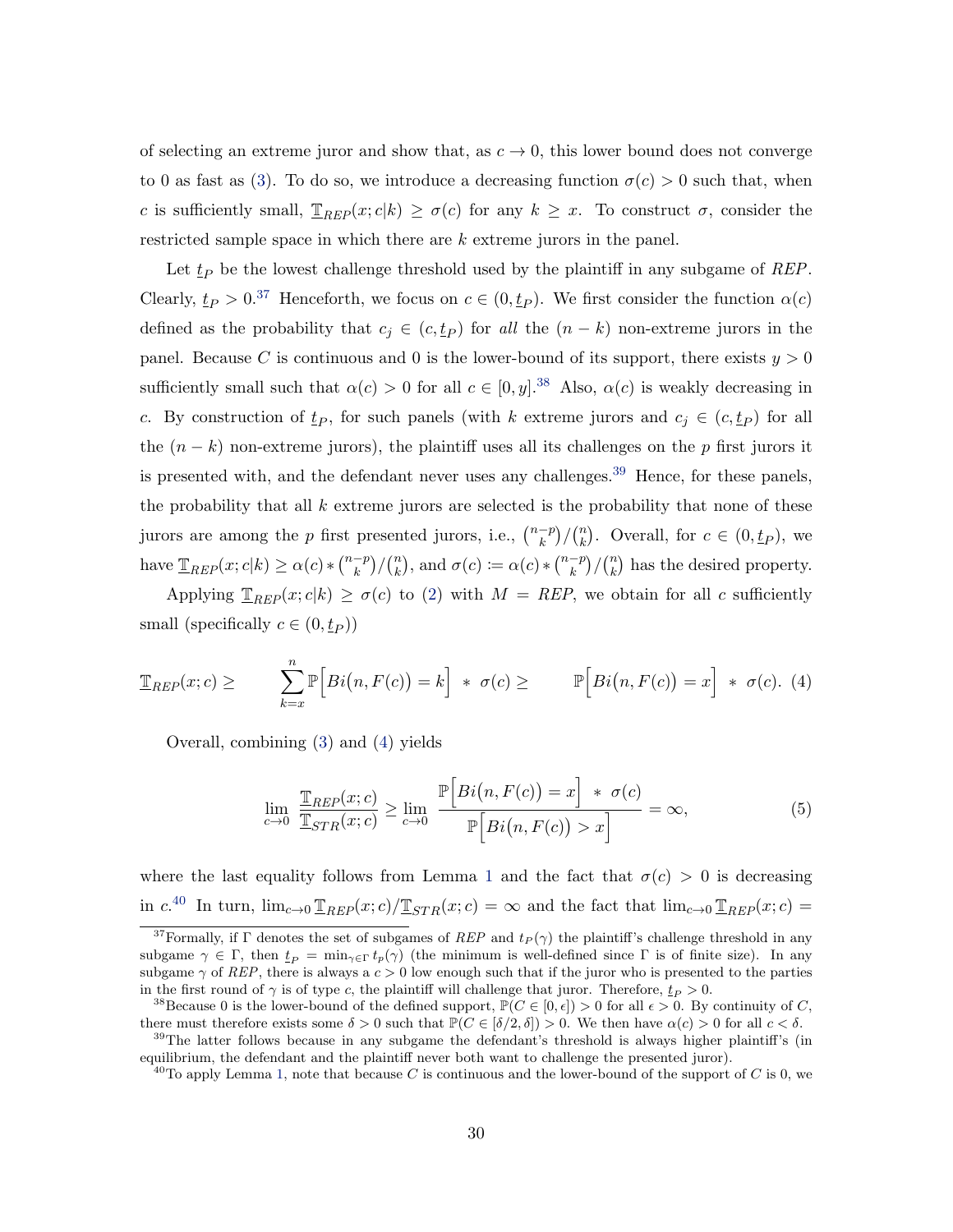$\lim_{c\to 0} \mathbb{I}_{STR}(x; c) = 0$  together imply implies that there exists some  $c > 0$  small enough such that  $\underline{\mathbb{T}}_{STR}(x; c) < \underline{\mathbb{T}}_{REP}(x; c)$  for all  $c \in (0, \underline{c})$ .

#### A.3 Proof of Proposition 2

Using the same notation as in the proof of Proposition 1, we have

$$
\mathbb{T}_{RAN}(x;c) \geq \mathbb{P}\Big[Bi(n,F(c)) = x\Big] * \mathbb{T}_{RAN}(x;c|x). \tag{6}
$$

Note that  $\mathbb{T}_{RAN}(x; c|x)$  is the probability that an Hypergeometric random variable with x success,  $j - x$  failures, and j draws, results in the draw of exactly x successes. Therefore,  $\mathbb{T}_{RAN}(x;c|x) > 0$ . Finally, combining (6) and (3) yields

$$
\lim_{c \to 0} \frac{\mathbb{I}_{RAN}(x;c)}{\mathbb{I}_{STR}(x;c)} \ge \lim_{c \to 0} \frac{\mathbb{P}\Big[Bi(n, F(c)) = x\Big] + \mathbb{I}_{RAN}(x;c|x)}{\mathbb{P}\Big[Bi(n, F(c)) > x\Big]} = \infty,
$$

where the last equality follows from Lemma 1 and the fact that  $\mathbb{I}_{RAN}(x;c|x) > 0$ . The result then follows as in the proof of Proposition 1.

### A.4 Proof of Proposition 3

The structure of the proof is similar to that of the previous propositions. We focus on the case we analyzed in the main paper, where the minority uniformly favors the defendant, i.e.,  $\lim_{i\to\infty} \mathbb{P}(C_a^i > C_b^i) = 0$ . The proof for the other case is symmetrical.

As in the previous proofs, for any arbitrary triple  $(C_a^i, C_b^i, r^i)$ , we first decompose  $\mathbb{A}^i_{STR}(x)$  and  $\mathbb{A}^i_{REF}(x)$  by conditioning on the number of minority jurors in the panel.

First, consider  $STR$  and let us decompose  $\mathbb{A}^i_{STR}(x)$  conditional, on the one hand, on the panel containing more than x minority jurors — which occurs with probability  $\mathbb{P}\left[Bi(n, r^{i})\right]$ x, and on the other, on the panel containing exactly x minority jurors – which occurs with probability  $\mathbb{P}[Bi(n, r^{i}) = x]$ . In the first case (i.e., more than x minority jurors in the panel), the probability that the panel contains at least  $x$  minority jurors is an upper bound on the probability that  $STR$  selects them. In the second case (i.e., exactly x minority jurors in the panel),  $STR$  selects at least x minority jurors provided that none of the minority jurors in the panel are challenged. This occurs with a probability no larger than have  $F(c) > 0$  for all  $c > 0$  and  $\lim_{c \to 0} F(c) = 0$ .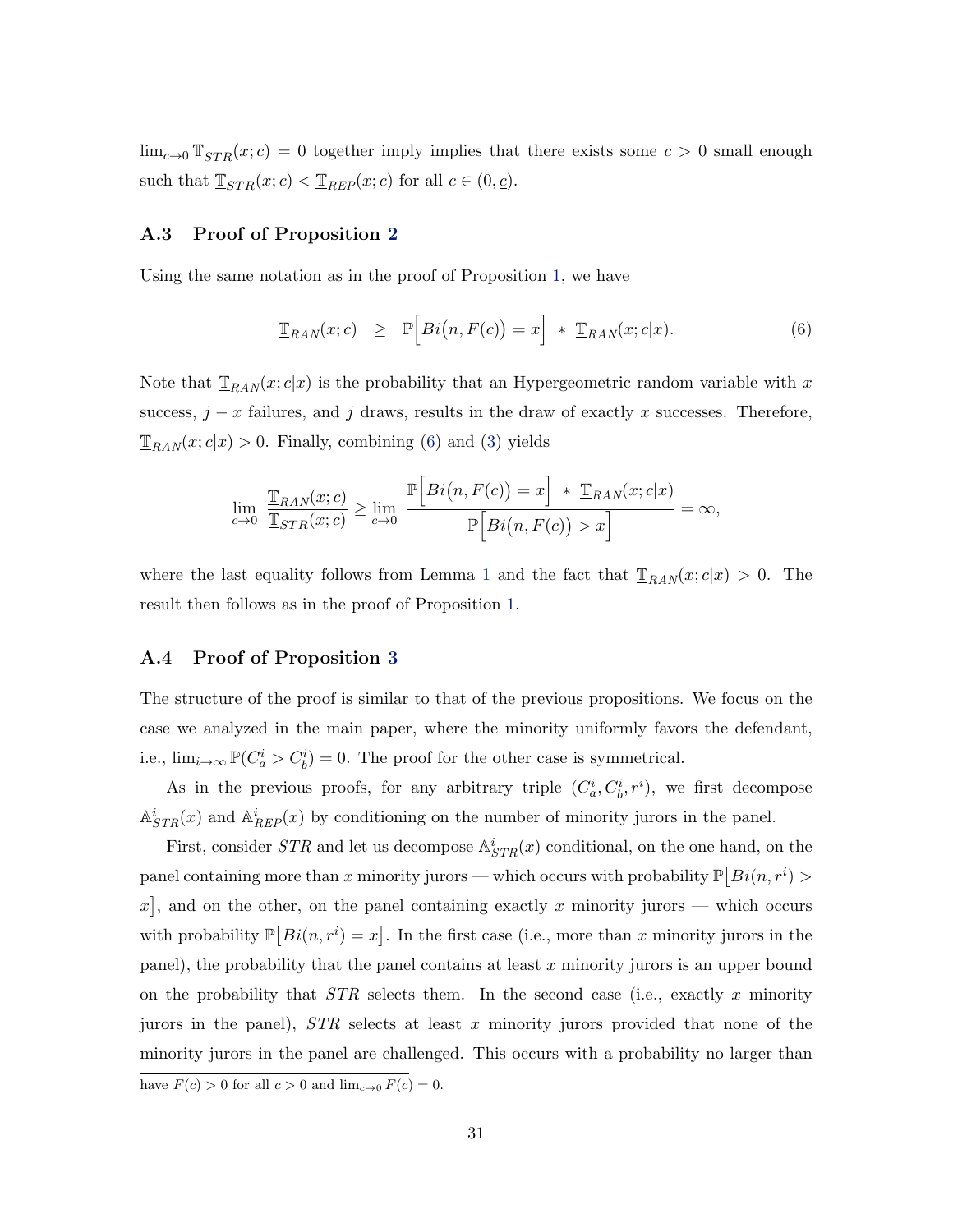the probability that the lowest conviction probability among minorities is larger than the  $p$ th conviction probability among majority jurors (since the latter is required for the plaintiff not to challenge any of the minority jurors in the panel). Recall that for any number of draws w and any  $k \leq w$ , we let  $C_g^{k,w}$  denote the k-th order statistic out of w draws from group  $g \in \{a, b\}$ . With this notation, we therefore have,

$$
\mathbb{A}_{STR}^{i}(x) \le \mathbb{P}[Bi(n, r^{i}) > x] + \mathbb{P}[Bi(n, r^{i}) = x] * \mathbb{P}([C_{a}^{i}]^{1, x} > [C_{b}^{i}]^{p, n-x}).
$$
 (7)

Note that because  $\lim_{i\to\infty} \mathbb{P}(C_a^i > C_b^i) = 0$ , we have  $\lim_{i\to\infty} \mathbb{P}([C_a^i]^{1,x} > [C_b^i]^{p,n-x}) = 0$ .

Second, consider REP. Clearly,  $\mathbb{A}_{REP}^i(x)$  is no smaller than the probability for REP to select at least  $x$  minority jurors when there are exactly  $x$  minority jurors in the panel. The latter is equal to  $\mathbb{P}[Bi(n, r^i) = x] * \sigma(x; r^i, C_a^i, C_b^i)$ , where  $\sigma(x; r^i, C_a^i, C_b^i)$  denotes the probability that  $REP$  selects x minority jurors *conditional* on having x minority jurors in the panel, as a function of  $r^i$ ,  $C_a^i$ , and  $C_b^i$ . In summary, with this notation, we have,

$$
\mathbb{A}_{REP}^{i}(x) \ge \mathbb{P}\left[Bi(n, r^{i}) = x\right] * \sigma(x; r^{i}, C_{a}^{i}, C_{b}^{i}).\tag{8}
$$

We now show that  $\lim_{i\to\infty} \sigma(x; r^i, C_a^i, C_b^i) > 0$ . For all  $i \in \mathbb{N}$ , let  $C^i = r^i C_a^i + (1 - r^i) C_b^i$ . Observe that because  $\lim_{i\to\infty} r_i = 0$  and because  $C_b^i$  converges in distribution to  $C_b^*$ ,  $C^i$ converges in distribution to  $C_b^*$ . By Lemma 2, this implies that for any subgame  $\gamma$  of REP and both  $I \in \{D, P\}$ , we have  $\lim_{i \to \infty} t_I(\gamma, C^i) = t_I(\gamma, C^*_b)$ . Note that  $t_I(\gamma, C^*_b)$  lies in the interior of the support of  $C_b^*$  for both  $I \in \{D, P\}$ . Also recall that in the limit, the supports of  $C_a^i$  and  $C_b^i$  do not overlap as we have  $\mathbb{P}(C_a^* > C_b^*) = 0$ . Therefore, in the limit, the defendant never challenges a minority juror, which in turn implies that

(a) as i tends to infinity, the probability that the defendant challenges one of the x minority jurors in the panel tends to zero.

Because  $t_I(\gamma, C_b^*)$  lies in the interior of the support of  $C_b^*$  for both  $I \in \{D, P\}$ , there is also a range of conviction probabilities  $[\underline{c}, \overline{c}]$  low enough inside the support of  $C_b^*$  such that  $P(C_b^* \in [\underline{c}, \overline{c}]) > 0$  and P challenged the juror presented in subgame  $\gamma$  if her conviction probability lies within  $[\underline{c}, \overline{c}]$ . Furthermore, the probability that a juror with  $c \in [\underline{c}, \overline{c}]$  is a majority juror is strictly positive (and tends to one as  $i \to \infty$ ). Overall, in the limit,

(b) the probability that the plaintiff challenges a majority juror presented in subgame  $\gamma$  is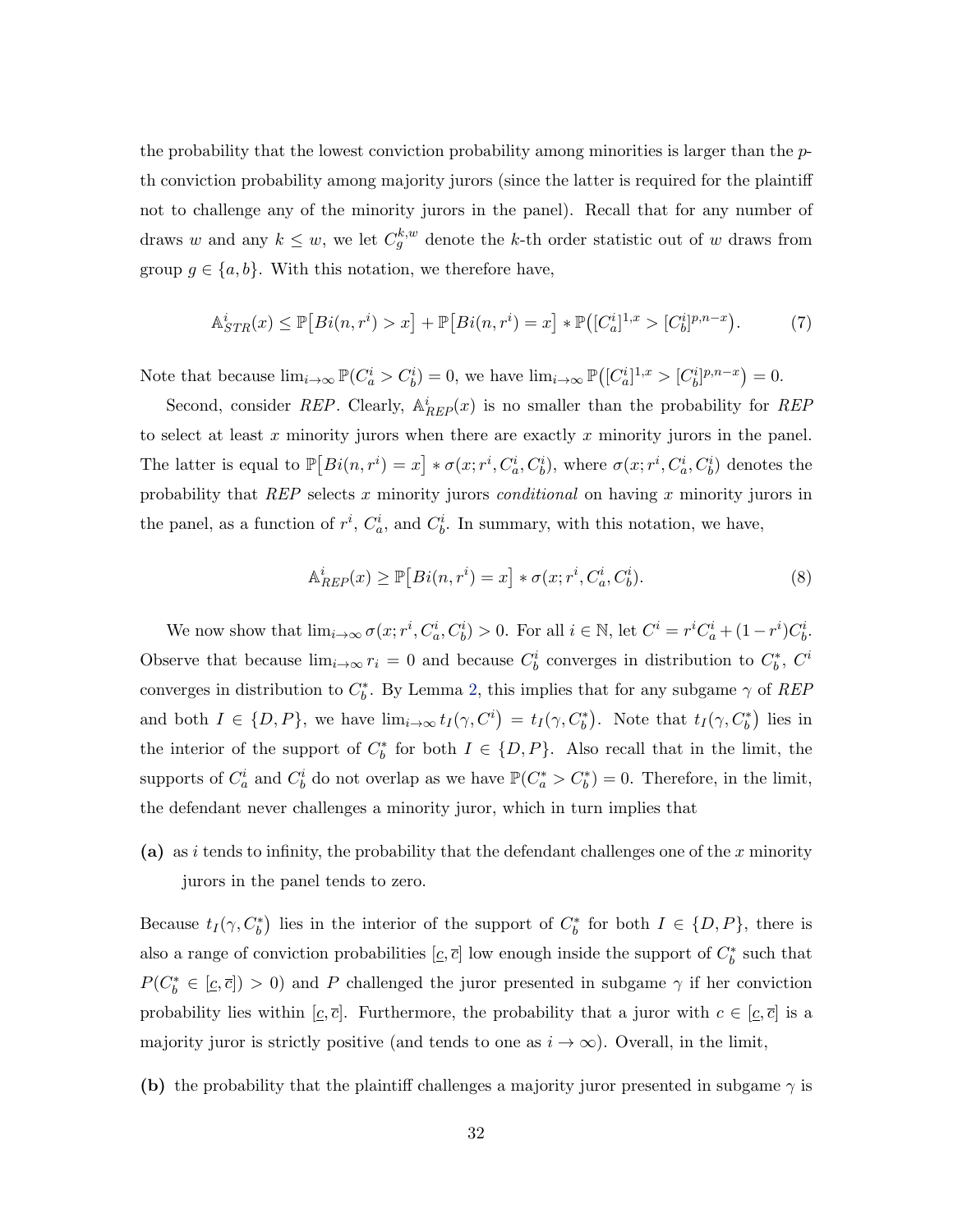strictly positive.

Combining (a) and (b), in the limit and given a panel containing  $x$  minority jurors, there is a positive probability that  $p$  majority jurors are presented first, are all challenged by  $P$ , and are followed by the  $x$  minority jurors which are left unchallenged by the parties (resulting in a jury composed of at least x minority jurors). That is,  $\lim_{i\to\infty} \sigma(x; r^i, C_a^i, C_b^i) > 0$ .

We are now equipped to complete the proof. Combining (7) and (8) yields

$$
\lim_{i \to \infty} \frac{A_{STR}^{i}(x)}{A_{REP}^{i}(x)}
$$
\n
$$
\leq \lim_{i \to \infty} \frac{\mathbb{P}[Bi(n, r^{i}) > x] + \mathbb{P}[Bi(n, r^{i}) = x] * \mathbb{P}((C_{a}^{i})^{1,x} > (C_{b}^{i})^{p,n-x})}{\mathbb{P}[Bi(n, r^{i}) = x] * \sigma(r^{i}, C_{a}^{i}, C_{b}^{i})}
$$
\n
$$
= \lim_{i \to \infty} \frac{\mathbb{P}[Bi(n, r^{i}) > x]}{\mathbb{P}[Bi(n, r^{i}) = x] * \sigma(r^{i}, C_{a}^{i}, C_{b}^{i})} + \frac{\mathbb{P}[Bi(n, r^{i}) = x] * \mathbb{P}((C_{a}^{i})^{1,x} > (C_{b}^{i})^{p,n-x})}{\mathbb{P}[Bi(n, r^{i}) = x] * \sigma(r^{i}, C_{a}^{i}, C_{b}^{i})}
$$
\n
$$
= \lim_{i \to \infty} \frac{\mathbb{P}[Bi(n, r^{i}) > x]}{\mathbb{P}[Bi(n, r^{i}) = x]} * \frac{1}{\sigma(r^{i}, C_{a}^{i}, C_{b}^{i})} + \frac{\mathbb{P}([C_{a}^{i})^{1,x} > (C_{b}^{i})^{p,n-x})}{\sigma(r^{i}, C_{a}^{i}, C_{b}^{i})}
$$
\n
$$
= \lim_{i \to \infty} \frac{\mathbb{P}[Bi(n, r^{i}) > x]}{\mathbb{P}[Bi(n, r^{i}) = x]} * \frac{1}{\sigma(r^{i}, C_{a}^{i}, C_{b}^{i})} + \frac{\mathbb{P}([C_{a}^{i})^{1,x} > (C_{b}^{i})^{p,n-x})}{\sigma(r^{i}, C_{a}^{i}, C_{b}^{i})}
$$
\n
$$
= 0, \text{ by Lemma 1} \iff \lim_{i \to \infty} \frac{1}{\sigma(x, r^{i}, C_{a}^{i}, C_{b}^{i})} \iff \lim_{i \to \infty} \frac{\mathbb{P}([C_{a}^{i}]^{1,x} > (C_{b}^{i})^{p,n-x})}{\sigma(r^{i}, C_{a}^{i}, C_{b}^{i})}
$$
\n
$$
= 0, \text{ by Lemma 1} \iff \lim_{
$$

In turn,  $\lim_{i\to\infty} A_{STR}^i(x)/A_{REF}^i(x) \leq 0$  and  $\lim_{i\to\infty} A_{STR}^i(x) = \lim_{i\to\infty} A_{REF}^i(x) = 0$  together imply that  $\exists k$  sufficiently large such that  $\mathbb{A}_{REP}^i(x) > \mathbb{A}_{STR}^i(x)$  for all  $i > k$ .

### A.5 Proof of Proposition 4

The structure of the proof is similar to that of the previous propositions. Observe that (3) and (4) are true regardless of the number of challenges awarded to the parties in STR or REP. That is, by the same arguments as in the proof of Proposition 1, the following two inequalities hold regardless of the values of w, y,  $\mathbb{A}_{STR-w}(x)$ , or  $\mathbb{A}_{REF-y}(x)$ ,<sup>41</sup>

$$
\mathbb{I}_{STR\text{-}w}(x;c) = \sum_{k=x+1}^{n} \mathbb{P}\Big[Bi\big(n, F(c)\big) = k\Big] \mathbb{I}_{STR\text{-}w}(x;c|k) \le \mathbb{P}\Big[Bi\big(n, F(c)\big) > x\Big],
$$
\n
$$
\mathbb{I}_{REF\text{-}y}(x;c) \ge \sum_{k=x}^{n} \mathbb{P}\Big[Bi\big(n, F(c)\big) = k\Big] \quad * \quad \sigma(c) \ge \mathbb{P}\Big[Bi\big(n, F(c)\big) = x\Big] \quad * \quad \sigma(c).
$$
\n
$$
(9)
$$

<sup>&</sup>lt;sup>41</sup>Recall that the proposition assumes  $w, y \ge 1$ .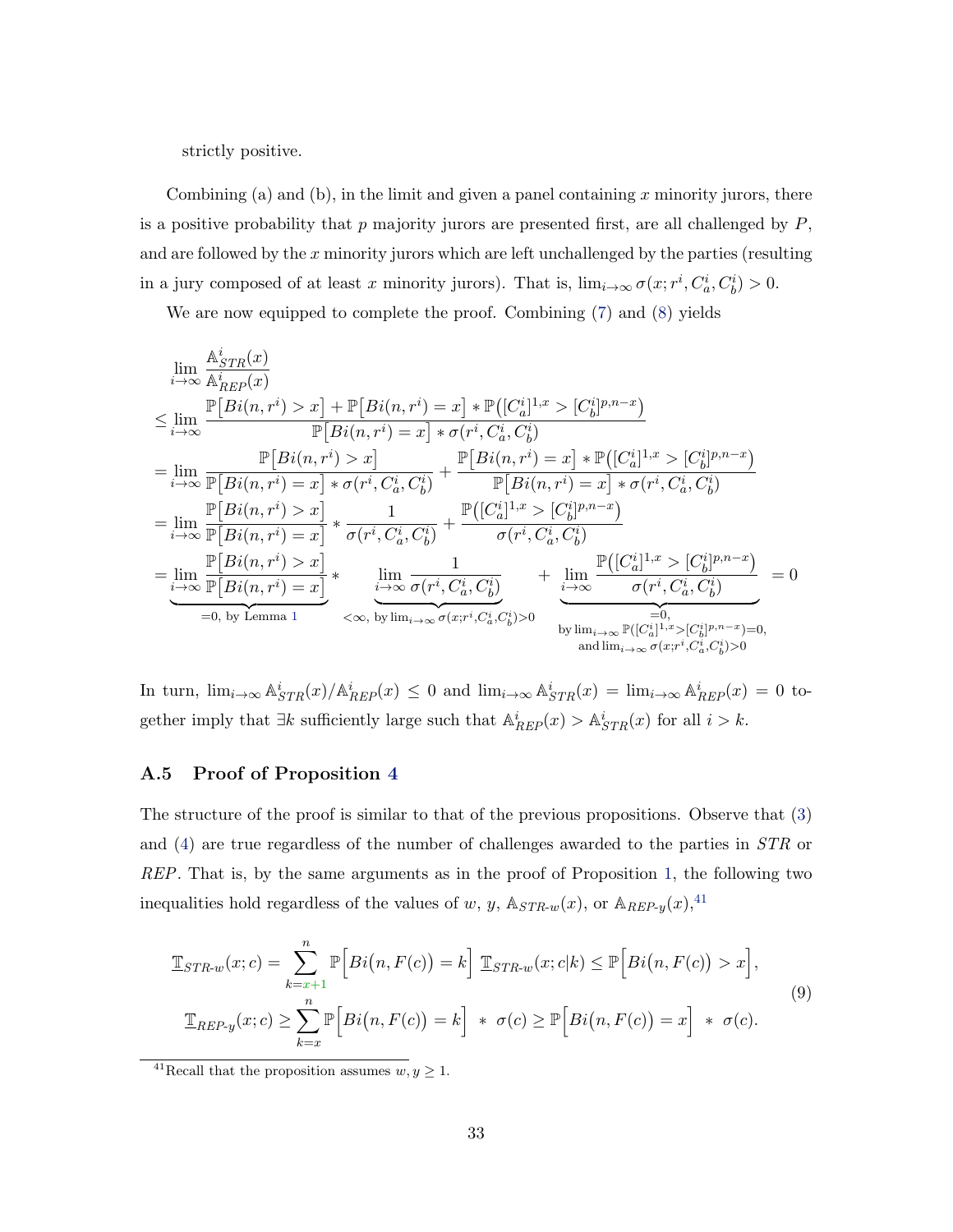The proof follows as in the proof of Proposition 1 (in particular, see (5)).

#### A.6 Proof of Proposition 5

The probability that  $STR$  selects at least x jurors with conviction probability above the median is the probability that at least  $x + d$  of the jurors in the panel have convictionprobability above the median (since d of these jurors are challenged by the defendant). Because  $d = p$ , for any  $x \in \{1, \ldots, j\}$ , we therefore have

$$
\mathbb{E}_{STR}\big(x; med[C]\big) = P[Bi(j+d+p, 0.5) \geq x + d] = P[Bi(j+2d, 0.5) \geq x + d]
$$

In contrast, we have

$$
\mathbb{T}_{RAN}(x; med[C]) = P[Bi(j, 0.5) \geq x],
$$

therefore, by repeated application of Lemma 3,  $x > (j/2)+(1/2)$  implies  $\mathbb{I}_{STR}(x; med[C]) >$  $\mathbb{T}_{RAN}(x; med[C])$ . Since j is integer-valued, the last inequality corresponds to  $x \geq j/2 + 1$ if j is even and  $x \ge j/2 + 1.5$  if j is odd.

#### A.7 Proof of Proposition 6

**Part (a).** Under *STR*, since the group-distributions do not overlap, each party first uses all of its challenges on one of the two groups before challenging the lowest conviction probability jurors from the other group. For concreteness and without loss of generality, suppose that group a favors the defendant (i.e.,  $\mathbb{P}(C_a > C_b) = 0$ ). Let m denote the number of jurors from group- $a$  in the panel.

Note that because  $r = 0.5$ , the probability that  $m = k$  is the same as the probability that  $m = n-k$  for all  $k \in \{1, ..., \lfloor n/2 \rfloor\}$ . Also, because  $d = p$ , the number of group-a jurors who are selected when  $m = k$  is equal to the number of group-b jurors who are selected when  $m = n - k^{2}$  Therefore, the expected number of group-a jurors in the jury selected by  $STR$  is exactly  $j/2$ .

<sup>&</sup>lt;sup>42</sup>First, suppose that  $k \leq p$ . Then, if  $m = k$ , no jurors from group-a (and j jurors from group-b) are selected, whereas if  $m = n - k$ , no jurors from group-b (and j jurors from group-a) are selected. Second, suppose that  $k \in \{p+1,\ldots,|n/2|\}$ . Then, if  $m = k$ ,  $k - p = k - d$  jurors from group-a (and  $j - (k - p) = j - (k - d)$  jurors from group-a) are selected, whereas if  $m = n - k$ ,  $k - d = k - p$  jurors from group-b (and  $j - (k - d) = j - (k - p)$  jurors from group-b) are selected.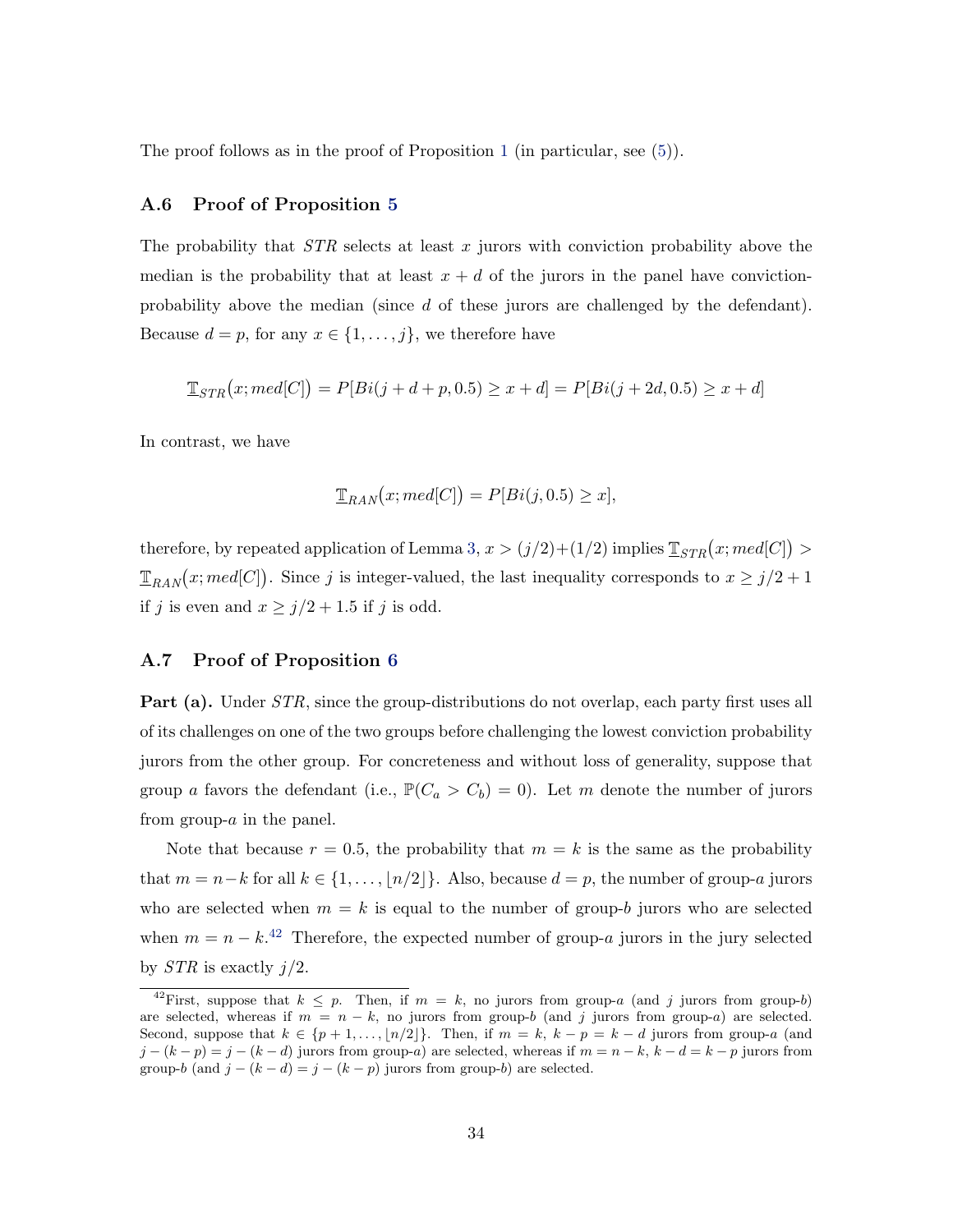Part (b). The proof is similar to the proof of Part (a). Consider the set of panel configurations  $\{a, b\}^n$  where, for example, vector  $(a, b, a, \ldots, b, b, b) \in \{a, b\}^n$  indicates that the juror with the lowest conviction probability in the panel is a group-a juror, the juror with second-lowest conviction probability is a group-b juror, the juror with the third-lowest conviction probability is a group-a juror, ..., and the jurors with the three highest conviction probabilities are all group-b jurors. To explain the structure of the proof, suppose that  $n$ is even (we explain below how the argument generalizes to any  $n$ ). We first construct a partition of  $\{a, b\}^n$  into two subsets  $S^a$  and  $S^b$  of equal size and construct a bijection q between  $S^a$  and  $S^b$ . We then show that for every panel configuration  $l \in S^a$  which results in  $m<sup>l</sup>$  group-a jurors being selected, (a) the panel configuration q[l] result  $j - m<sup>l</sup>$  group-a jurors being selected, and (b) panel configurations l and  $q[l]$  are equally likely. As in the proof of Part (a), the result then follows directly.

Similar to the proof of Part (a), the bijection  $q[l]$  is obtained by (i) mirroring l around the  $\lfloor n/2 \rfloor$  position, and (ii) inverting the group of each juror in the resulting panel configuration. For example, panel configuration  $q[(a, a, b, a)]$  is obtained by mirroring  $(a, a, b, a)$ around position  $|n/2|$ , which results in  $(a, b, a, a)$ , and then inverting the group of each jurors in  $(a, b, a, a)$ , which results in  $(b, a, b, b)$ . Formally, if  $inv[l]$  denotes the configuration that results from turning all the a's in l into b's and all the b's in l into a's, then  $q[(l_1, l_2, \ldots, l_{n-1}, l_n)] = inv[(l_n, l_{n-1}, \ldots, l_2, l_1)].$ 

Let  $S^a$  and  $S^b$  be two sets that together contain all l for which  $l \neq q[l]$  and are such that  $l \in S^i$  implies  $q[l] \notin S^i$ . Since  $q[q[l]] = l$ , the sets  $S^a$  and  $S^b$  have equal sizes. Also let  $S^*$  contain all l for which  $l = q[l]$ , if any  $(S^* \neq \emptyset$  if and only if n is even). Note that  $\{S^a, S^b, S^*\}$  forms of partition of  $\{a, b\}^n$ . Therefore, if we let  $(\#m|l)$  denote the number of group-a juror that are selected conditional on configuration l and  $\mathbb{P}(l)$  the probability of configuration  $l$ , we have

$$
r_{STR} = \sum_{l \in S^a} \mathbb{P}(l) * (\#m|l) + \mathbb{P}(q[l]) * (\#m|q[l]) + \sum_{l \in S^*} \mathbb{P}(l) * (\#m|l).
$$

Part (b) then follows from the fact that (A)  $\mathbb{P}(l) = \mathbb{P}(q[l])$  for all  $l \in S^a$ , (B)  $(\#m|l) =$  $n - (\#m|q[l])$  for all  $l \in S^a$ , and (C)  $(\#m|l) = j/2$  for all  $l \in S^*$ .

Properties (B) and (C) follow directly from the construction of q and the fact that  $d = p$ . Property (A), on the other hand, follows from Lemma 4 which establishes the symmetry of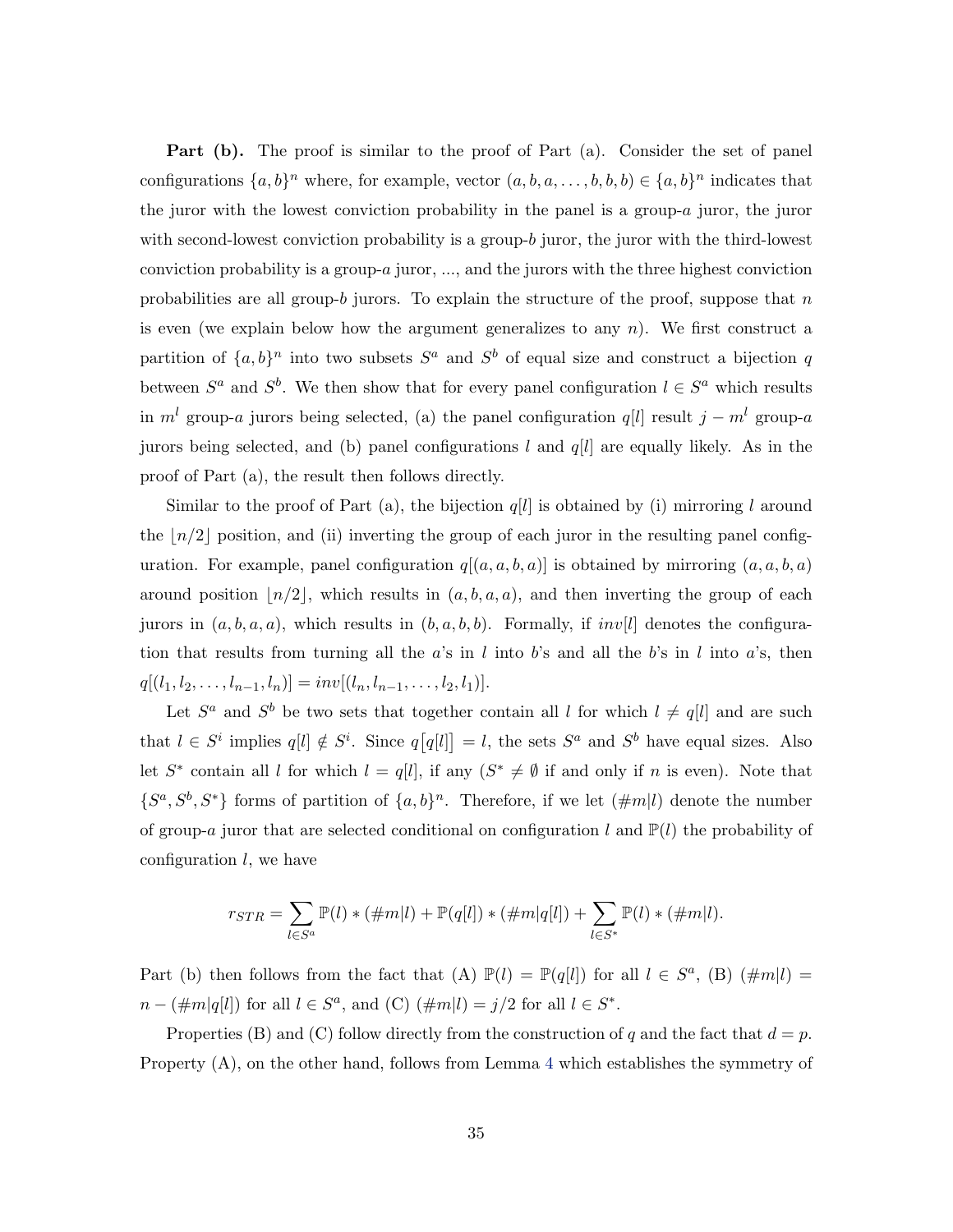order statistics for symmetric distributions. A formal proof of (A) using Lemma 4 requires heavy and tedious notation. Instead, we show how (A) follows from Lemma 4 in a simple example that clarifies how the argument generalizes to other cases.

Consider the case of  $(a, a, b)$  for which  $q[(a, a, b)] = (a, b, b)$ . We can obtain the probability of any configuration by integrating the p.d.f. of the appropriate order statistics from the bottom to the top of  $[0, 1]$ . For example, using the notation for order statistics introduced before Lemma 4, we have

$$
\mathbb{P}[(a,a,b)] = \mathbb{P}[m=2] * P[(a,a,b)|m=2]
$$
  
= 
$$
\mathbb{P}[Bi(3,0.5) = 2] * \int_a^1 f_a^{1,2}(x) \left[ \int_x^1 f_a^{2,2}(y) \left( \int_y^1 f_b^{1,1}(w) \ dw \right) dy \right] dx.
$$
 (10)

We can also obtain the probability of any configuration by reverting the list of order statistics and integrating from the top to the bottom of [0, 1]. For example,

$$
\mathbb{P}[(a,b,b)]
$$
  
=  $\mathbb{P}[m=1] * P[(a,b,b)|m=1]$   
=  $\mathbb{P}[Bi(3,a.5) = 1] * \int_a^1 f_b^{2,2}(1-x) \left[ \int_x^1 f_b^{1,2}(1-y) \left( \int_y^1 f_a^{1,1}(1-w) dw \right) dy \right] dx.$  (11)

Finally, by Lemma 4,  $f_a^{1,2}(x) = f_b^{2,2}$  $f_b^{2,2}(1-x), f_a^{2,2}(y) = f_b^{1,2}$  $b^{1,2}(1-y)$ , and  $f_b^{1,1}$  $b^{1,1}(w) = f_a^{1,1}(1-w),$ which together with symmetry of the binomial with 0.5 probability of success implies that the expressions in (10) and (11) are equal.

## References

- Anwar, Shamena., Patrick Bayer, and Randi Hjalmarsson. 2012. "The Impact of Jury Race in Criminal Trials." The Quarterly Journal of Economics, 127(2): 1017–1055. (Cited on page 4)
- Anwar, Shamena, Patrick Bayer, and Randi Hjalmarsson. 2014. "The role of age in jury selection and trial outcomes." The Journal of Law and Economics, 57(4): 1001–1030. (Cited on page 4)
- Anwar, Shamena, Patrick Bayer, and Randi Hjalmarsson. 2019. "A Jury of her Peers: The Impact of the First Female Jurors on Criminal Convictions." The Economic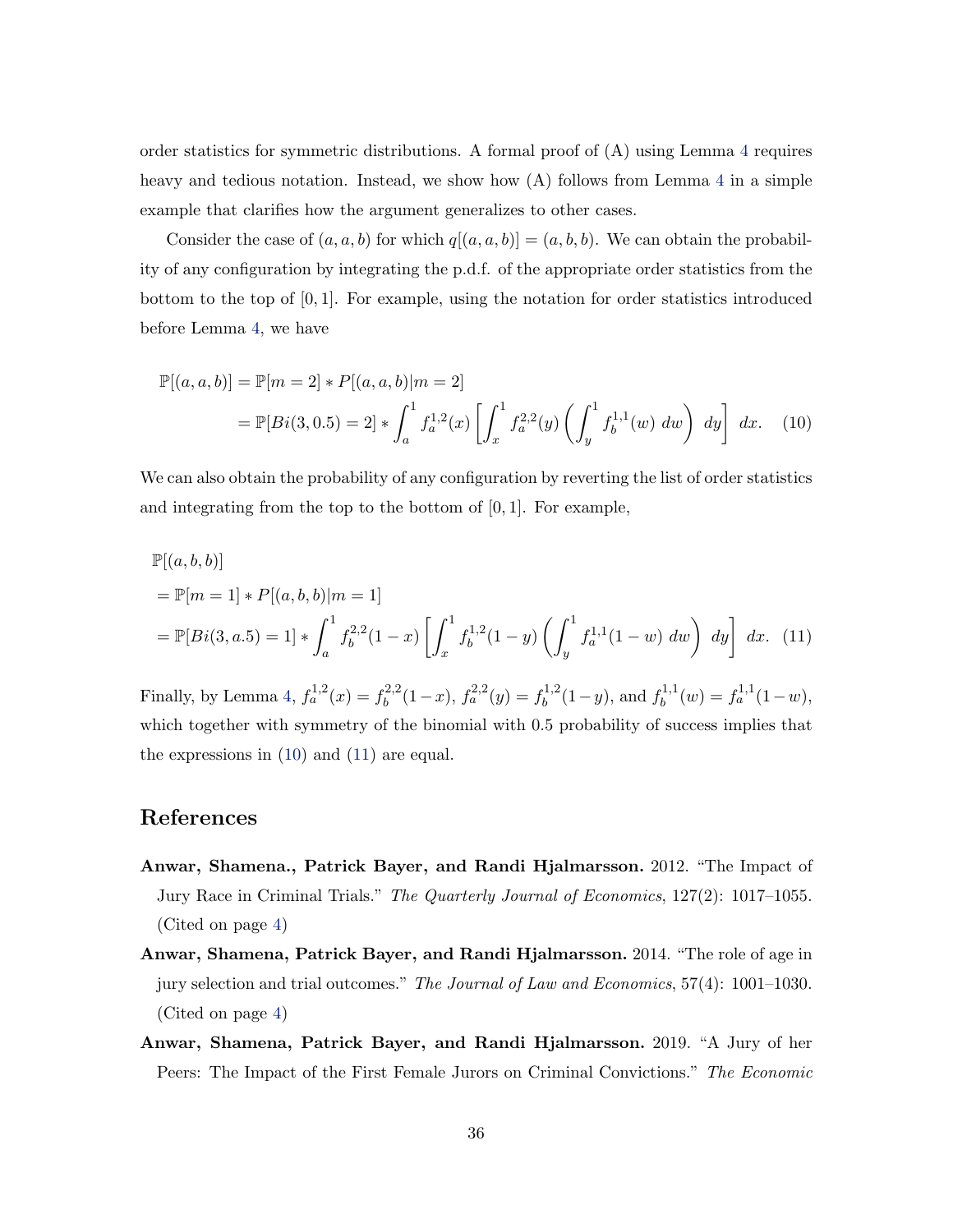Journal, 129(618): 603–650. (Cited on page 4)

- Anwar, Shamena, Patrick Bayer, and Randi Hjalmarsson. 2021. "Unequal Jury Representation and Its Consequences." Working Paper 28572, National Bureau of Economic Research. (Cited on page 4)
- Anwar, Shamena, Patrick Bayer, and Randi Hjalmarsson. 2022. "Unequal Jury Representation and Its Consequences." American Economic Review: Insights, 4(2): 159– 74. (Cited on page 4)
- Beck, Coburn R. 1998. "The Current State of the Peremptory Challenge." William  $\mathcal{B}$ *Mary Law Review*,  $39(3)$ : , p. 42. (Cited on page 10)
- Bermant, Gordon, and John Shapard. 1981. "The Voir Dire Examination, Juror Challenges, and Adversary Advocacy." In The Trial Process. ed. by Sales, Bruce Dennis, Berlin: Springer, 69–114. (Cited on page 1)
- Biedenbender, Alice. 1991. "Holland v. Illinois: A Sixth Amendment Attack on the Use of Discriminatrory Peremptory Challenges." Catholic University Law Review, 40(3): , p. 31. (Cited on page 10)
- Bonebrake, James G. 1988. "Sixth and Fourteenth Amendments–The Lost Role of the Peremptory Challenge in Securing an Accused's Right to an Impartial Jury." The Journal of Criminal Law and Criminology, 79(3): , p. 23. (Cited on page 10)
- Brams, Steven J., and Morton D. Davis. 1978. "Optimal Jury Selection: A Game-Theoretic Model for the Exercise of Peremptory Challenges." Operations Research, 26(6): 966–991. (Cited on pages 2, 3, 5, 7, 26, and 27)
- Broderick, Raymond J. 1992. "Why the Peremptory Challenge Should Be Abolished." Temple Law Review, 65, p. 369. (Cited on page 1)
- Cohen, Neil P., and Daniel R. Cohen. 2003. "Jury Reform in Tennessee." University of Memphis Law Review, 34 1–71. (Cited on page 18)
- Craft, Will. 2018. "Peremptory Strikes in Mississippi's Fifth Circuit Court District." APM Reports. (Cited on page 4)
- Daly, Meghan. 2016. "Foster v. Chatman: Clarifying the Batson Test for Discriminatory Peremptory Strikes." Duke Journal of Constitutional Law and Public Policy Sidebar, 11 148–162. (Cited on page 2)
- Diamond, Shari Seidman, Destiny Peery, Francis J. Dolan, and Emily Dolan. 2009. "Achieving Diversity on the Jury: Jury Size and the Peremptory Challenge." Jour-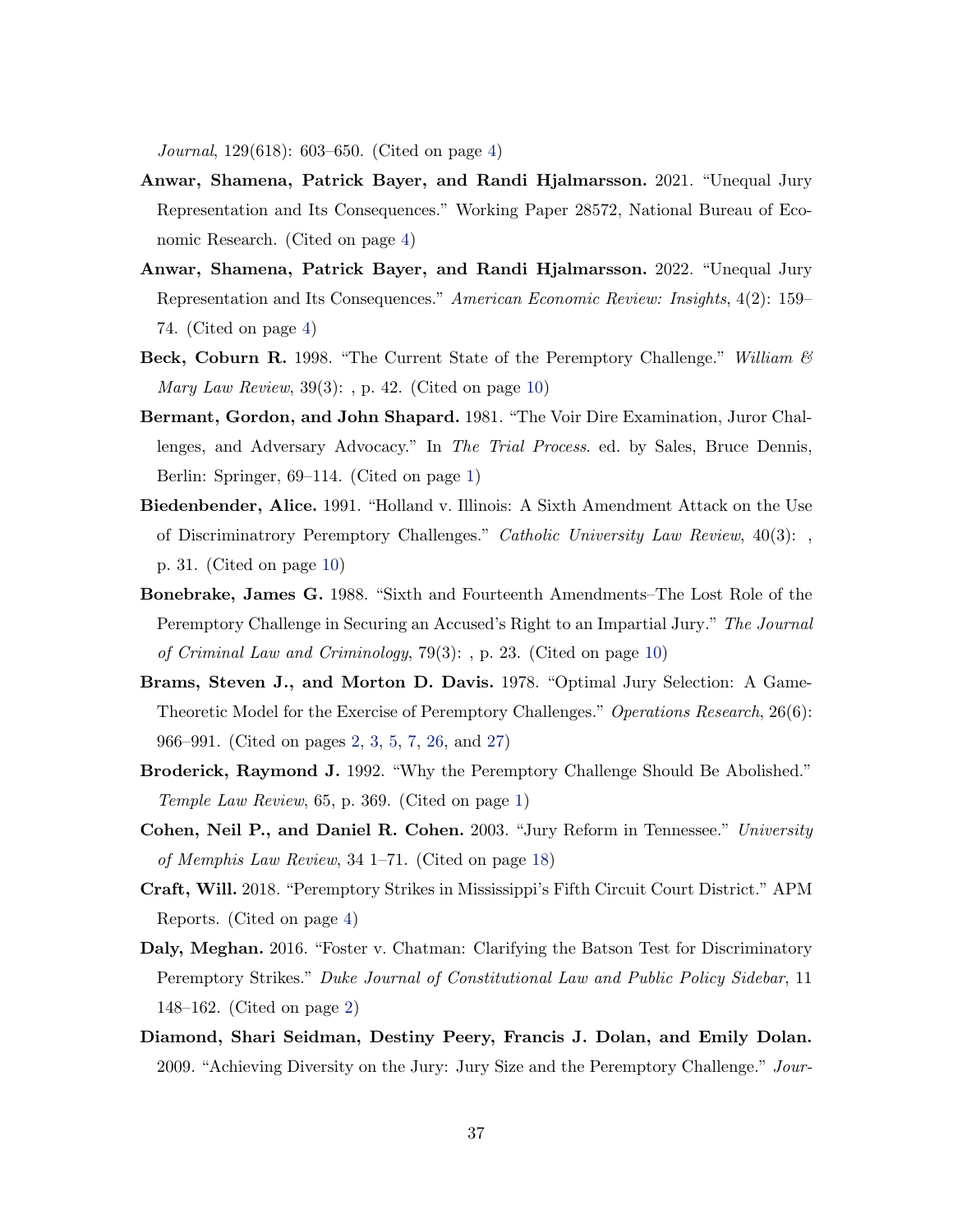nal of Empirical Legal Studies, 6(3): 425–449. (Cited on page 4)

- Flanagan, Francis X. 2015. "Peremptory Challenges and Jury Selection." Journal of Law and Economics, 58(2): 385–416. (Cited on pages 4, 5, 14, 20, 21, and 23)
- Flanagan, Francis X. 2018. "Race, Gender, and Juries: Evidence from North Carolina." The Journal of Law and Economics, 61(2): 189–214. (Cited on page 4)
- Gerardi, Dino, and Leeat Yariv. 2007. "Deliberative voting." Journal of Economic *theory*,  $134(1)$ :  $317-338$ . (Cited on page 5)
- Hochman, Rodger L. 1993. "Abolishing the Peremptory Challenge: The Verdict of Emerging Caselaw." Nova Law Review, 17, p. 1367. (Cited on page 1)
- Hoekstra, Mark, and Brittany Street. 2021. "The Effect of Own-gender Juries on Conviction Rates." Journal of Law and Economics, Forthcoming. (Cited on page 4)
- Horwitz, Barbara L. 1992. "Extinction of the Peremptory Challenge: What Will the Jury System Lose by Its Demise." University of Cincinnati Law Review, 61 1391–1440. (Cited on page 10)
- Iaryczower, Matias, Xiaoxia Shi, and Matthew Shum. 2018. "Can words get in the way? The effect of deliberation in collective decision making." Journal of Political *Economy*,  $126(2)$ : 688–734. (Cited on page 5)
- Keene, Douglas L. 2009. "Fairness, Justice and True Understanding: The Benefits of Peremptory Strikes." The Jury Expert, 2(21): 24–25. (Cited on page 10)
- LaFave, Wayne, Jerold Israel, Nancy King, and Orin Kerr. 2009. Criminal Procedure. St. Paul, MN: West Academic Publishing, , 5th edition. (Cited on page 1)
- Marder, Nancy S. 1994. "Beyond Gender: Peremptory Challenges and the Roles of the Jury." Texas Law Review, 73 1041–1138. (Cited on page 1)
- Marder, Nancy S. 2012. "Batson Revisited Batson Symposium." SSRN Scholarly Paper ID 2165561, Social Science Research Network, Rochester, NY. (Cited on page 2)
- Moro, Andrea, and Martin Van der Linden. 2022. "External Appendix to: Exclusion of Extreme Jurors and Minority Representation: The Effect of Jury Selection Procedures." Available from the authors' web sites. (Cited on pages 13 and 21)
- Raphael, Michael J., and Edward J. Ungvarsky. 1993. "Excuses, Excuses: Neutral Explanations under Batson v. Kentucky." University of Michigan Journal of Law Reform, 27 229–276. (Cited on page 2)
- Rose, Mary R. 1999. "The Peremptory Challenge Accused of Race or Gender Discrimina-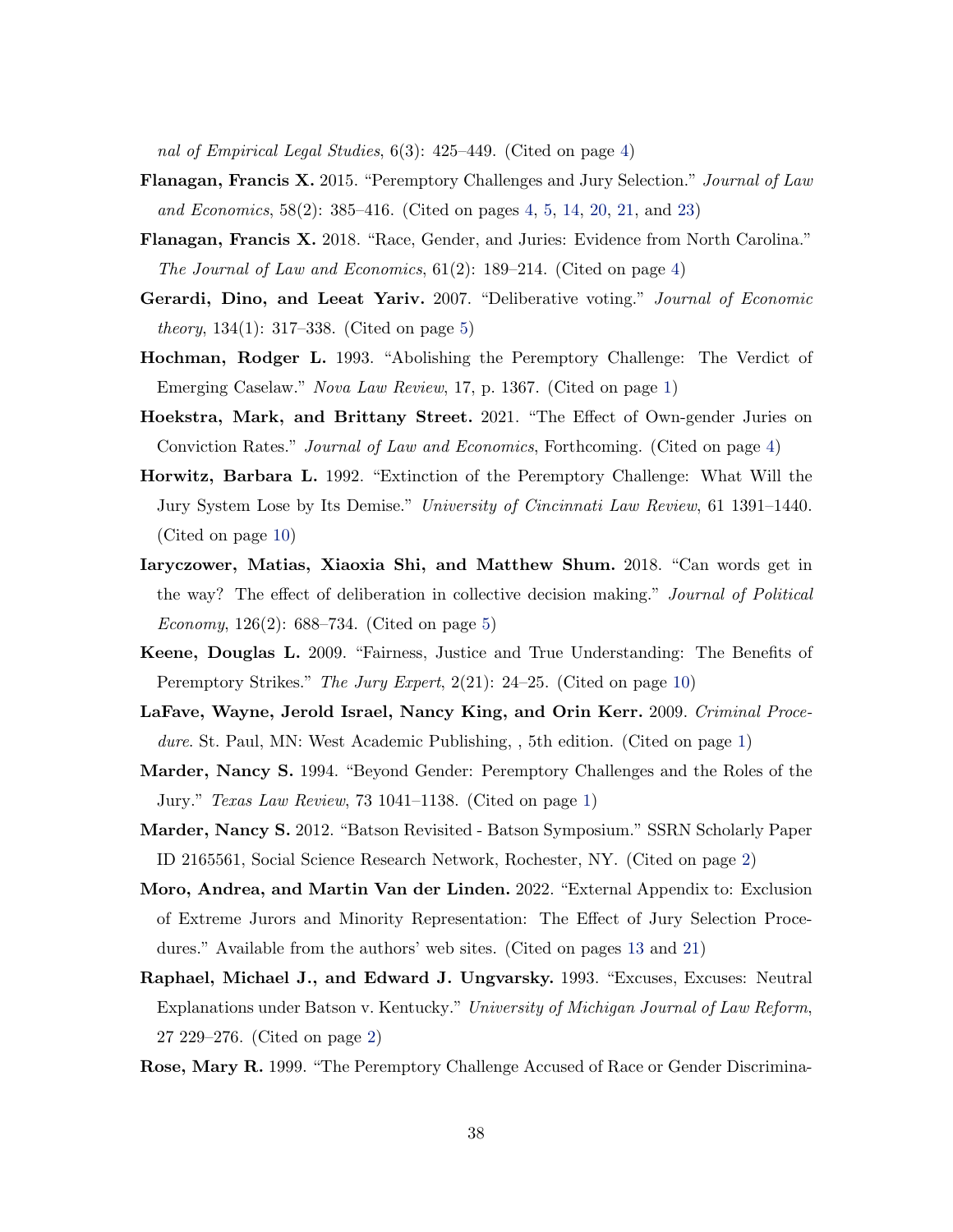tion? Some Data from One County.." Law and Human Behavior, 23(6): 695–702. (Cited on page 4)

- Sacks, Patricia E. 1989. "Challenging the Peremptory Challenge: Sixth Amendment Implications of the Discriminatory Use of Peremptory Challenges." Washington University Law Quarterly,  $67(2)$ : , p. 29. (Cited on page 1)
- Shapard, John, and Molly Johnson. 1994. "Memorandom on a Survey of Active Judges Regarding Their Voir Dire Practices." Federal Judicial Center, Research Division. (Cited on page 2)
- Small, Mario L., and Devah Pager. 2020. "Sociological Perspectives on Racial Discrimination." Journal of Economic Perspectives, 34(2): 49–67. (Cited on page 25)
- Smith, Abbe. 2014. "A Call to Abolish Peremptory Challenges by Prosecutors." Georgetown Journal of Legal Ethics, 27 1163–1186. (Cited on page 1)
- Turner, Billy M., Rickie D. Lovell, John C. Young, and William F. Denny. 1986. "Race and Peremptory Challenges during Voir Dire: Do Prosecution and Defense Agree?" Journal of Criminal Justice, 14(1): 61–69. (Cited on page 4)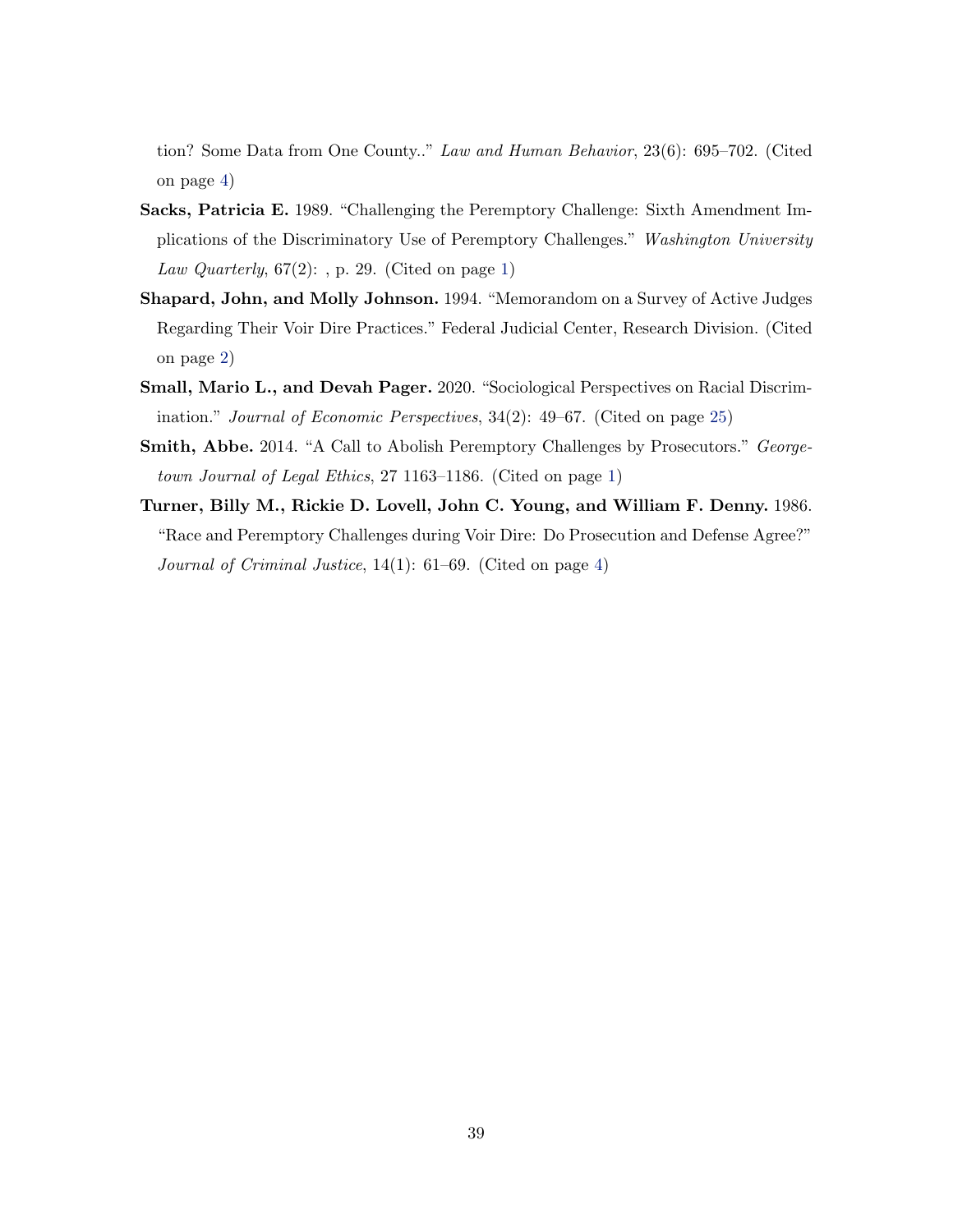# External Appendix to: Exclusion of Extreme Jurors and Minority Representation: The Effect of Jury Selection Procedures<sup>∗</sup>

Andrea Moro and Martin Van der Linden

June 17, 2022

## Contents

|  | <b>B</b> Additional simulations                                                    |                |
|--|------------------------------------------------------------------------------------|----------------|
|  | B.1 Excluding extremes, uniform distribution of conviction probabilities           | $\overline{2}$ |
|  | B.2 Minority representation when minorities favor conviction 3                     |                |
|  | B.3 Excluding unbalanced juries, simulations from mild and moderate polarization 4 |                |

<sup>∗</sup> ?. Moro: Vanderbilt University, andrea@andreamoro.net. Van Der Linden: Emory University martin.van.der.linden@emory.edu.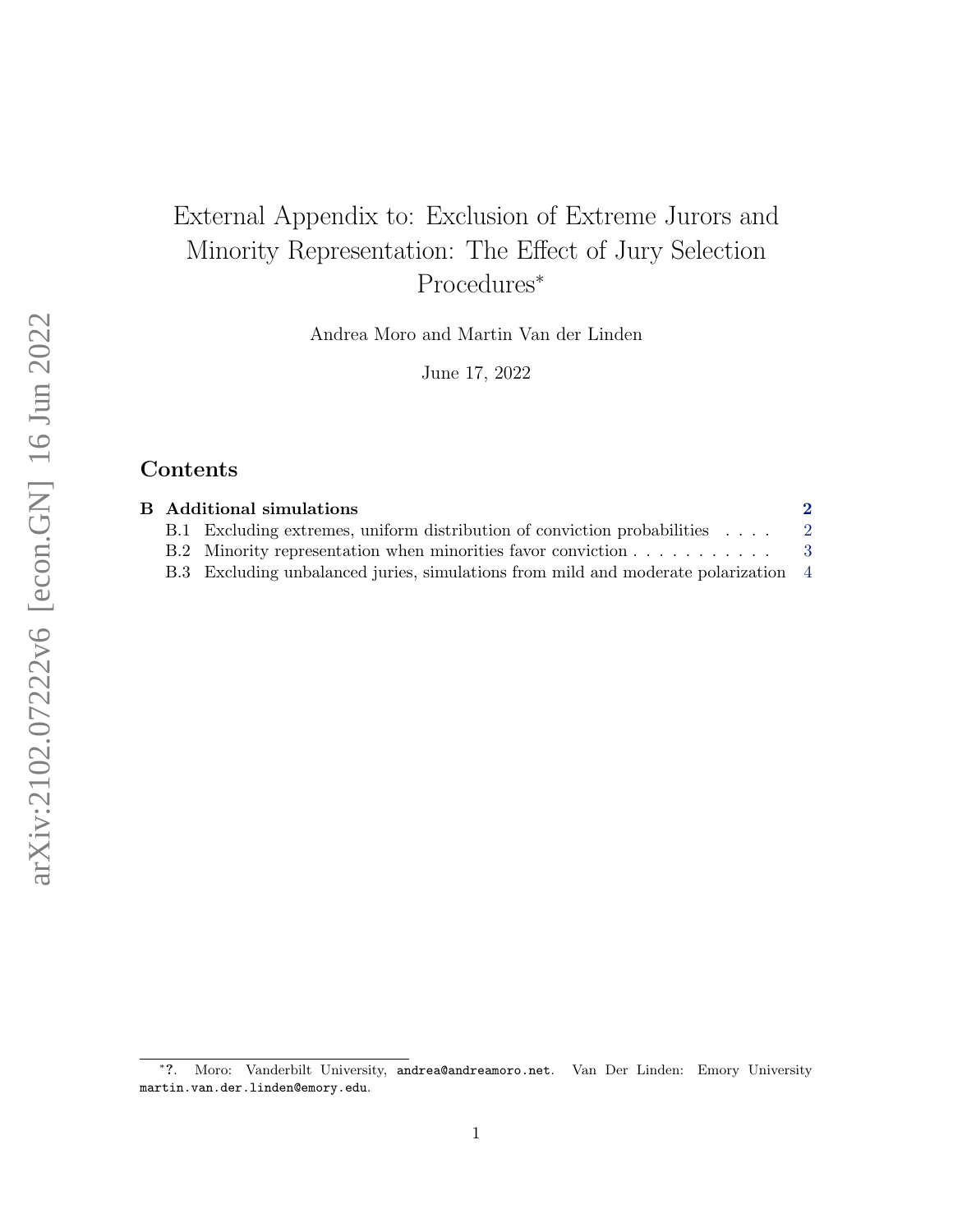## B Additional simulations

## B.1 Excluding extremes, uniform distribution of conviction probabilities

Figure B.1: Fraction of juries with at least one extreme juror



*Note:* Results from 50,000 simulations of jury selections with parameters  $j = 12$ ,  $d = p = 6$ , and  $C \sim U[0, 1]$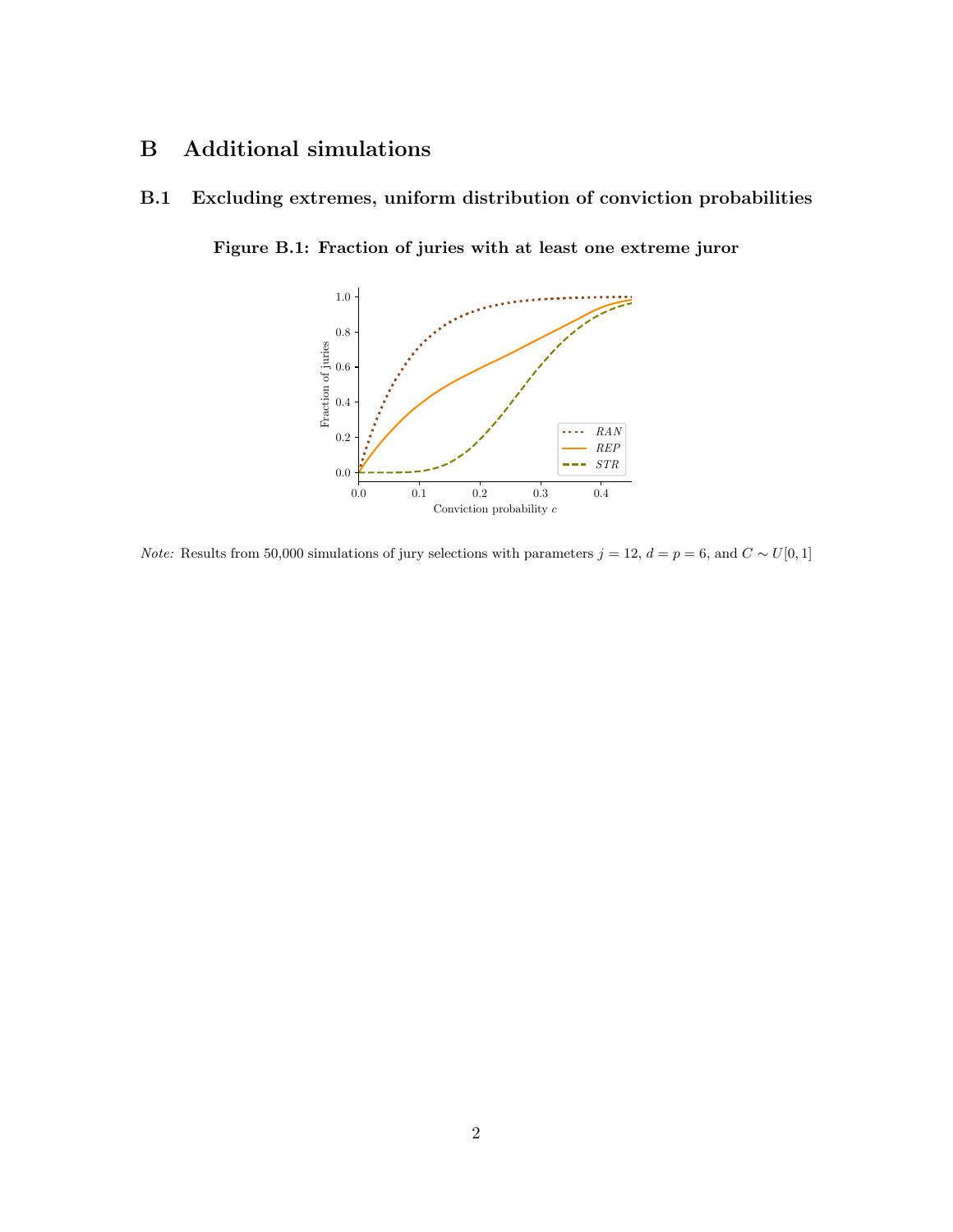#### B.2 Minority representation when minorities favor conviction

Table B.1: Representation of Group-a jurors in the effective jury when Group-a is a minority of the jury pool

| Polarization<br>Procedure                                                                                                                           |                                                   | Extreme | Moderate | Mild<br>S&R STR S&R STR S&R STR RAN |      | (All)                |
|-----------------------------------------------------------------------------------------------------------------------------------------------------|---------------------------------------------------|---------|----------|-------------------------------------|------|----------------------|
| Average fraction of minorities<br>Standard deviation<br>Fraction of juries with at least $1 \quad 0.76 \quad 0.45 \quad 0.89 \quad 0.85 \quad 0.96$ | $0.12$ $0.08$ $0.18$ $0.16$ $0.23$ $0.23$<br>0.11 | 0.11    |          | 0.12 0.12 0.12 0.12                 | 0.95 | 0.25<br>0.12<br>0.97 |

| Polarization                                                                     |      | Extreme        |      | Moderate             |                 | Mild |        |
|----------------------------------------------------------------------------------|------|----------------|------|----------------------|-----------------|------|--------|
| Procedure                                                                        |      | <i>SFR STR</i> |      |                      | S&R STR S&R STR |      | -RAN   |
| Average fraction of minorities                                                   | 0.01 | 0.00           |      | $0.05$ $0.04$ $0.09$ |                 | 0.08 | (0.10) |
| Standard deviation                                                               | 0.03 | 0.02           | 0.06 | 0.06                 | 0.08            | 0.08 | 0.09   |
| Fraction of juries with at least $1 \quad 0.09 \quad 0.02 \quad 0.44 \quad 0.38$ |      |                |      |                      | 0.66            | 0.64 | 0.72   |

(a) Group-a represents 25% of the jury pool

### (b) Group-a represents 10% of the jury pool

Note: The rows report the average number and standard deviation of group-a jury members, and the percent of juries with at least one group-a jurors, out of 50,000 simulations of jury selection with parameters  $j = 12$ and  $d = p = 6$ . Conviction probabilities are drawn for from  $Beta(1, 5)$ ,  $Beta(5, 1)$ , respectively for Group-a, Group-b jurors (Extreme), from  $Beta(2, 4)$ ,  $Beta(4, 2)$  (Moderate), and from  $Beta(3, 4)$ ,  $Beta(4, 3)$  (Mild); see Figure ?? for the shape of these distributions.